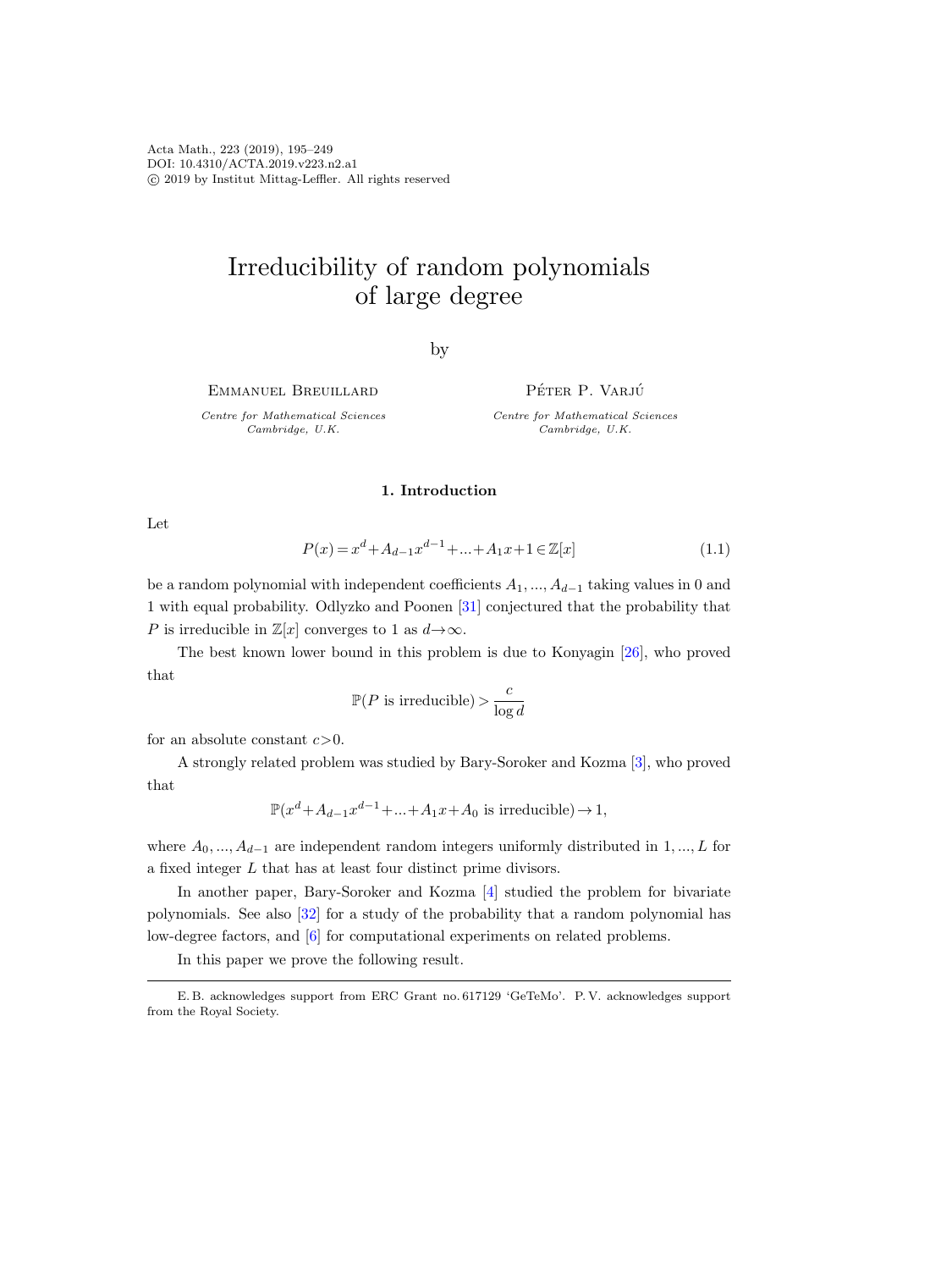THEOREM 1. Let P be a random polynomial as in  $(1.1)$ . Suppose that the Riemann hypothesis holds for the Dedekind zeta function  $\zeta_K$  for all number fields of the form  $K=\mathbb{Q}(a)$ , where a is a root of a polynomial with 0,1 coefficients.

Then,

$$
\mathbb{P}(P \text{ is irreducible in } \mathbb{Z}[x]) \to 1
$$

as  $d \rightarrow \infty$ .

See §[1.2](#page-2-0) for more precise results, where we discuss the following finer aspects of the problem:

- random polynomials with arbitrary i.i.d. coefficients;
- the rate at which the probability converges to 1;
- relaxation of the assumption of the Riemann hypothesis;
- Galois groups.

#### 1.1. Motivation

Beyond its intrinsic interest, the problem of irreducibility of random polynomials of high degree is motivated by some other problems, which we now briefly discuss.

It is believed to be computationally difficult to determine the prime factorization of integers. On the other hand, polynomial-time algorithms are known for computing the factorization of polynomials in  $\mathbb{Z}[x]$ . Given an integer  $N \in \mathbb{Z}_{\geq 0}$ , we can write it as  $N = P(2)$  for a unique polynomial P with 0, 1 coefficients. By computing the factorization of P in  $\mathbb{Z}[x]$  and evaluating the factors at 2, we can obtain a factorization of N.

The only weakness of this approach is that the polynomial  $P$  may be irreducible and thus the factorization of  $N$  obtained may be trivial. The problem we study in this paper thus asks for the probability that this procedure returns only a trivial factorization. Therefore, it is desirable to have results, such as those of this paper, proving that this probability converges to 1 very fast.

We will discuss our method in  $\S1.3$ . The method links the problem of irreducibility of random polynomials with mixing times of certain Markov chains, which are mod- $p$ analogues of the Bernoulli convolutions we had studied in earlier work (see e.g. [\[10\]](#page-53-3), [\[8\]](#page-53-4), [\[35\]](#page-54-3)). In this paper, we use results available for the Markov chains to study random polynomials, but this can be reversed. In particular, in a forthcoming paper, we will use the results of this paper to obtain new results about the Markov chains.

Our results on irreducibility assume the Riemann hypothesis for Dedekind zeta functions, or at least some information on the zeros. In our last theorem, Theorem [7,](#page-5-1) we show that conversely irreducibility of random polynomials has (modest) implications about the zeros of Dedekind zeta functions.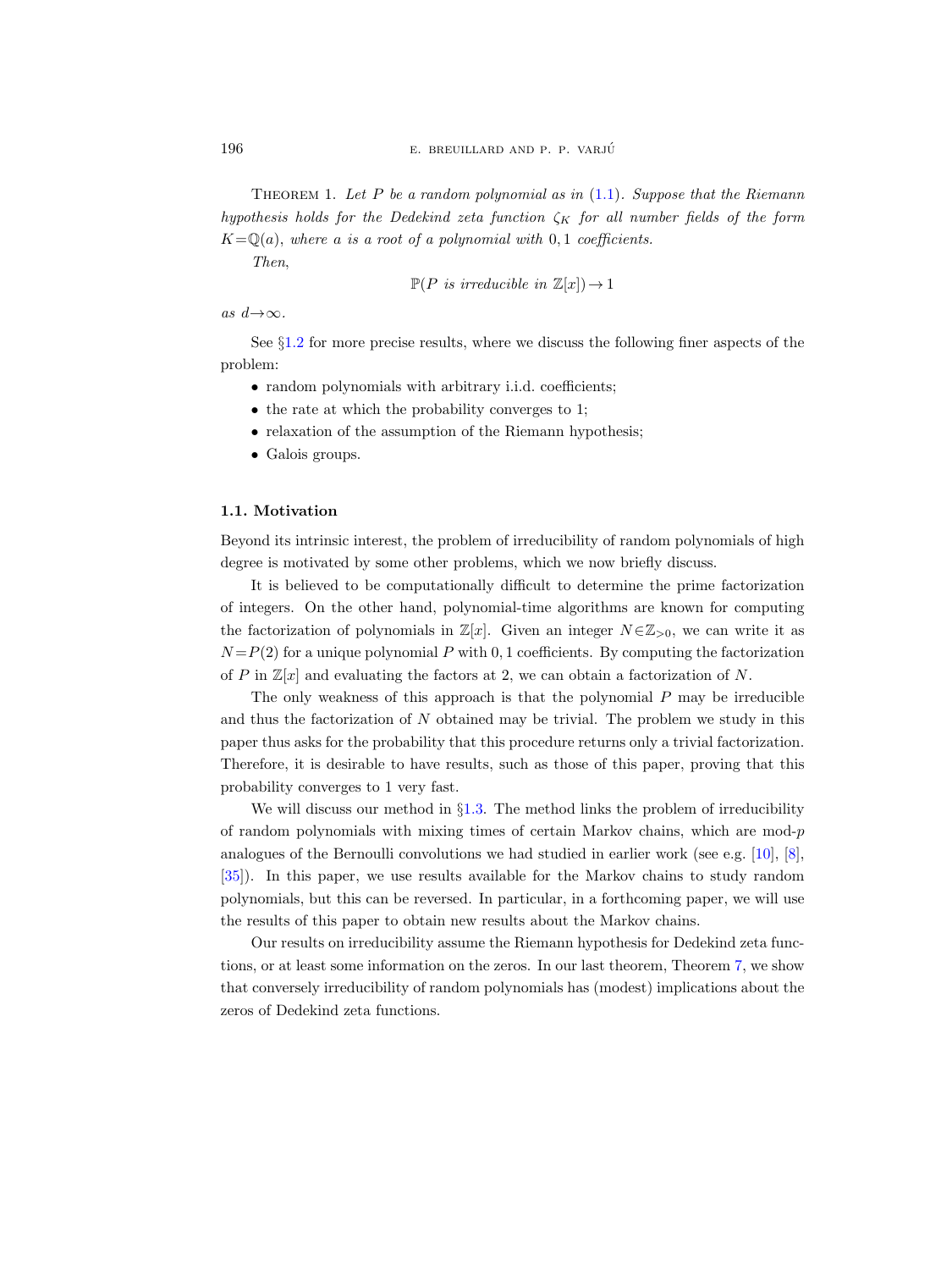## <span id="page-2-0"></span>1.2. Results

Under the full force of the Riemann hypothesis (RH), our best result is the following.

<span id="page-2-1"></span>THEOREM 2. Let  $P = A_d x^d + ... + A_1 x + A_0 \in \mathbb{Z}[x]$  be a random polynomial with independent coefficients. Assume that  $A_1, ..., A_{d-1}$  are identically distributed with common law  $\mu$ . Assume further that all coefficients are bounded by  $\exp(d^{1/10})$  almost surely. Let  $\tau > 0$  be a number such that  $\|\mu\|_2^2 := \sum_{x \in \mathbb{Z}} \mu(x)^2 < 1 - \tau$ .

There are absolute (and effective) constants c, C > 0 such that, if  $d \ge C/\tau^4$ , then with probability at least  $1-\exp(-c\tau d^{1/2}/\log d)$  the following holds for P.

(1) If RH holds for  $\zeta_K$  for  $K = \mathbb{Q}$  and for all number fields of the form  $K = \mathbb{Q}(a)$ , where a is a root of P, then  $P = \Phi \widetilde{P}$ , where  $\widetilde{P}$  is irreducible, and  $\Phi$  has  $\deg \Phi \leqslant (C/\tau)\sqrt{d}$ , and is a product of cyclotomic polynomials and  $x^m$  for some  $m \in \mathbb{Z}_{\geqslant 0}$ .

Moreover, with probability at least  $1 - \exp(-c\tau d^{1/2}/(\log d)^2)$ , the following additional property holds for P.

(2) If RH holds for  $\zeta_K$  for all number fields of the form  $K=\mathbb{Q}(a_1, ..., a_m)$ , where  $a_1, ..., a_m$  are any number of roots of P, then  $Gal(\tilde{P}) \supset Alt(\deg \tilde{P})$ .

Here  $\text{Alt}(n)$  denotes the alternating group on n elements,  $\text{Gal}(P)$  the Galois group of the splitting field of the polynomial P.

There are several remarks in order regarding this theorem. It is natural to allow that the probability laws of  $A_d$  and  $A_0$  differ from those of the other coefficients, for example to include the original problem discussed in the beginning of the paper. The exponent  $\frac{1}{10}$ has no particular significance and the upper bound  $\exp(d^{1/10})$  on the coefficients could be relaxed at the expense of some technical complications in the proof, but we do not pursue this. Nevertheless, the method of proof definitely requires some upper bound in terms of d; it would be interesting to know if this is also necessary for the theorem to hold.

Our method is based on studying higher-order transitivity of the Galois group acting on the roots, and hence it cannot distinguish between the Galois group being  $Sym(d)$  or Alt $(d)$ . Deciding whether or not the Galois group is  $Sym(d)$  with probability tending to 1 appears to be a hard problem.

There are certain obstructions to the irreducibility of  $P$  that occur with probability higher than the estimate  $2 \exp(-cd^{1/2}/\log d)$  given in the theorem. In particular, if  $\mathbb{P}(A_0=0)$  is positive, then  $x|P$  with positive probability. Moreover, if  $\omega$  is a root of unity, then one may think of  $P(\omega)$  as the end point of a random walk on  $\mathbb{Z}[\omega]$  whose steps are given by  $A_j \omega^j$  for  $j=0, ..., d$ . If we fix  $\omega \neq 1$  and  $\mu$ , then, for large values of d,  $\mathbb{P}(P(\omega)=0)$  is proportional to  $d^{-r/2}$  (say by the lattice local limit theorem [\[18,](#page-53-5) §49, Chapter 9]), where r is the rank of the lattice  $\mathbb{Z}[\omega]$ .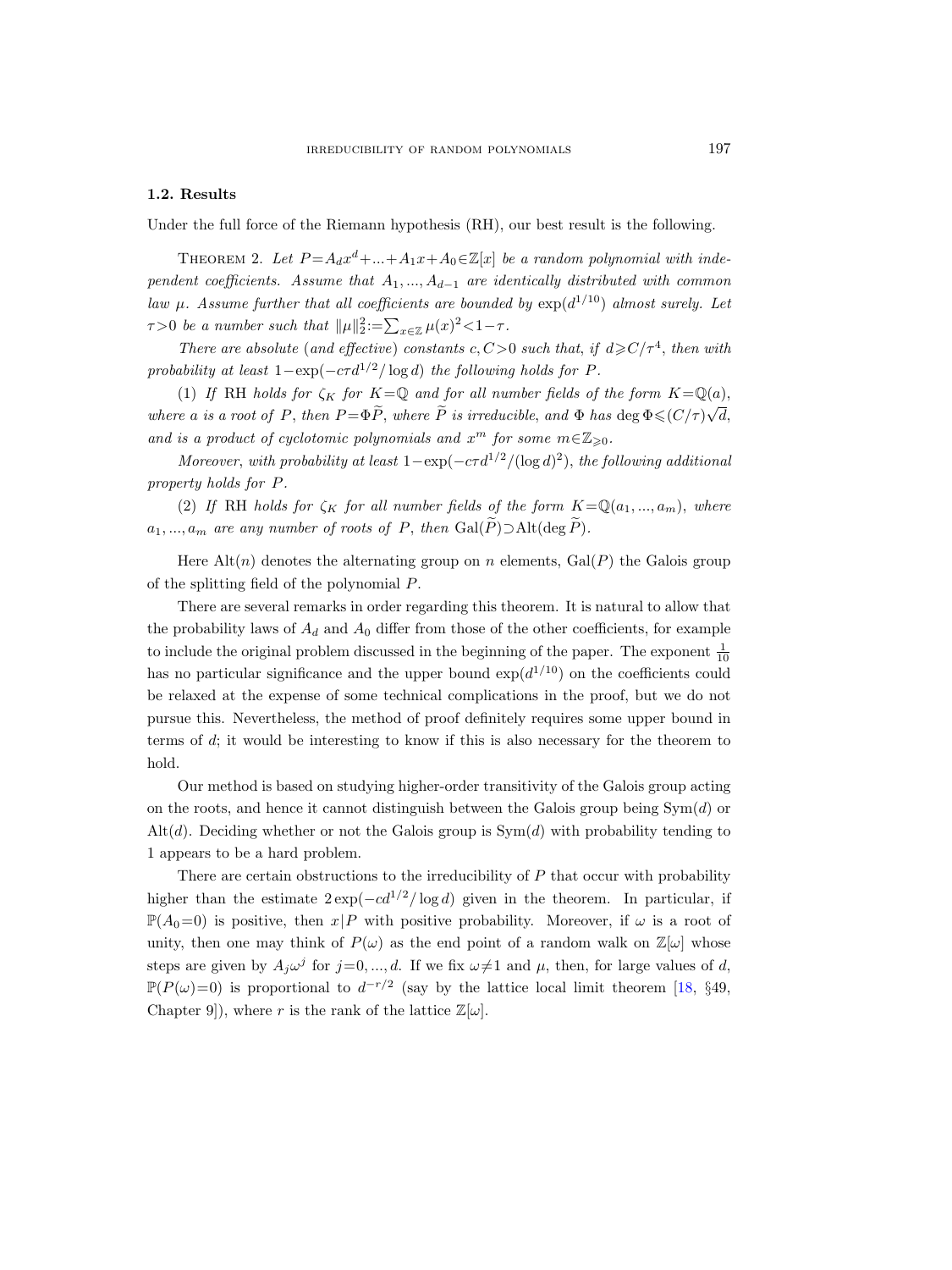In summary, the factor  $\Phi$  may be non-trivial with probability higher than

$$
2\exp\biggl(-\frac{cd^{1/2}}{\log d}\biggr),\,
$$

and its precise behavior can be described by a detailed analysis of random walks on lattices, which we do not pursue here, except for the following result.

<span id="page-3-0"></span>COROLLARY 3. Let  $\mu$  be a probability measure on  $\mathbb Z$  with finite second moment, which is not supported on a singleton. Let  $N$  be a positive integer and  $U_N$  be the finite subset of  $\mathbb C$  consisting of 0 and all of roots unity  $\omega$  with  $[\mathbb Q(\omega):\mathbb Q]\lt N$ . Let  $(A_i)_{i\geqslant 0}$  be a sequence of *i.i.d.* random variables with common law  $\mu$  and set

$$
P_d = A_d x^d + \dots + A_1 x + A_0 \in \mathbb{Z}[x].
$$

Then, assuming the Riemann hypothesis for Dedekind zeta functions of number fields, as  $d \rightarrow \infty$ ,

$$
\mathbb{P}(P_d \text{ is irreducible in } \mathbb{Q}[x]) = 1 - \mathbb{P}(\exists \omega \in U_N : P_d(\omega) = 0) + O_{\mu,N}(d^{-N/2}).
$$

In a similar flavor, we answer the original problem posed at the beginning of the paper.

<span id="page-3-1"></span>COROLLARY 4. Let  $P(x)=x^d+A_{d-1}x^{d-1}+...+A_1x+1\in\mathbb{Z}[x]$  be a random polynomial with independent coefficients  $A_1, ..., A_{d-1}$  taking values in 0 and 1 with equal probability. Suppose that the Riemann hypothesis holds for the Dedekind zeta function  $\zeta_K$ for all number fields of the form  $K=\mathbb{Q}(a)$ , where a is a root of a polynomial with 0, 1 coefficients.

Then

$$
\mathbb{P}(P \text{ is irreducible in } \mathbb{Z}[x]) = 1 - \sqrt{\frac{2}{\pi d}} + O(d^{-1}),
$$

where the implied constant is absolute.

Polynomials of small Mahler measure can also contribute to the error term. In this respect, it is also worth pointing out that an exponential bound in the error term in Theorem [2,](#page-2-1) say of the form  $exp(-cd)$  for some  $c>0$ , would easily imply the Lehmer conjecture (arguing, say, as in [\[10,](#page-53-3) Lemma 16]).

In the proof of part (2) of Theorem [2,](#page-2-1) we will show that the Galois group of  $\widetilde{P}$  acts ktransitively on its roots with  $k > (\log d)^2$ . By a well-known fact going back to Bochert and Jordan in the 19th century, this implies that the Galois group contains the alternating group. In fact, now there are even better results available, which we will discuss in more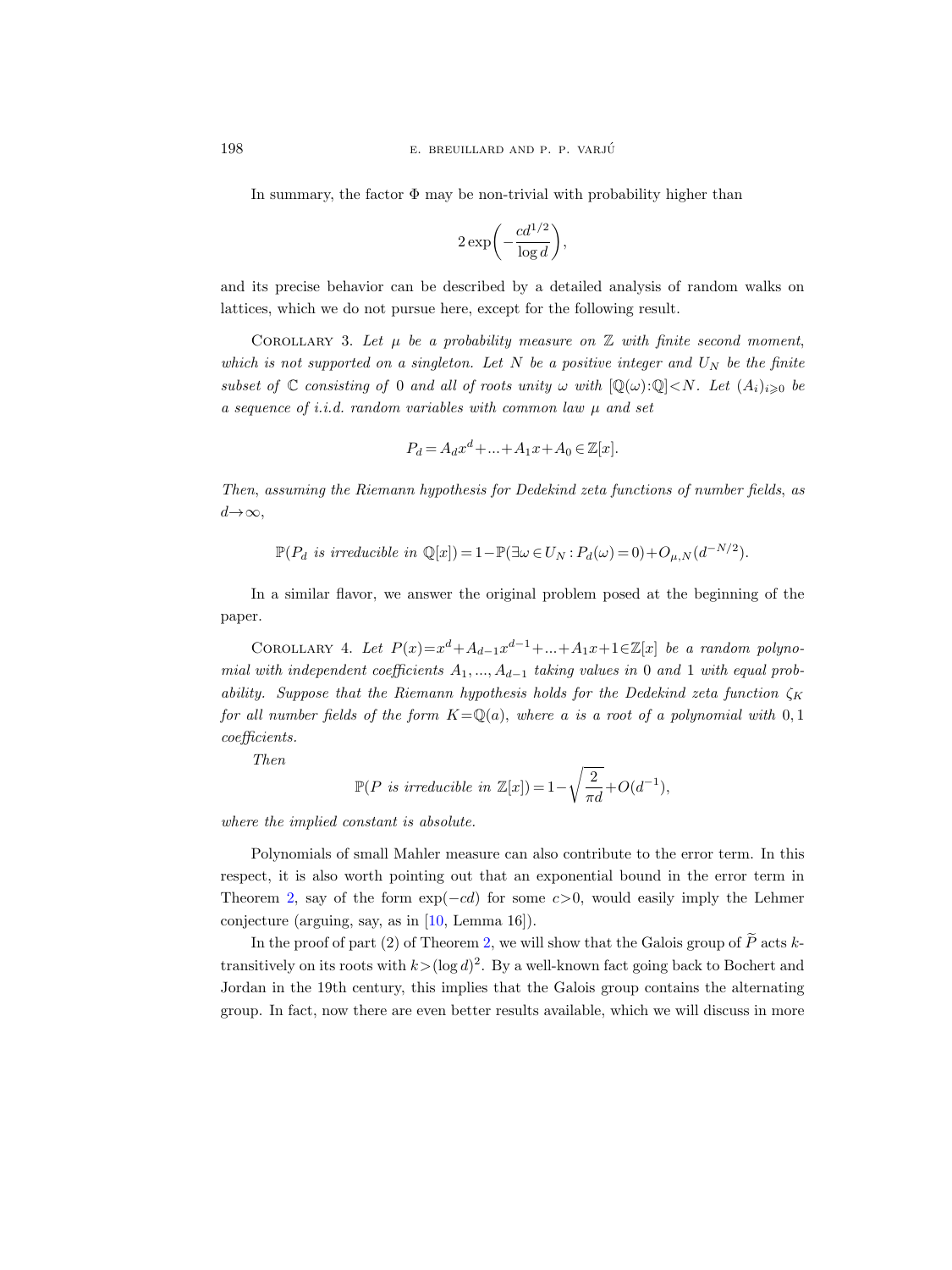details in §[9.1.](#page-46-0) Using the classification of finite simple groups, it has been proved that all 6-transitive permutation groups contain  $Alt(d)$ . However, if we were to rely on this, it would lead only to a very minor improvement in Theorem [2,](#page-2-1) so we opted for a proof avoiding the classification. Unfortunately, our method cannot distinguish between the symmetric and alternating groups.

Bary-Soroker and Kozma proved that, if  $\mu$  is the uniform distribution on an interval, then, with probability tending to 1, the Galois group of  $P$  contains  $\text{Alt}(d)$ , provided  $P$ is irreducible. However, our result applies in greater generality and provides a better bound for the probability of exceptions conditionally on the Riemann hypothesis.

Next, we state two results, where the reliance on the Riemann hypothesis is relaxed at the expense of a weakening of the bound.

<span id="page-4-0"></span>THEOREM 5. For any numbers  $\tau > 0$  and  $\alpha > \beta > 3$ , there is  $c > 0$  such that the following holds. Let  $P = A_d x^d + ... + A_1 x + A_0 \in \mathbb{Z}[x]$  be a random polynomial with independent coefficients. Assume that  $A_1, ..., A_{d-1}$  are identically distributed with common law  $\mu$ . Assume further that all coefficients are bounded by  $d^{1/\tau}$  almost surely and  $\|\mu\|_2^2 < 1 - \tau$ .

Then, with probability at least  $1-2\exp(-c(\log d)^{\beta-2})$ , the following holds for P. Suppose  $\zeta_K$  has no zeros  $\varrho$  with  $|1-\varrho| < (\log d)^{\alpha}/d$  for all  $K = \mathbb{Q}(a)$  for any root a of P. Then,  $P = \Phi \widetilde{P}$ , where  $\widetilde{P}$  is irreducible,  $\deg \Phi \leq \sqrt{d}/c$  and  $\Phi$  is a product of cyclotomic polynomials and  $x^m$  for some  $m \in \mathbb{Z}_{\geqslant 0}$ .

We recall the state of the art in our knowledge about the zeros of Dedekind zeta functions near 1 to motivate the next result. The Dedekind zeta function  $\zeta_K$  has at most one zero  $\varrho$  with  $|1-\varrho|<4/\log\Delta_K$ , where  $\Delta_K$  is the discriminant of the number field K, see [\[33,](#page-54-4) Lemma 3]. If such a zero exists, it must be real, and we call it the exceptional zero of  $\zeta_K$ . The constant 4 has been improved, see [\[24\]](#page-53-6) for the latest results. We note that, in the setting of Theorems [5](#page-4-0) and [6,](#page-5-2)  $\log \Delta_K \leq C d \log d$  for a constant C depending only on  $\tau$ .

The bounds available for the exceptional zero are much weaker. We know that  $\zeta_K$ has no zeros  $\rho$  with

<span id="page-4-1"></span>
$$
|1 - \varrho| < \frac{c}{d \cdot d! |\Delta_K|^{1/d}},\tag{1.2}
$$

where d is the degree of K and c is an absolute constant, see [\[33,](#page-54-4) proof of Theorem 1']. However, conditionally on Artin's holomorphy conjecture for Artin L-functions, we know by [\[33,](#page-54-4) Theorem 4] that  $\zeta_K$  has no zeros  $\varrho$  with

$$
|1-\varrho| < \frac{c}{d\log \Delta_K} + \frac{c}{\Delta_K^{1/d}}.
$$

In the next result, we formulate our hypothesis on the zeros of Dedekind functions allowing for an exceptional zero.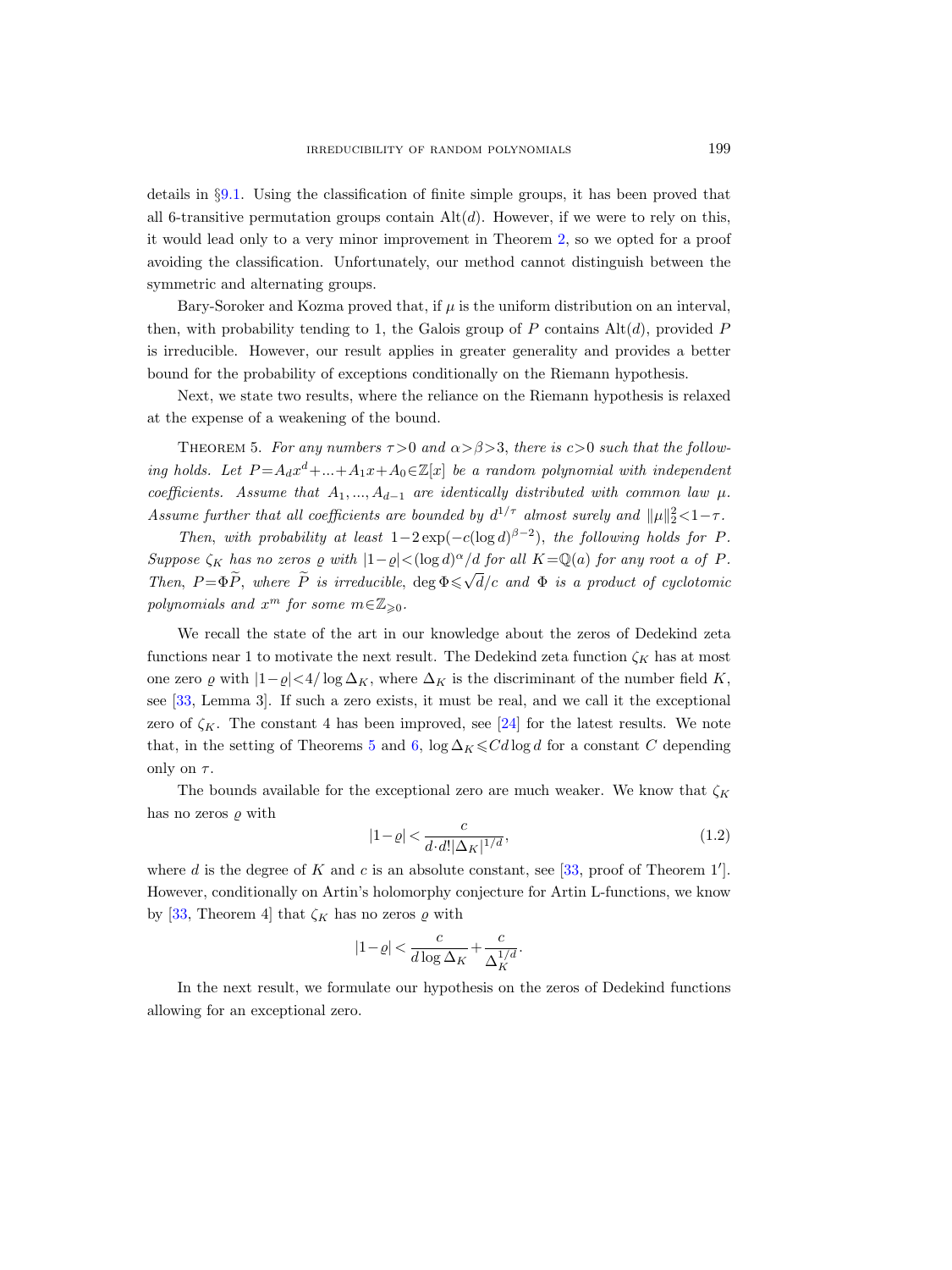<span id="page-5-2"></span>THEOREM 6. For any numbers  $\tau > 0$ ,  $\alpha > 4$  and  $\gamma > 1$  such that  $\alpha > 2\gamma + 2$ , there is c>0 such that the following holds. Let  $P = A_d x^d + ... + A_1 x + A_0 \in \mathbb{Z}[x]$  be a random polynomial with independent coefficients. Assume that  $A_1, ..., A_{d-1}$  are identically distributed with common law  $\mu$ . Assume further that all coefficients are bounded by  $d^{1/\tau}$  almost surely and  $\|\mu\|_2^2 < 1 - \tau$ .

Then, with probability at least  $1-2\exp(-c(\log d)^{\alpha-\gamma-2})$ , the following holds for P. Suppose that  $\zeta_K$  has at most one zero  $\varrho$  satisfying  $|1-\varrho|<(\log d)^{\alpha}/d$  and no zeros with  $|1-\varrho| < \exp(-c(\log d)^\gamma)$  for all  $K = \mathbb{Q}(a)$  for any root a of P. Then,  $P = \Phi \widetilde{P}$ , where  $\widetilde{P}$  is irreducible,  $\deg \Phi \leq \sqrt{d}/c$  and  $\Phi$  is a product of cyclotomic polynomials and  $x^m$  for some  $m \in \mathbb{Z}_{\geqslant 0}$ .

Most of the interest in our final result is when we know unconditionally that the random polynomial  $P$  is irreducible with high probability, e.g. in the setting of the work of Bary-Soroker and Kozma [\[3\]](#page-53-0) mentioned above. Then, we obtain as a direct consequence of the following theorem an unconditional improvement on the bound [\(1.2\)](#page-4-1) for the exceptional zero of the Dedekind zeta function  $\zeta_K$  that holds for most number fields K, where K is the sampled by setting  $K=\mathbb{Q}(a)$  for a root a of the random irreducible polynomial P.

<span id="page-5-1"></span>THEOREM 7. For every  $\tau > 0$  and  $\alpha > \beta > 3$ , there is c  $> 0$  such that the following holds. Let  $P = A_d x^d + ... + A_1 x + A_0 \in \mathbb{Z}[x]$  be a random polynomial with independent coefficients. Assume that  $A_1, ..., A_{d-1}$  are identically distributed with common law  $\mu$ . Assume further that all coefficients are bounded by  $d^{1/\tau}$  almost surely and  $\|\mu\|_2^2 < 1 - \tau$ .

Then, with probability at least  $1-2\exp(-c(\log d)^{\beta-2})$ , the following holds for P. There is a root a of P that is not a root of unity such that  $\zeta_{\mathbb{Q}(a)}$  has no zeros  $\varrho$  with  $|1-\varrho| < \exp(-(\log d)^{\alpha+1}).$ 

### <span id="page-5-0"></span>1.3. An outline of the proof

Our strategy for proving the results stated above aims at finding information about the distribution of the degree sequence in the factorization of the random polynomial  $P$  in  $\mathbb{F}_p[x]$ , and then uses this information to study irreducibility of P in  $\mathbb{Z}[x]$  and the Galois group of its splitting field.

Bary-Soroker and Kozma [\[3\]](#page-53-0) approximated (in a certain sense) the degree sequence in the factorization of a polynomial chosen uniformly at random from degree- $d$  monic polynomials in  $\mathbb{F}_p[x]$ . It is very plausible that such an approximation holds in greater generality not only for the uniform distribution, but we do not know how to prove this. However, we are able to approximate the statistics of the number of low-degree factors,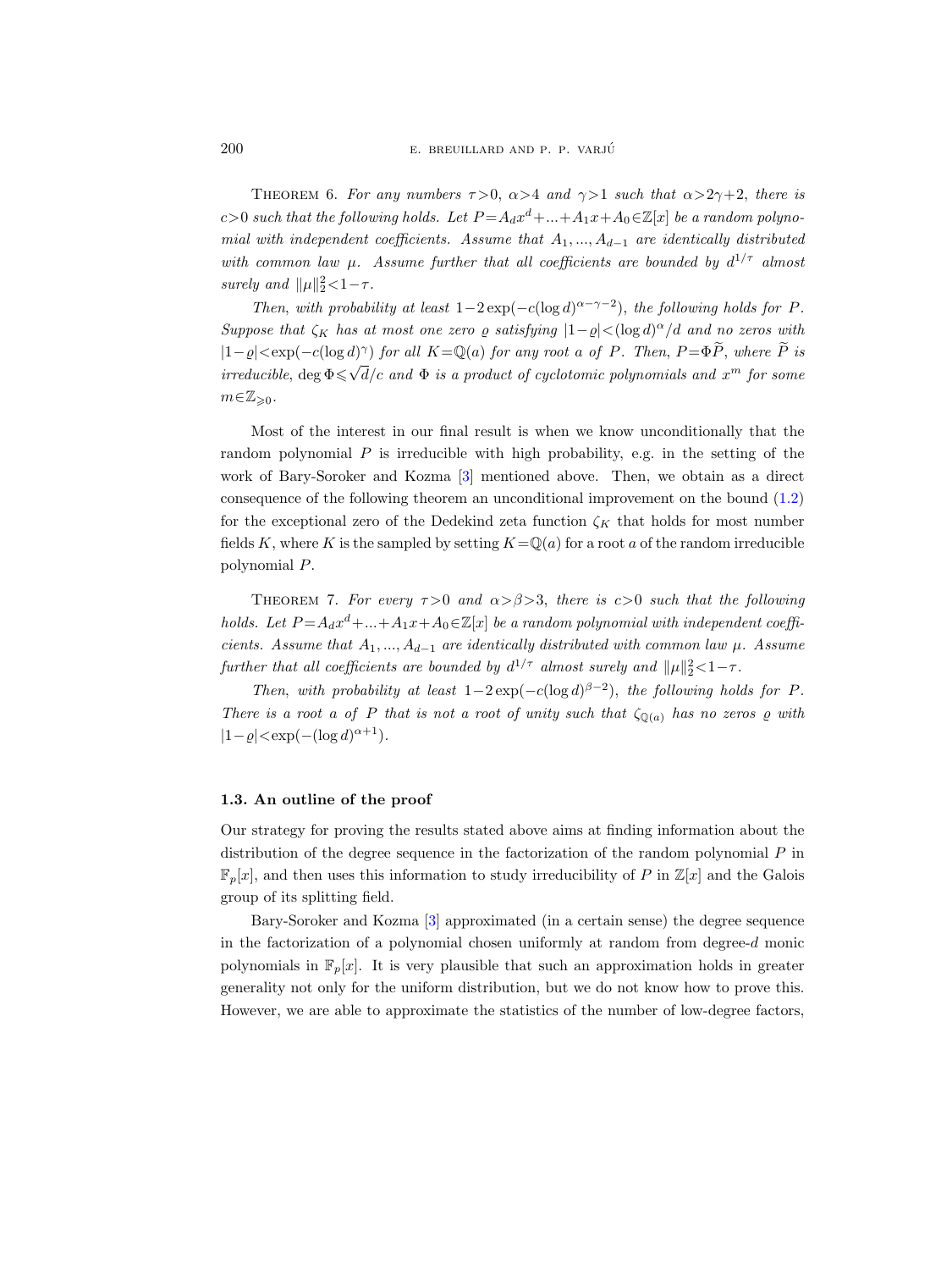and this allows us to gain information about the Galois groups using special cases of the Chebotarev density theorem.

The most relevant density theorem for our purposes is the prime ideal theorem, which has the following consequence.

<span id="page-6-2"></span>THEOREM 8. Let  $P_0 \in \mathbb{Z}[x]$  be a fixed polynomial and let p be a random prime chosen uniformly in a dyadic range  $[y, 2y)$ . Then,

<span id="page-6-0"></span>E[number of roots of  $P_0$  in  $\mathbb{F}_p$ ]  $\rightarrow$  number of distinct irreducible factors of  $P_0$  (1.3)

as  $y \rightarrow \infty$ .

This observation was suggested as a basis for an algorithm to compute the number of irreducible factors of a polynomial by Weinberger [\[36\]](#page-54-5).

If the Riemann hypothesis holds for  $\zeta_K$  for all  $K=\mathbb{Q}(a)$ , where a is a root of  $P_0$ , then the approximation [\(1.3\)](#page-6-0) is valid once  $y > C(\varepsilon)(\log \Delta_{P_0})^{2+\varepsilon}$ . A more precise discussion of these ideas including proofs will be given in §§[2–](#page-9-0)[4.](#page-19-0) We note that, if we wish to approximate the distribution of the full degree sequence of the factorization of  $P_0$  in  $\mathbb{F}_p$ using the Chebotarev density theorem, then we need to take a much larger value for y, even if we assume the Riemann hypothesis for all relevant Dedekind zeta functions. Indeed, that would require us to replace the discriminant of  $P_0$  with the discriminant of its splitting field in the above bound, which is potentially much larger, and that would not be sufficient for our purposes.

The next aim of our strategy is to show that

<span id="page-6-1"></span>
$$
\mathbb{E}[\text{number of roots of } P \text{ in } \mathbb{F}_{p_0}] \approx 1,\tag{1.4}
$$

where P is a random polynomial in the setting of the above theorems, and  $p_0$  is a fixed prime in the range  $[y, 2y)$ , which is suitably large for the approximation in [\(1.3\)](#page-6-0) to hold.

If we achieve this goal, then we can randomize the polynomial in [\(1.3\)](#page-6-0) and the prime in [\(1.4\)](#page-6-1) and compare the right-hand sides to obtain

E[number of distinct irreducible factors of  $P \approx 1$ .

Since the number of irreducible factors is always a positive integer, Markov's inequality implies that  $P$  has only one irreducible factor with high probability. When we will give the details of the argument, we will choose a slightly different route by estimating the second moments and applying Chebyshev's inequality. Although this is not necessary for Theorems [2,](#page-2-1) [5](#page-4-0) and [6,](#page-5-2) it does help in that it is enough to make the assumption on the Dedekind zeta functions only for those polynomials for which the conclusion holds. On the other hand, the second moment estimates are necessary for Theorem [7.](#page-5-1)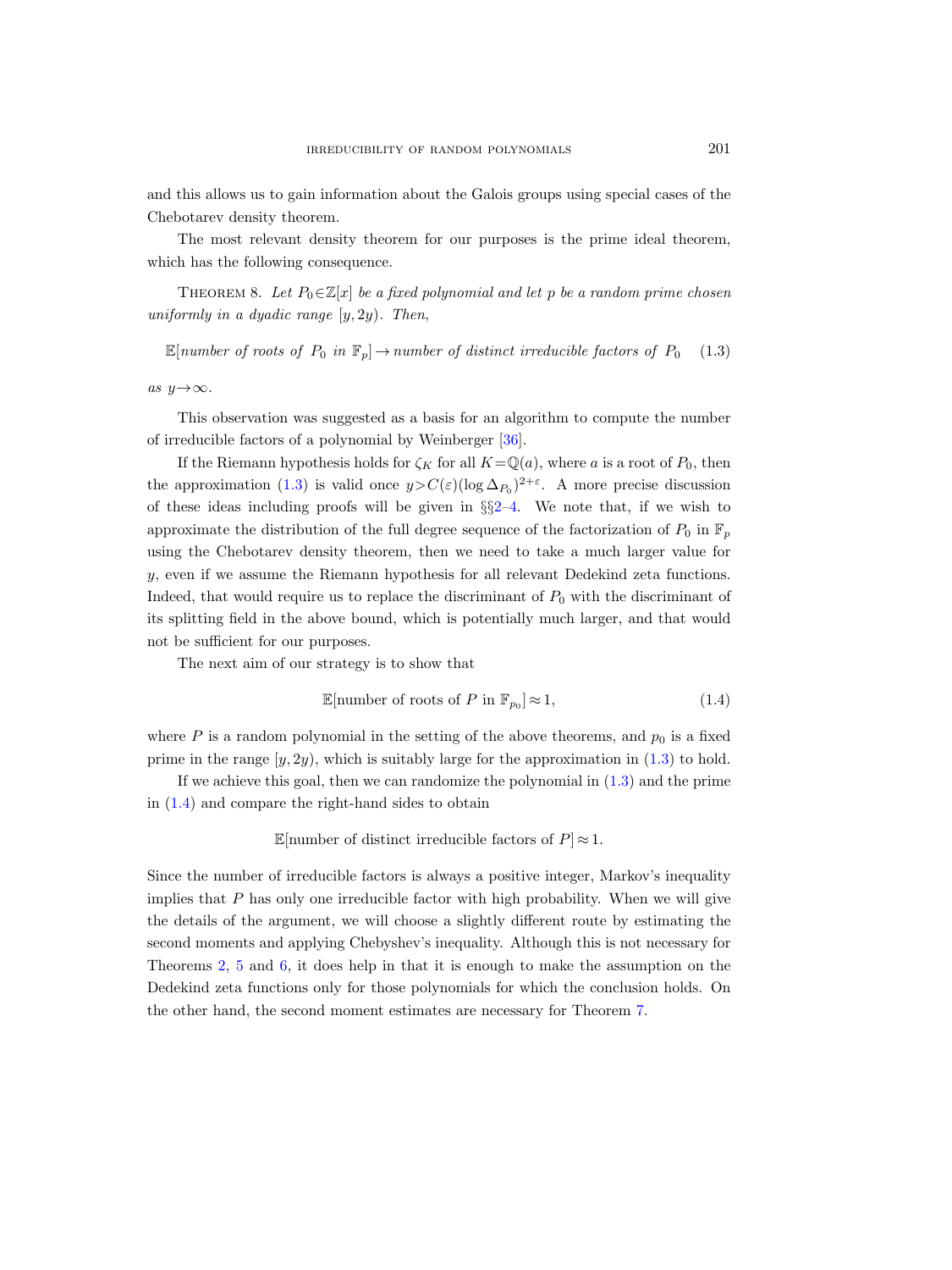To establish [\(1.4\)](#page-6-1), we fix an element  $a \in \mathbb{F}_{p_0}$  and consider an additive random walk on  $\mathbb{F}_{p_0}$  whose jth increment is  $A_j a^j$ . The endpoint of this walk is  $P(a)$ . If we can show that the walk mixes rapidly, then we can conclude that

<span id="page-7-0"></span>
$$
\mathbb{P}(P(a) = 0) \approx \frac{1}{p_0}.\tag{1.5}
$$

Summing up the probabilities for each  $a \in \mathbb{F}_{p_0}$ , we arrive at [\(1.4\)](#page-6-1).

The study of random walks of this kind goes back at least to Chung, Diaconis and Graham  $[12]$ , who considered the case  $a=2$ . Their work has been extended in several directions by Hildebrand (see  $[21]$ ), however he mostly focused on the case in which a is a fixed integer independent of  $p_0$ . In the setting when a may vary with  $p_0$ , the diameter of the underlying graph was considered by Bukh, Harper and Helfgott in an unpublished work, see also  $[20, 60]$  $[20, 60]$  footnote 4 on p. 372, that is, they considered how large d needs to be taken so that the walk reaches every element of  $\mathbb{F}_{p_0}$  with positive probability. Their approach relies on certain estimates of Konyagin [\[25\]](#page-54-6) pertaining to the Waring problem on finite fields and we will apply the same method. See also [\[9\]](#page-53-10), where the connection between these random walks and Lehmer's conjecture is explored.

It turns out that the random walk does not mix fast enough for certain choices of the parameter a. Indeed, if  $a=0$ , then the walk does not mix at all. Moreover, if  $a=1$ , then the mixing time (i.e. how large d needs to be taken for  $(1.5)$  to hold) will be  $\approx p_0^2$ , as can be seen by the central limit theorem. A similar issue arises if  $a$  has low multiplicative order. Therefore, it is useful to exclude certain elements of  $\mathbb{F}_{p_0}$  from the count. We say that an element  $a \in \mathbb{F}_{p_0}$  is admissible if it is not the root of a cyclotomic polynomial of degree at most  $\log p_0$ . We can then modify  $(1.3)$  by counting admissible primes on the left-hand side and non-cyclotomic factors on the right. When we give the details of the argument, we will exclude from the admissible elements not only the roots of cyclotomic polynomials, but also the roots of polynomials of very small Mahler measure. This allows us to obtain improved bounds.

We are able to show that the mixing time is at most  $\log p(\log \log p)^{3+\epsilon}$  for most of the parameters  $a \in \mathbb{F}_p$  in a sufficiently strong sense required by our application.<sup>(1</sup>) This allows us to set  $y = \exp(d/(\log d)^{3+\epsilon})$  when we apply [\(1.3\)](#page-6-0). Even if we disregard the effect of the exceptional zero, our current knowledge about the zeros of Dedekind zeta functions would require the larger range  $y=\exp(Cd\log d)$ . Unfortunately, an argument based on the analysis of the random walks for a fixed parameter  $a \in \mathbb{F}_p$  cannot yield a mixing time better than  $c \log p$ , since the number of points that the random walk can reach grows exponentially with the number of steps. To overcome this barrier, one would need to

<span id="page-7-1"></span> $(1)$  We can get better results for typical parameters in a weaker sense, which is not suitable for the purposes of this paper. These results will appear in a forthcoming paper.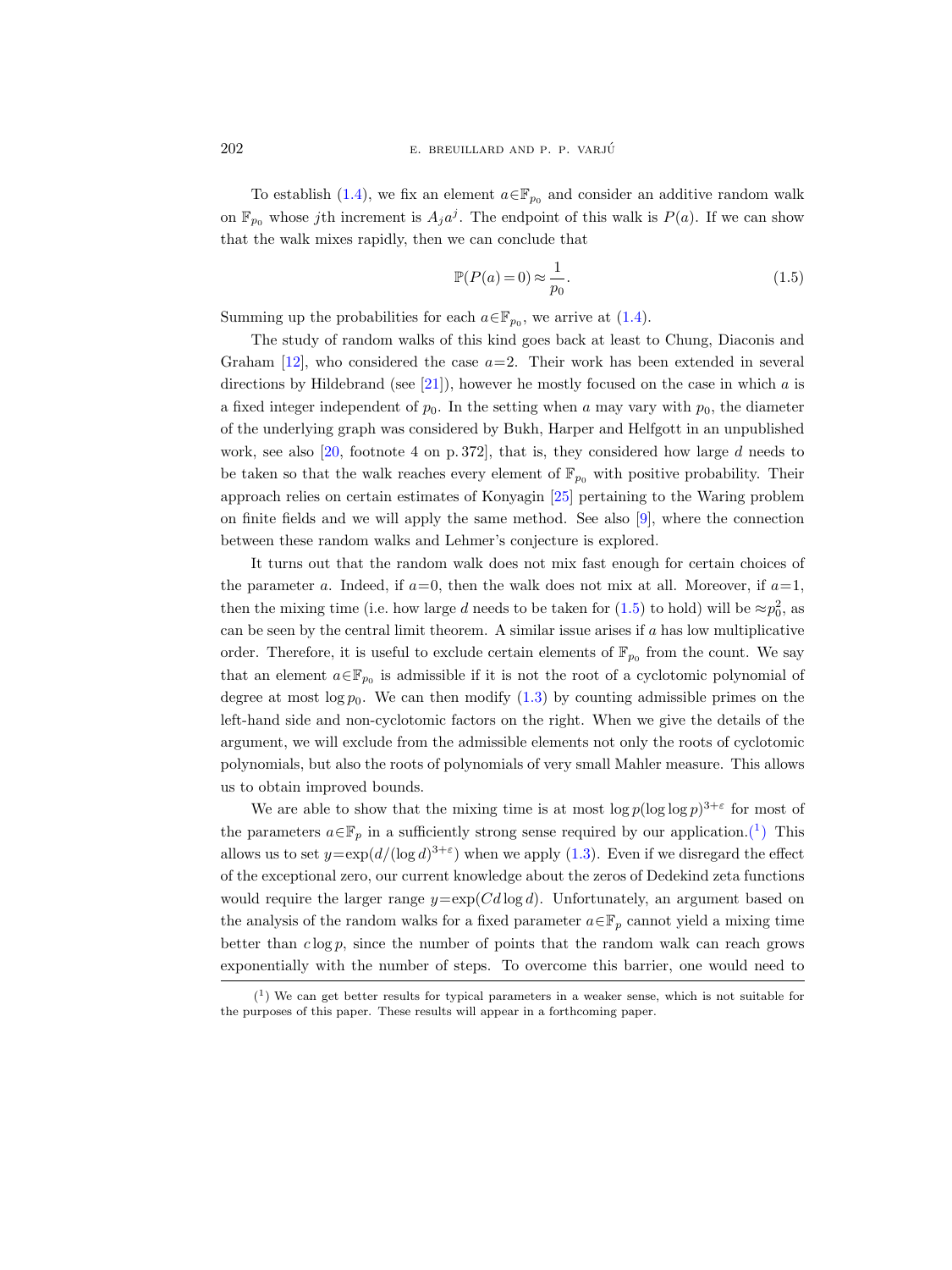consider the average distribution of the random walk over the parameters  $a \in \mathbb{F}_n$ . This, however, seems to be exceedingly difficult to study.

There is one last issue that we need to consider. The above argument cannot distinguish between irreducible polynomials and proper powers. Indeed, we are able count distinct irreducible factors only. To show that  $P$  is not a proper power with high probability, we show that  $P(2)$  is not a proper power. To that end, we will use the large sieve together with the classical  $a=2$  case of the above discussed random walks.

Using the above method, we can also obtain information about the Galois group of P. What we discussed so far amounted to showing that the Galois group acts transitively on the complex roots of P. A more general version of this argument can be used to show that the action is k-transitive for large values of  $k$ , large enough that it forces the Galois group to contain the alternating group.

Finally, we comment on the proof of Theorem [7.](#page-5-1) If the Dedekind zeta function has an exceptional zero, then all other zeros are repelled away from 1 by what is known as the Deuring–Heilbronn phenomenon. In the context of Theorem [8,](#page-6-2) this implies that the left-hand side of  $(1.3)$  is close to zero for a certain range of primes. This can be contradicted by [\(1.4\)](#page-6-1).

## 1.4. Organization of the paper

In §§[2](#page-9-0)[–4](#page-19-0) we discuss the prime ideal theorem and use it to obtain estimates for the average number of roots of a polynomial in finite fields related to  $(1.3)$ . In §[5](#page-22-0) and §[6,](#page-36-0) we study equidistribution of random walks, we revisit Konyagin's estimates in [\[25\]](#page-54-6) and the argument suggested by Bukh, Harper and Helfgott. In §[7,](#page-40-0) we give an upper bound on the probability that the random polynomial  $P$  has a factor of small Mahler measure utilizing some ideas of Konyagin  $[26]$ . In §[8](#page-42-0) we use the large sieve to show that P is not the product of a proper power and cyclotomic factors with high probability. In §[9](#page-45-0) we combine the above ingredients to prove the results stated in §[1.2.](#page-2-0)

#### 1.5. Notation

If K is a number field, we write  $d_K$  for its degree and  $\Delta_K$  for its discriminant. If  $P \in \mathbb{Z}[x]$ is a polynomial, we write  $d_P$  for its degree,  $\Delta_P$  for its discriminant and

$$
M(P) = a_d \prod_{z_j : |z_j| > 1} |z_j|
$$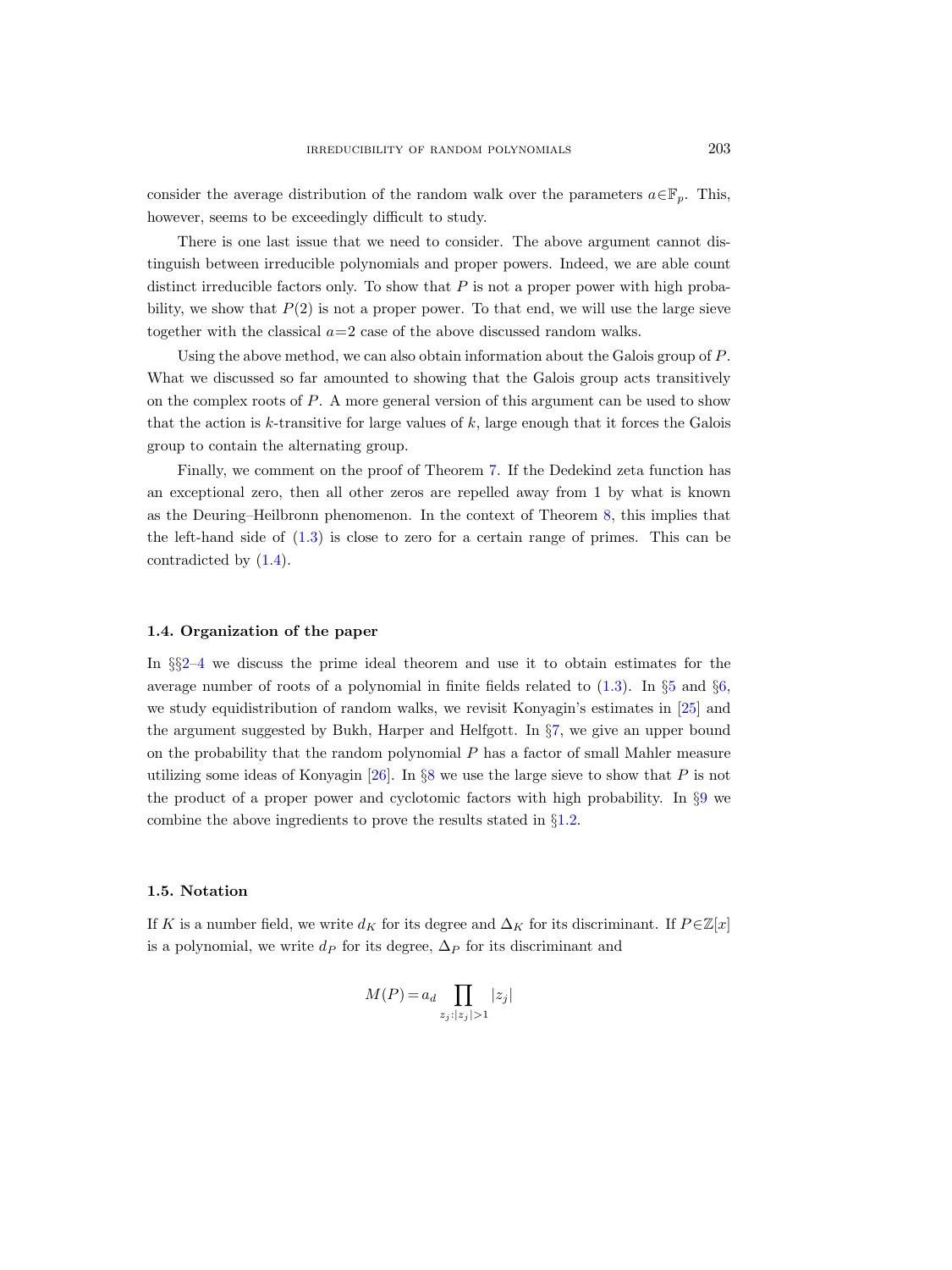for its Mahler measure, where  $a_d$  is the leading coefficient of P and  $z_i$  runs through the complex roots of  $P$  taking multiplicities into account. We recall the estimates

<span id="page-9-2"></span>
$$
1 + c \left( \frac{\log \log d_P}{\log d_P} \right)^3 \leqslant M(P) \leqslant (a_0^2 + \dots + a_d^2)^{1/2},\tag{1.6}
$$

where the upper bound holds for all  $0 \neq P \in \mathbb{Z}[x]$ , and the lower bound holds if in addition P is not the product of cyclotomic polynomials and  $x^m$  for some  $m \in \mathbb{Z}_{\geqslant 0}$ . Here,  $c > 0$  is an absolute constant  $a_0, ..., a_d$  are the coefficients of P. See [\[16\]](#page-53-11) for the inequality on the left-hand side and [\[5,](#page-53-12) Lemma 1.6.7] for the right-hand side.

We write  $\sum_{p}$  for summation over rational primes.

Throughout the paper, we use the letters  $c$  and  $C$  to denote positive numbers whose values may vary at each occurrence. These values are effective and numerical: they could, in principle, be determined by following the arguments. We will use upper case C when the number is best thought to be large, and lower case  $c$  when it is best thought to be small. In addition we will use Landau's  $O(X)$  notation to denote a quantity that is bounded in absolute value by a constant multiple of X.

#### 1.6. Acknowledgments

The authors are grateful to Boris Bukh, Mohammad Bardestani and Peter Sarnak for helpful discussions on various aspects of this work. We thank the referees for their careful reading of our paper and for useful comments and suggestions.

#### 2. The prime ideal theorem

<span id="page-9-0"></span>Let K be a number field of degree  $d=d_K$  with discriminant  $\Delta=\Delta_K$ , and denote by  $\mathcal{O}_K$ its ring of integers. Write  $\zeta_K$  for the Dedekind zeta function of K. Write  $A(n)=A_K(n)$ for the number of prime ideals  $\mathfrak{p} \subset \mathcal{O}_K$  with  $N_{K/\mathbb{Q}}(\mathfrak{p})=n$ .

The purpose of this section is to compute the average value of  $A(p)$  with respect to suitably chosen weights supported on primes. We first consider this question under the assumption that RH holds for  $\zeta_K$ . In what follows,  $\sum_p$  indicates summation over all positive primes in Z.

<span id="page-9-1"></span>PROPOSITION 9. Let  $X > 1$  be a number and let

$$
h_X(u) = \begin{cases} 2 \exp(-X), & \text{if } u \in (X - \log 2, X], \\ 0, & \text{otherwise.} \end{cases}
$$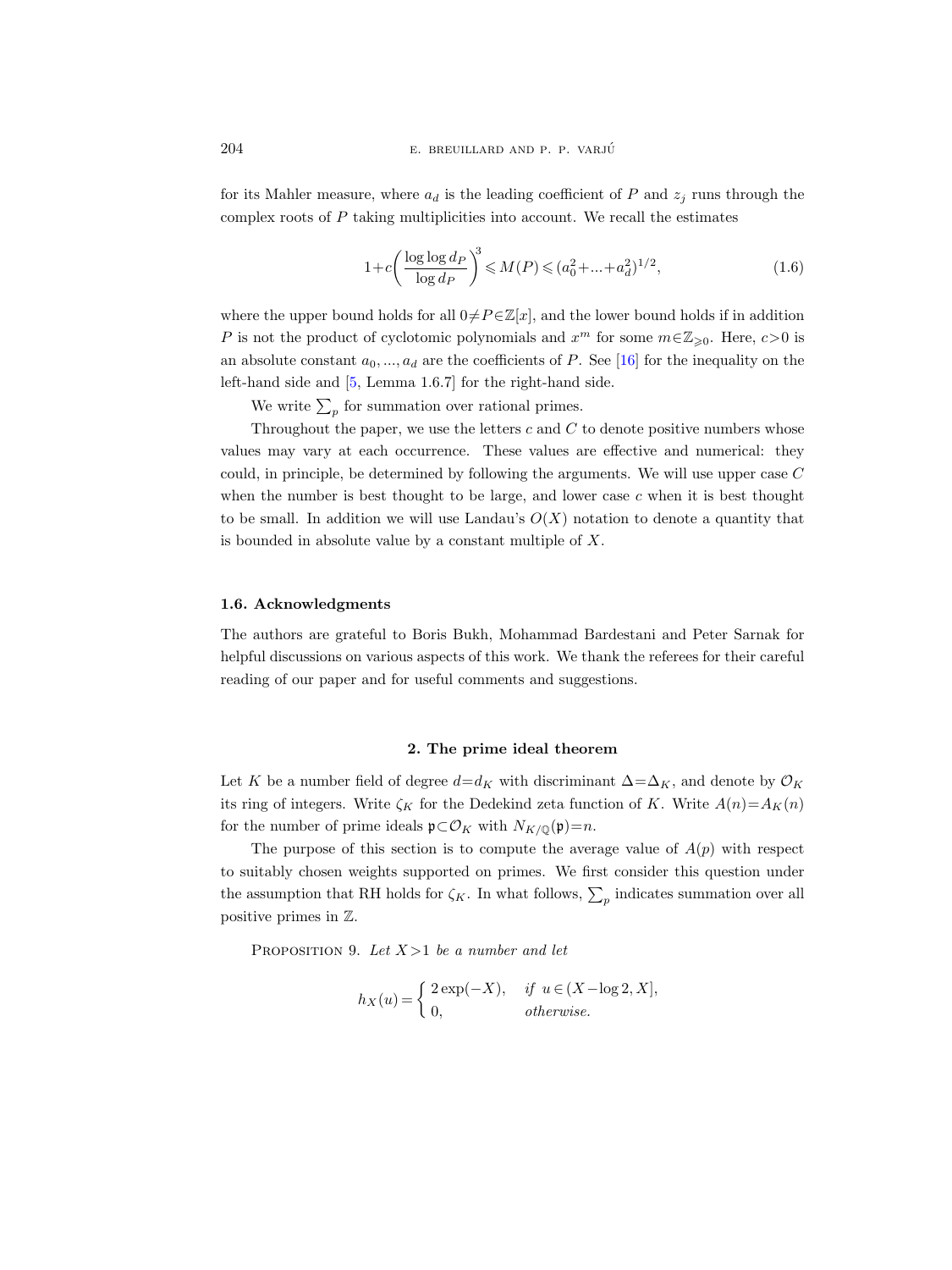If RH holds for  $\zeta_K$ , then

$$
\sum_{p} A(p) \log(p) h_X(\log p) = 1 + O\left(X^2 \log(\Delta) \exp\left(-\frac{X}{2}\right)\right),\,
$$

where the implied constant is absolute.

Proof. We write

$$
\psi_K(x) = \sum_{n,m \in \mathbb{Z}_{>0}: n^m \leq x} A(n) \log n.
$$

There is an absolute constant  $C>0$  such that, if RH holds for  $\zeta_K$ , then, for all  $x>1$ ,

$$
|\psi_K(x) - x| \leqslant C\sqrt{x}(\log x \log \Delta + d(\log x)^2).
$$

See, for example, [\[19,](#page-53-13) Corollary 1.2]. Applying this for  $x = \exp(X)$  and  $x = \frac{1}{2} \exp(X)$ , we find that

$$
\sum_{n=1}^{\infty} \sum_{m=1}^{\infty} A(n) \log(n) h_X(\log n^m) = 2 \exp(-X) \left( \psi_K(\exp(X)) - \psi_K\left(\frac{\exp(X)}{2}\right) \right)
$$

$$
= 1 + O\left(X^2 \log(\Delta) \exp\left(-\frac{X}{2}\right)\right).
$$

Here we used that  $d_K \leq C(\log \Delta_K)$  by Minkowski's lower bound on the discriminant.

We estimate the contribution of the summands for which  $n^m$  is not a prime. First, we note that for each of these terms,  $n^m$  is a proper power, and there are at most

$$
\exp\left(\frac{X}{2}\right) + \exp\left(\frac{X}{3}\right) + \dots + \exp\left(\frac{X}{\lceil X\rceil}\right) \leqslant C \exp\left(\frac{X}{2}\right)
$$

such numbers between  $\exp(X)$  and  $\exp(X)/2$ . Each such number can be written in the form  $n^m$  in at most X different ways, and  $A(n)$  log  $n \leq d_K X$ . Therefore,

$$
\sum_{n,m:\ n^m \text{ is not prime}} A(n) \log(n) h_X(\log n^m) \leqslant C X^2 \log(\Delta) \exp\left(-\frac{X}{2}\right).
$$

The purpose of the rest of this section is to formulate a variant of this proposition with a milder assumption on the zeros of  $\zeta_K$ . Readers only interested in the proof of Theorem [2](#page-2-1) may skip to the next section. Everything that follows is well known and classical. We begin by recalling the smooth version of the explicit formula.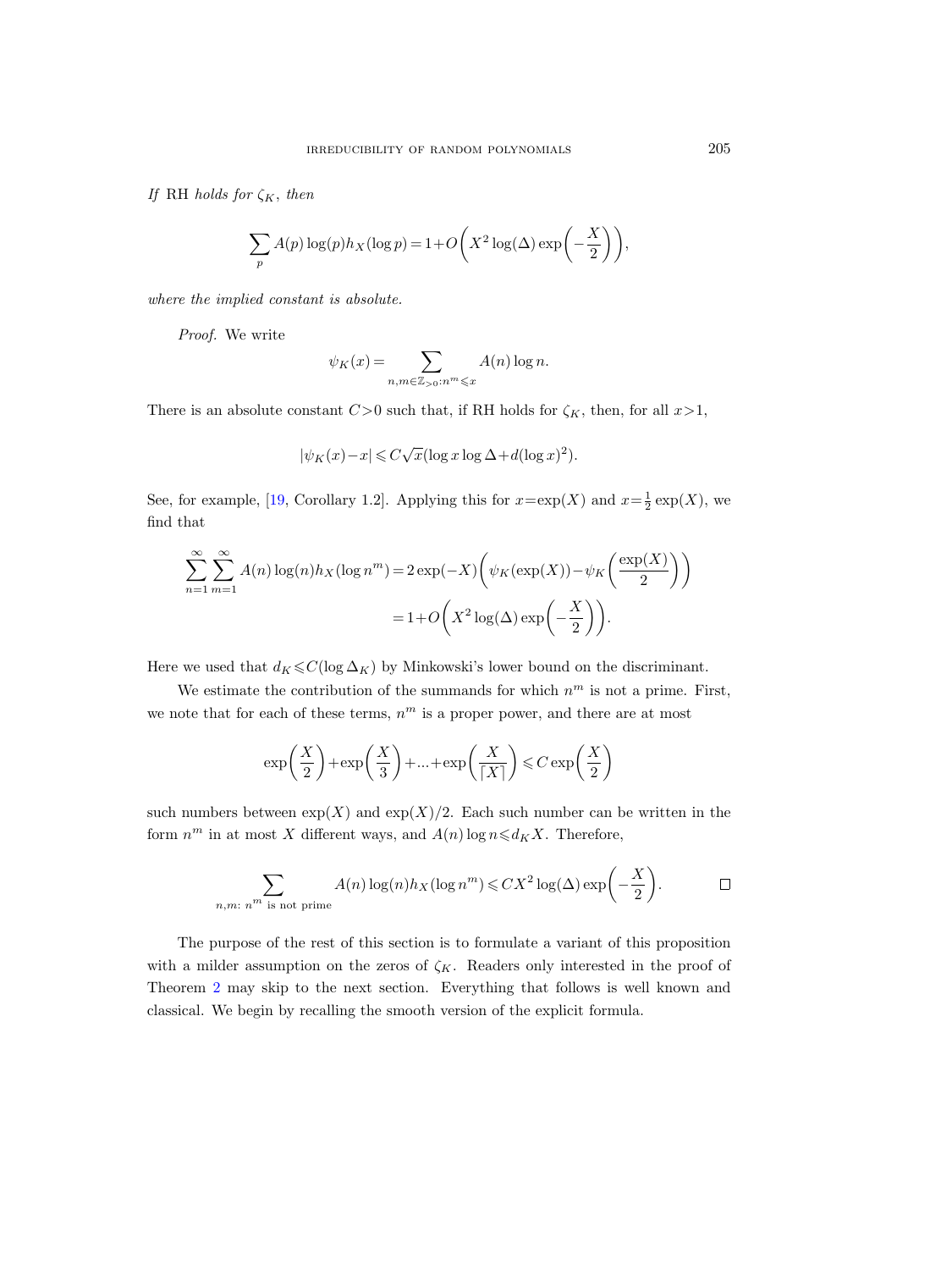<span id="page-11-0"></span>THEOREM 10. Let  $g \in C^2(\mathbb{R})$  be a function supported in a compact interval contained in  $\mathbb{R}_{>0}$ . Write

$$
\hat{g}(s) = \int_{\mathbb{R}} \exp(isu)g(u) \, du.
$$

Then,

$$
\sum_{n=1}^{\infty} \sum_{m=1}^{\infty} A(n) \log(n) g(m \log(n)) = \hat{g}(-i) - \sum_{\varrho} \hat{g}(-i\varrho),
$$

where the summation over  $\rho$  is taken over all zeros of  $\zeta_K$  (including the trivial ones) taking multiplicities into account.

This result is well known but it does not seem to be readily available in this form in standard text books, therefore we give the very short proof for the reader's convenience.

Proof. We note that

$$
\frac{\zeta_K'}{\zeta_K}(s) = -\sum_{n=1}^{\infty} \sum_{m=1}^{\infty} A(n) \log(n) n^{-ms}
$$

for  $\text{Re}(s)$  > 1.

Since g is compactly supported and  $C^2$ ,  $\hat{g}$  is holomorphic and  $|\hat{g}(is)| = O(|\text{Im}(s)|^{-2})$ with an implied constant (continuously) depending only on  $Re(s)$ . By the Fourier inversion formula, we have

$$
\int_{\text{Re}(s)=2} n^{-s}\hat{g}(-is)ds = \int_{\text{Re}(s)=0} n^{-s}\hat{g}(-is) ds
$$

$$
= i \int_{-\infty}^{\infty} \exp(-it \log n)\hat{g}(t) dt = 2\pi i g(\log n)
$$

for each  $n\in\mathbb{Z}_{>0}$ .

Therefore, we have

$$
-\frac{1}{2\pi i} \int_{\text{Re}(s)=2} \frac{\zeta_K'}{\zeta_K}(s)\hat{g}(-is) ds = \sum_{n=1}^{\infty} \sum_{m=1}^{\infty} A(n) \log(n)g(m \log n).
$$

Shifting the contour integration to Re $(s)=-\infty$ , we can recover the claimed formula from the residue theorem. We note that  $\text{supp}(g) \subset \mathbb{R}_{>0}$ ,  $\hat{g}(-is)$  decays exponentially as Re $(-is) \rightarrow \infty$ , and leave the verification of the rest of the details to the interested reader.  $\Box$ 

In the next lemma, we introduce the weight functions that we will use and establish some of their properties. The aim is to find compactly supported weights  $g$  such that its Laplace transform  $G(s) = \hat{g}(-is)$  decays fast when  $\text{Re}(s) \leq 1$  and s is moving away from 1. To achieve the optimal decay, it is useful to choose  $g$  depending on the distance of s from 1, where we wish to make  $G(s)$  small. The construction was inspired by Ingham [\[22\]](#page-53-14).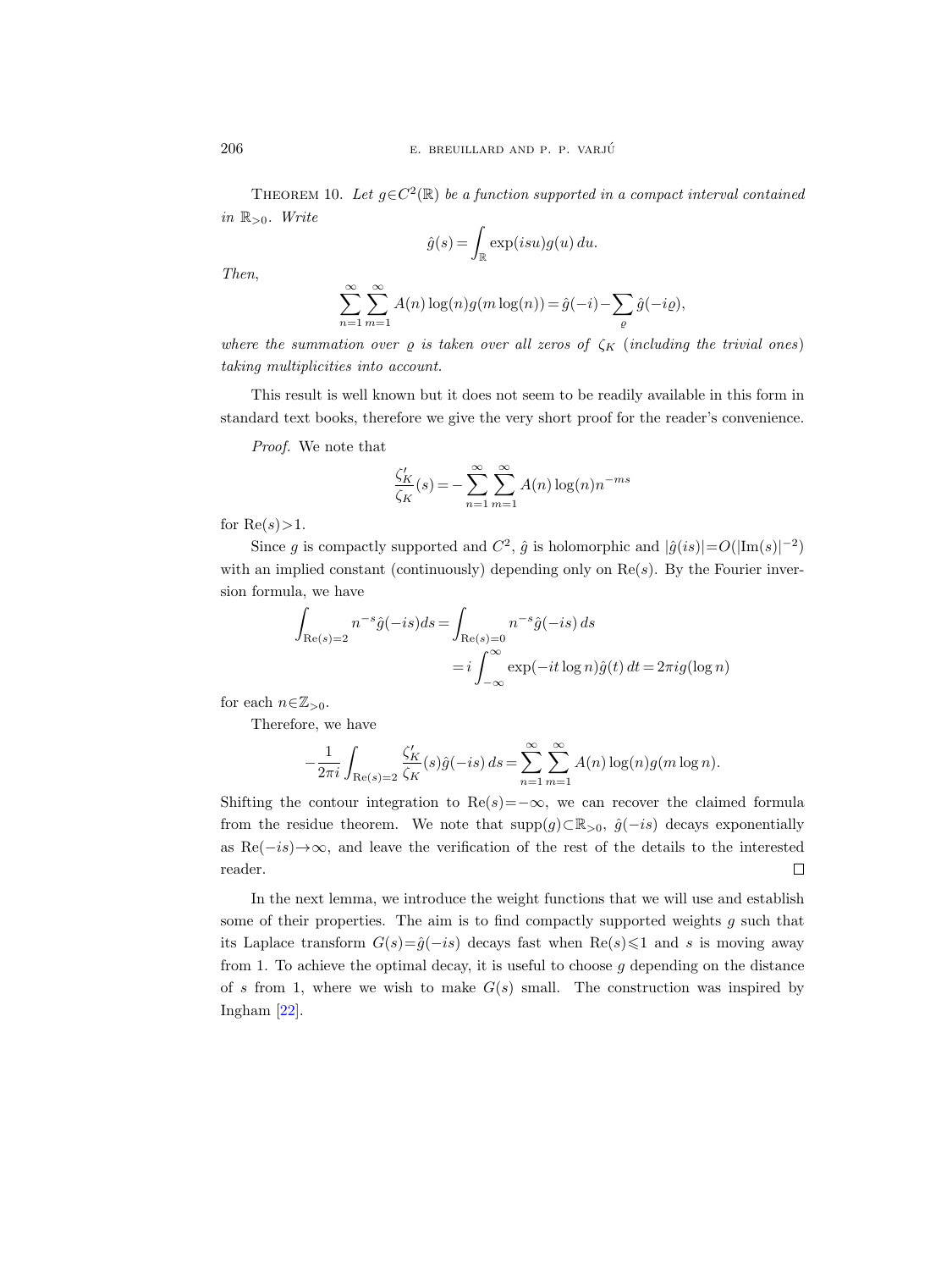<span id="page-12-1"></span>LEMMA 11. Let  $X \in \mathbb{R}_{>0}$  and let  $k \in \mathbb{Z}_{>0}$ . For  $r \in \mathbb{R}_{>0}$ , write

$$
I_r(u) = \begin{cases} 1/r, & \text{if } u \in \left[-\frac{1}{2}r, \frac{1}{2}r\right], \\ 0, & \text{otherwise.} \end{cases}
$$

Let

$$
g_{X,k}(u) = \exp(-u) \underbrace{I_{X/2k} * ... * I_{X/2k}}_{k\text{-fold}} (u - \frac{3}{4}X),
$$
\n(2.1)

$$
G_{X,k}(s) = \hat{g}_{X,k}(-is) = \int_{\mathbb{R}} \exp(su)g(u) \, du.
$$
 (2.2)

Suppose  $k \geqslant 4$  and  $X \geqslant 2k$ . Then,  $g_{X,k} \in C^2(\mathbb{R})$  and it is supported in  $\left[\frac{1}{2}X, X\right]$ , and we have  $g_{X,k}(u) \leqslant \exp(-u)$  for all  $u \in \mathbb{R}$ . We have  $G(1)=1$  and the following bounds hold for all  $s \in \mathbb{C}$  with  $\text{Re}(s) \leq 1$  and for all  $\sigma \in (0, 1)$  and  $X_1 > X_2$ :

$$
0 \leq 1 - G_{X,k}(\sigma) \leq X(1 - \sigma),
$$
  
\n
$$
|G_{X,k}(s)| \leq \left(\frac{4k}{|1 - s|X}\right)^k,
$$
  
\n
$$
|G_{X,k}(s)| \leq \exp\left(\frac{(\text{Re}(s) - 1)X}{2}\right),
$$
  
\n
$$
\frac{G_{X_1,k}(\sigma)}{G_{X_2,k}(\sigma)} \leq \exp\left(-\frac{(1 - \sigma)(X_1 - X_2)}{4}\right).
$$

*Proof.* The claim supp  $g_{X,k} \subset \left[\frac{1}{2}X, X\right]$  and  $g(u) \leq \exp(-u)$  follows immediately from its definition and the assumption  $X\geq 2k$ .

Note that

$$
\hat{I}_{X/2k}(s) = \frac{\exp(isX/4k) - \exp(-isX/4k)}{isX/2k}.
$$

Then  $|\hat{g}_{X,k}(\sigma)| \leq C|\sigma|^{-k}$  for  $\sigma \in \mathbb{R}$ , where C is a number that depends only on X and k, and it follows that  $g_{X,k} \in C^2$  if  $k \geq 4$ .

We also have

$$
\hat{g}_{X,k}(s) = \exp\left(\frac{3i(s+i)X}{4}\right) \left(\frac{\exp(i(s+i)X/4k) - \exp(-i(s+i)X/4k)}{i(s+i)X/2k}\right)^k.
$$

We can write

<span id="page-12-0"></span>
$$
G_{X,k}(s) = \exp\left(\frac{3(s-1)X}{4}\right) \left(\frac{\exp((s-1)X/4k) - \exp(-(s-1)X/4k)}{(s-1)X/2k}\right)^k.
$$
 (2.3)

Taking the limit  $s\rightarrow 1$ , we get  $G_{X,k}(1)=1$ . Using the bound

$$
\left|\frac{\exp(z) - \exp(-z)}{2z}\right| \le \exp(-\operatorname{Re}(z))
$$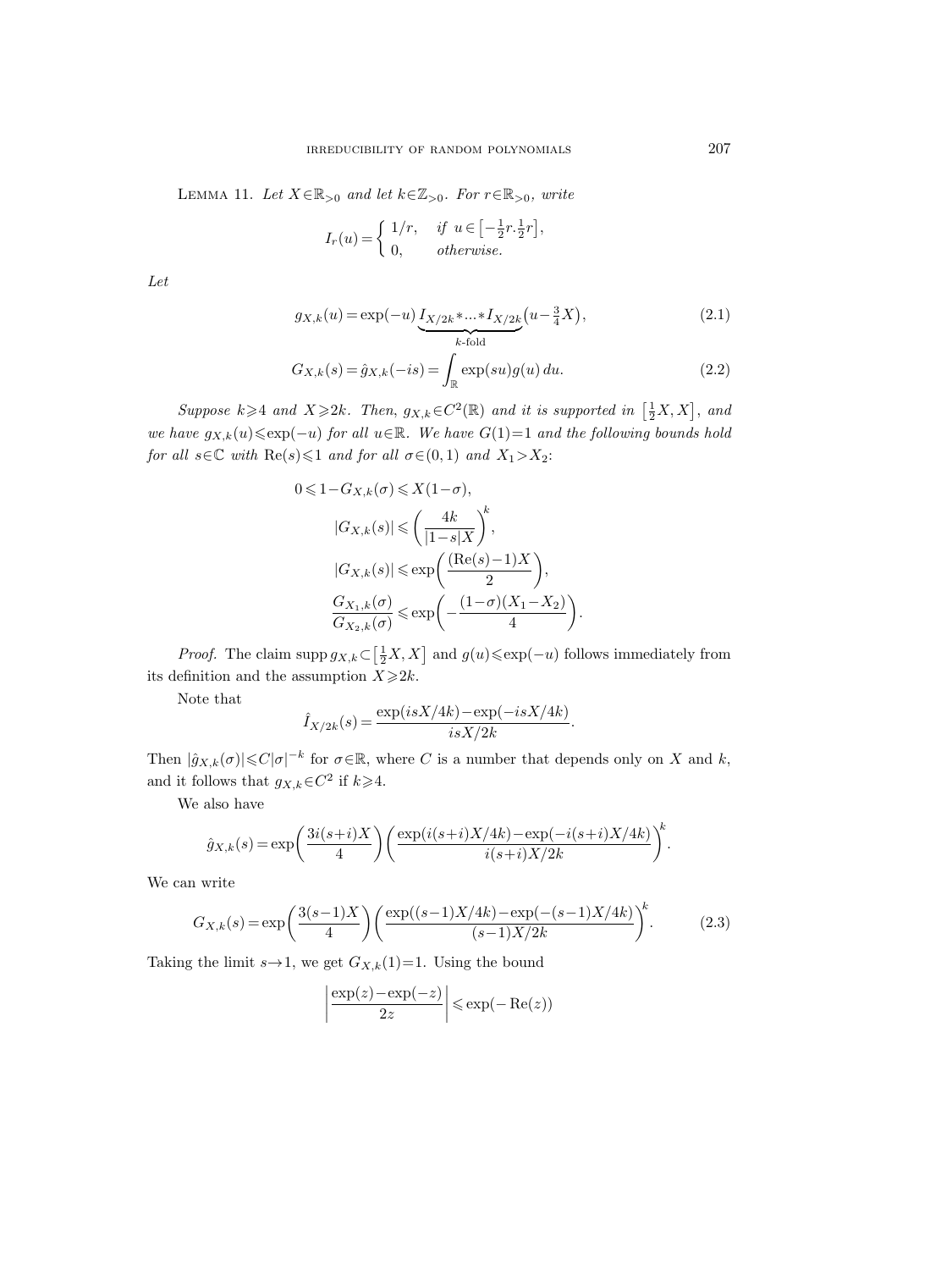with  $z=(s-1)X/4k$ , which is valid for Re(z) ≤0, we get

$$
|G_{X,k}(s)|\leqslant \exp\!\big(\tfrac{1}{2}(\mathrm{Re}(s)\!-\!1)X\big)
$$

if Re $(s) \leq 1$ .

Next, we use

$$
\left|\frac{\exp(z)-\exp(-z)}{2z}\right| \leq \frac{\exp(-\operatorname{Re}(z))}{|z|},
$$

with  $z=(s-1)X/4k$ , which is valid for  $\text{Re}(z)\leq 0$ , and we get

$$
|G_{X,k}(s)| \leqslant \frac{\exp\left(\frac{1}{2}(\mathrm{Re}(s)-1)X\right)}{(|s-1|X/4k)^k}
$$

if Re(s) ≤ 1. Using  $\exp\left(\frac{1}{2}(\text{Re}(s)-1)X\right)$  ≤ 1, we get the claim.

To show that

$$
\frac{G_{X_1,k}(\sigma)}{G_{X_2,k}(\sigma)} \leqslant \exp\bigg(-\frac{(1-\sigma)(X_1 - X_2)}{4}\bigg),
$$

it is enough to prove that  $F_1'(Y)/F_1(Y) \leq -1$  for  $Y \geq 0$ , where

$$
F_1(Y) = \exp(-3Y) \left( \frac{\exp(Y/k) - \exp(-Y/k)}{2Y/k} \right)^k.
$$

(We use the substitution  $Y = \frac{1}{4}(1-\sigma)X$  and  $(2.3)$ ).

This follows at once, if we show that  $F_2'(Z)/F_2(Z) \leq 1$  for  $Z>0$ , where

$$
F_2(Z) = \frac{\exp(Z) - \exp(-Z)}{2Z}.
$$

To that end, we calculate

$$
\frac{F_2(Z)'}{F_2(Z)} = \frac{\exp(Z) + \exp(-Z)}{\exp(Z) - \exp(-Z)} - \frac{1}{Z},
$$

and observe that  $F_2'(Z)/F_2(Z) \leq 1$  is equivalent to

$$
2\exp(-Z)\leqslant \frac{\exp(Z)-\exp(-Z)}{Z}.
$$

We note that the left-hand side is always less than 2 and the right-hand side is greater than 2 for  $Z>0$ . The latter can be seen, for example by computing the power series expansion of the right-hand side.  $\Box$ 

We record some well-known estimates for the number of roots of  $\zeta_K$  near  $s=1$ . These go back at least to Stark [\[33\]](#page-54-4).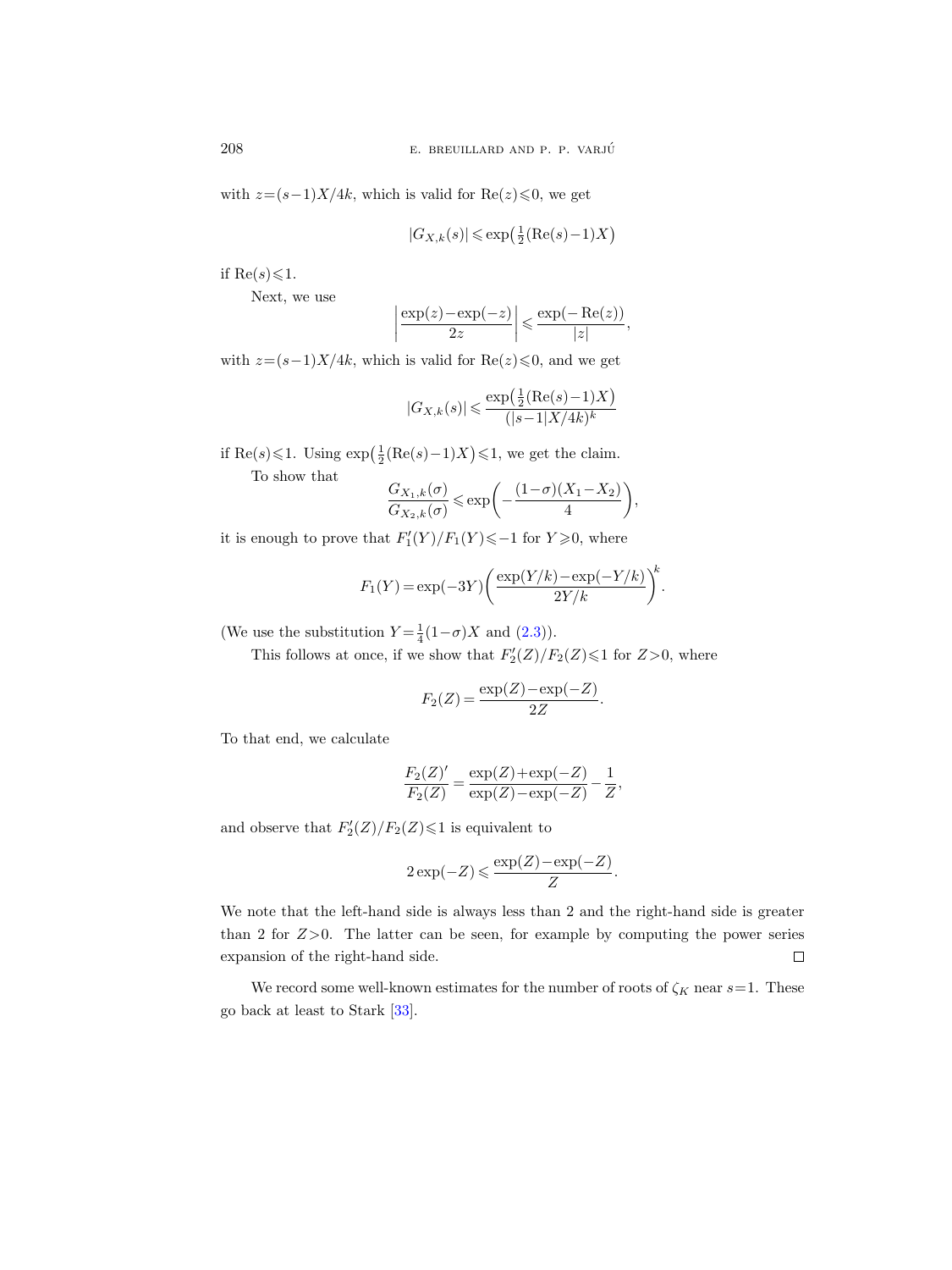<span id="page-14-0"></span>LEMMA 12. For every  $0 \le r \le 1$ , we have

$$
|\{ \varrho : \zeta_K(\varrho) = 0 \text{ and } |1-\varrho| < r \}| \leq \frac{3}{2} + 3r \log |\Delta_K|.
$$

There is an absolute constant  $C>0$  such that, for every  $r>1$ , we have

$$
\left| \{ \varrho : \zeta_K(\varrho) = 0 \text{ and } |1 - \varrho| < r \} \right| \leq C \log |\Delta_K| + C d_K r \log r.
$$

We count the zeros with multiplicities and include the trivial ones.

Proof. As in the proof of [\[33,](#page-54-4) Lemma 3], we have

$$
\sum_{\varrho}^{\prime} \frac{1}{\sigma - \varrho} < \frac{1}{\sigma - 1} + \frac{1}{2} \log |\Delta_K|,
$$

where  $1 < \sigma \leq 2$  is arbitrary and  $\sum_{\varrho}^{\prime}$  indicates summation over an arbitrary subset of nontrivial zeros of  $\zeta_K$  (taking multiplicities into account) closed under conjugation. If  $r < \frac{1}{2}$ , we take  $\sigma=1+2r$  and consider the zeros  $\varrho$  that satisfy  $|1-\varrho|< r$ . For each such  $\varrho$ , we have

$$
\operatorname{Re}\left(\frac{1}{\sigma-\varrho}\right) \geqslant \frac{1}{3r},
$$

which can be seen easily by finding the image of the disk  $\{z:|1-z|< r\}$  under the inversion through  $1+2r$ . This gives us

$$
\frac{1}{3r} |\{\varrho : |1-\varrho| < r\}| < \frac{1}{2r} + \frac{1}{2} \log |\Delta_K|,
$$

which yields

$$
\left|\left\{ \varrho :\left|1-\varrho\right| < r\right\}\right| < \tfrac{3}{2} + \tfrac{3}{2} r \log |\Delta_K|.
$$

Taking  $\sigma = 1+r$  for  $\frac{1}{2} \le r \le 1$ , the same argument gives

$$
\left| \{ \varrho : |1 - \varrho| < r \} \right| < 2 + r \log |\Delta_K|,
$$

which is stronger than our claim since  $2r \log |\Delta_K| > \frac{1}{2}$ .

We note that the trivial zeros are among the non-positive integers, and each have multiplicity at most  $d_K.$  Moreover, we have

$$
\big|\{\varrho\hspace{.05em}:\hspace{-.05em}0<\text{Re}(\varrho)\hspace{.05em}<\hspace{-.05em}1\text{ and }|\text{Im}(\varrho)\hspace{-.05em}-\hspace{-.05em}t|\hspace{-.05em}\leqslant\hspace{-.05em}1\} \big|\leqslant C\log(\Delta_K)+Cd_K\log(|t|+2)
$$

for any  $t \in \mathbb{R}$  (see e.g. [\[28,](#page-54-7) Lemma 5.4]). These two facts easily imply the second claim.  $\Box$ 

Now, we formulate a variant of Proposition [9](#page-9-1) under a milder assumption on the zeros.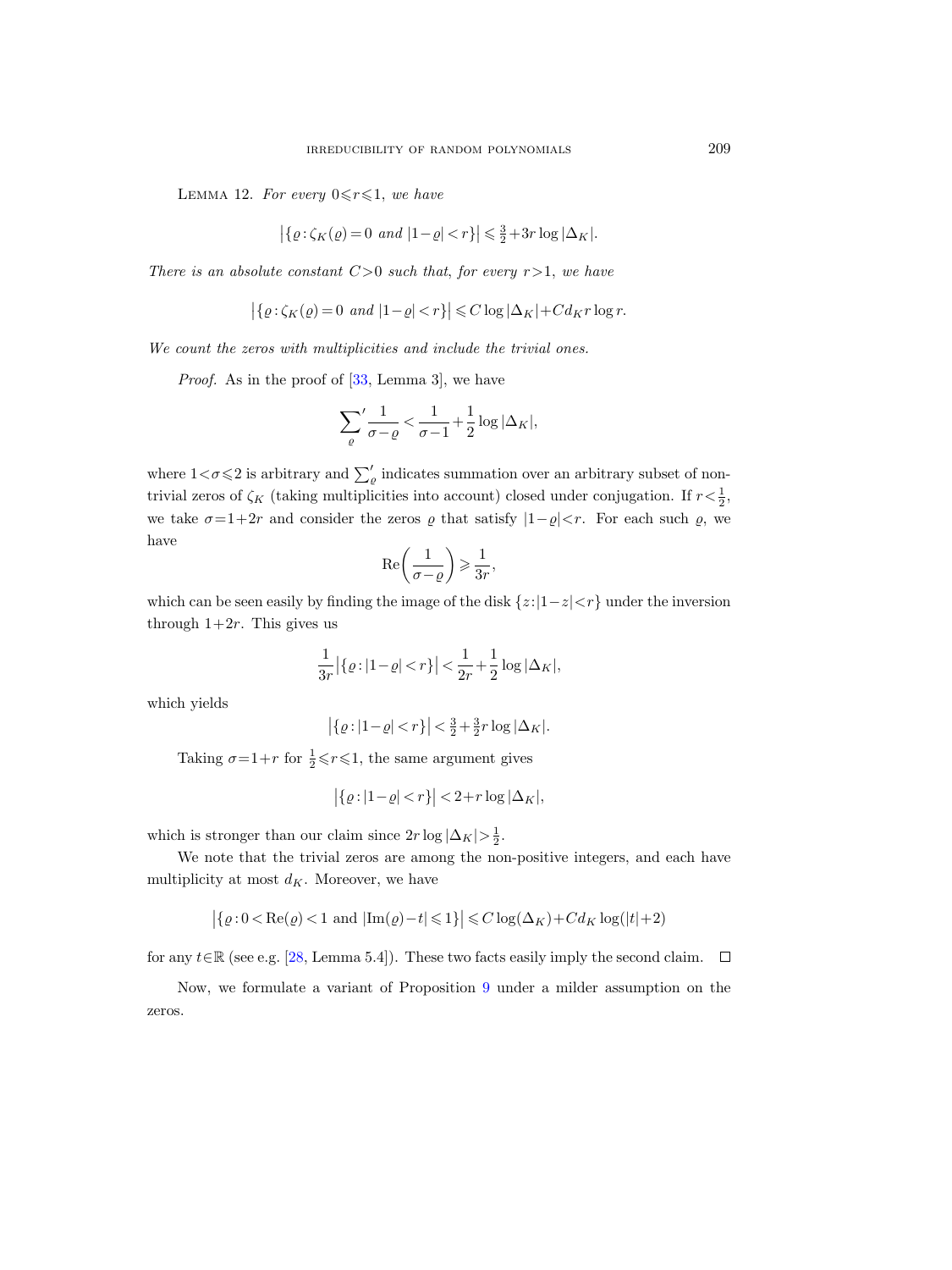<span id="page-15-2"></span>PROPOSITION 13. Let  $\alpha > \beta, \tau \in \mathbb{R}_{>0}$ . Let  $X = d(\log d)^{-\beta}$  or  $X = 2d(\log d)^{-\beta}$  and

$$
k = \left\lfloor \frac{1}{10} (\log d)^{\alpha - \beta} \right\rfloor.
$$

Let K be a number field of degree at most d and discriminant at most  $\exp(\tau^{-1}d\log d)$  in absolute value. Suppose that  $\zeta_K$  has at most one zero  $\varrho_0$  such that  $|1-\varrho_0| < d^{-1}(\log d)^\alpha$ . Then,

$$
\sum_{p} A(p) \log(p) g_{X,k}(\log(p)) = 1 - G_{X,k}(\varrho_0) + O(\exp(-c(\log d)^{\alpha - \beta})).
$$

When the exceptional zero  $\varrho_0$  does not exist, the corresponding term should be removed from the formula. The implied constant and c may depend only on  $\alpha$ ,  $\beta$  and  $\tau$ .

*Proof.* In what follows, we will assume that d is sufficiently large depending on  $\alpha$ ,  $\beta$ and  $\tau$ . Otherwise, the claim may be made trivial by a sufficient choice of the constants.

The proof is based on the explicit formula in Theorem [10,](#page-11-0) which gives us

<span id="page-15-0"></span>
$$
\sum_{n=1}^{\infty} \sum_{m=1}^{\infty} A(n) \log(n) g(m \log(n)) = G(1) - \sum_{\varrho} G(\varrho),
$$
\n(2.4)

where  $g = g_{X,k}$  and  $G = G_{X,k}$ .

First, we focus on the left-hand side of  $(2.4)$  and show that the terms for which  $n^m$ is not a prime do not have a significant contribution. We write

$$
\sum_{n=1}^{\infty} \sum_{m=1}^{\infty} A(n) \log(n) g(m \log(n)) = \sum_{p}^{\infty} \sum_{l=1}^{\infty} \tilde{A}(p^{l}) g(\log(p^{l})),
$$

where

$$
\tilde{A}(p^{l}) = \sum_{n,m:n^{m} = p^{l}} A(n) \log(n) = \sum_{j:j|l} A(p^{j}) \log(p^{j}).
$$

We note that  $\tilde{A}(p) = A(p) \log p$  for all primes p, and that

$$
\tilde{A}(p^{l}) \leqslant \sum_{j=1}^{\infty} j A(p^{j}) \log(p) \leqslant d_{K} \log(p).
$$

<span id="page-15-1"></span>(The last inequality is an equality, if  $p$  is unramified in  $K$ .) Therefore, we can write

$$
\left| \sum_{n=1}^{\infty} \sum_{m=1}^{\infty} A(n) \log(n) g(m \log(n)) - \sum_{p} A(p) \log(p) g(\log(p)) \right|
$$
  

$$
\leqslant \sum_{p} \sum_{l=2}^{\infty} d_K \log(p) g(\log(p^l)).
$$
\n(2.5)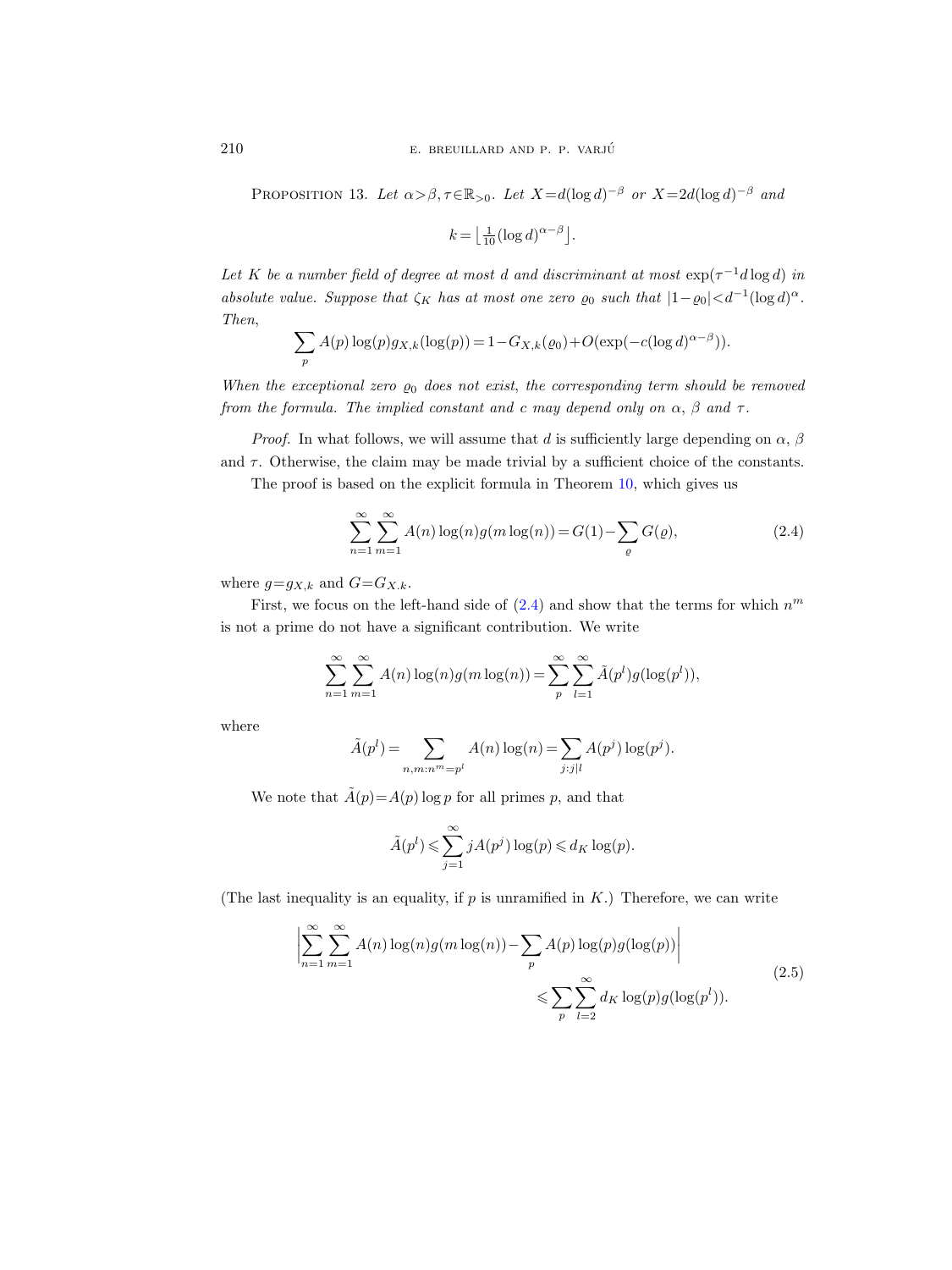Since the support of  $g=g_{X,k}$  is contained in  $\left[\exp\left(\frac{1}{2}X\right), \exp(X)\right]$  only those terms contribute in [\(2.5\)](#page-15-1) for which  $p^l \in [\exp(\frac{1}{2}X), \exp(X)]$ . This means in particular that  $log(p) \leq X$  for all such terms, and we can write

$$
(2.5) \leq d_K X \sum_{p} \sum_{\substack{l:l \geqslant 2 \\ p^l \in [\exp(X/2), \exp(X)]}} p^{-l},
$$

where we also used  $g(\log(x)) \leq x^{-1}$ . Therefore,

$$
(2.5) \le d_K X \bigg( \sum_{n = \exp(X/4)}^{\exp(X/2)} n^{-2} + \sum_{n = \exp(X/6)}^{\exp(X/3)} n^{-3} + \sum_{n = 2}^{\exp(X/4)} \sum_{l:n^l \in [\exp(X/2), \exp(X)]} n^{-l} \bigg).
$$

We note that

$$
\sum_{l:n^l \in [\exp(X/2), \exp(X)]} n^{-l} \leq 2 \exp\left(-\frac{X}{2}\right)
$$

for any  $n$ , and hence

$$
(2.5) \le d_K X \left( C \exp\left(-\frac{1}{4}X\right) + C \exp\left(-\frac{1}{3}X\right) + 2 \exp\left(\frac{1}{4}X\right) \exp\left(-\frac{1}{2}X\right) \right),\,
$$

so we can conclude that

$$
\bigg|\sum_{n=1}^{\infty}\sum_{m=1}^{\infty}A(n)\log(n)g(m\log(n))-\sum_{p}A(p)\log(p)g(\log(p))\bigg|\leqslant Cd_KX\exp\bigg(-\frac{X}{4}\bigg).
$$

Now we turn to the right-hand side of  $(2.4)$  and estimate the contribution of the zeros  $\varrho$  that satisfy  $|1-\varrho| > d^{-1} (\log d)^{\alpha}$ . We write

$$
R_j := \{ \varrho : \zeta_K(\varrho) = 0 \text{ and } 2^j d^{-1} (\log d)^{\alpha} \leq 1 - \varrho \, \text{and} \, 2^{j+1} d^{-1} (\log d)^{\alpha} \}
$$

for each  $j\in\mathbb{Z}_{\geqslant0}$ . We think about this as a multiset with each zero contained in it with its multiplicity.

By Lemma [12,](#page-14-0) we have

$$
|R_j| \leqslant C2^j (\log d)^{\alpha + 1}
$$

for each j such that  $2^{j+1}d^{-1}(\log d)^\alpha \leq 1$ . Here, we use that  $\log \Delta_K \leq \tau^{-1}d \log d$ . To consider the case  $2^{j+1}d^{-1}(\log d)^{\alpha} > 1$ , we note that

$$
\log(2^{j+1}d^{-1}(\log d)^{\alpha}) \leqslant Cj,
$$

and the second part of the same lemma implies that

$$
|R_j| \leqslant C(j+1)2^j (\log d)^{\alpha+1} \leqslant C2^{2j} (\log d)^{\alpha+1}.
$$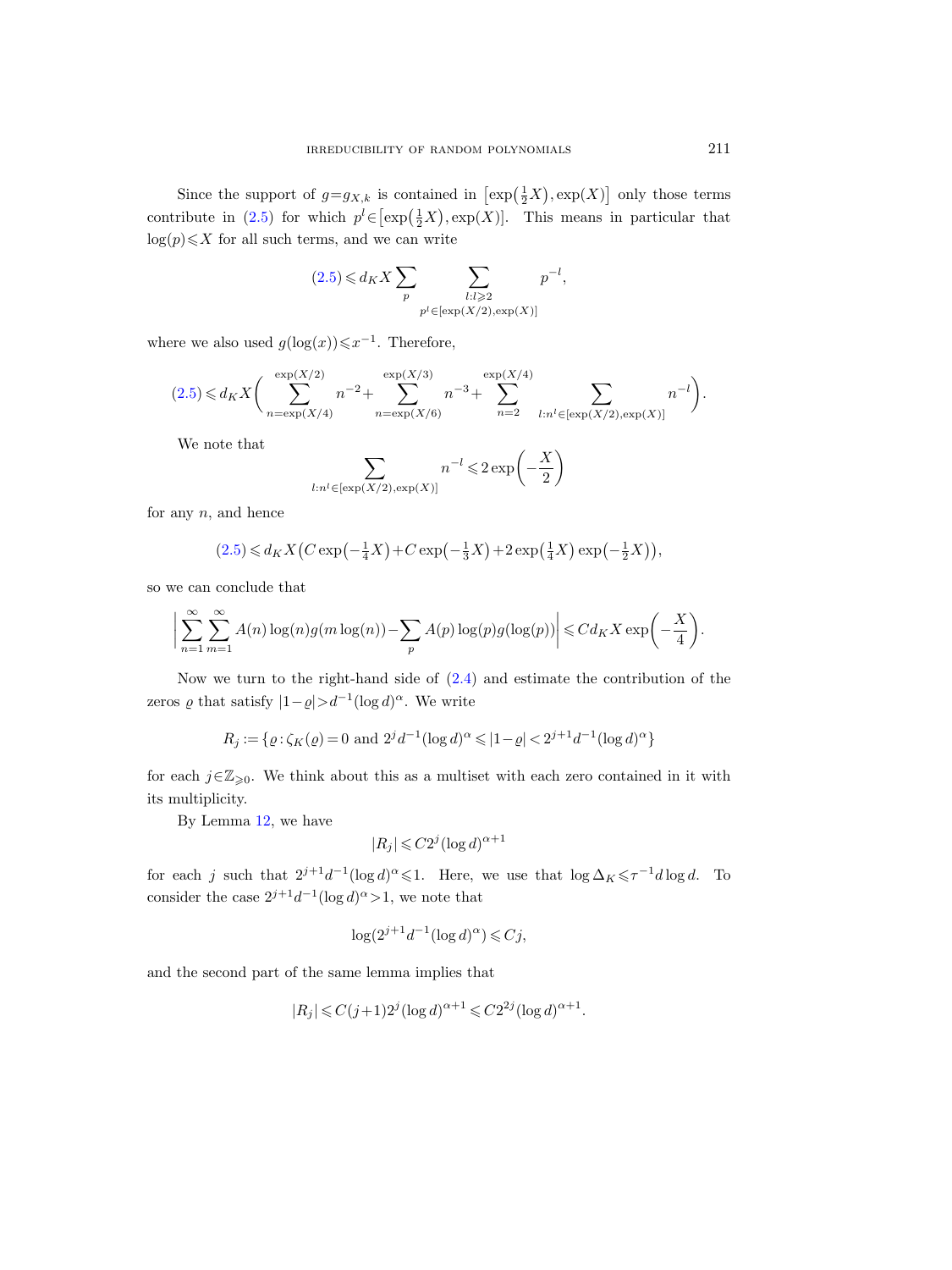So this last estimate holds for all j.

By Lemma [11,](#page-12-1) we know that

$$
|G(\varrho)| \leqslant \left(\frac{4k}{2^j d^{-1} (\log d)^\alpha X}\right)^{\!k} \leqslant \exp\bigl(-c(j+1)(\log d)^{\alpha-\beta}\bigr)
$$

for each  $\varrho \in R_i$ . We combine this with the bounds on  $|R_i|$  and obtain the following estimates, provided d is sufficiently large (depending on  $\alpha$ ,  $\beta$  and  $\tau$ ):

$$
\sum_{j=0}^{\infty} \sum_{\varrho \in R_j} |G(\varrho)| \leq \sum_{j=0}^{\infty} C2^j (\log d)^{\alpha+1} \exp(-c(j+1)(\log d)^{\alpha-\beta})
$$
  

$$
\leq \sum_{j=0}^{\infty} C \exp(-c(j+1)(\log d)^{\alpha-\beta})
$$
  

$$
\leq C \exp(-c(\log d)^{\alpha-\beta}).
$$

We recall that  $G(1)=1$  and, using the above estimate, we write

$$
|G(1) - \sum_{\varrho} G(\varrho) - (1-G(\varrho_0))| \leqslant C \exp\left(-c (\log d)^{\alpha-\beta}\right),
$$

where  $\varrho_0$  is the unique zero of  $\zeta_K$  with  $|1-\varrho_0|< d^{-1}(\log d)^\alpha$ , if it exists, and the term  $G(\varrho_0)$  should be omitted from the formula, if there is no such zero. Combining this with the estimate we gave above for the left-hand side, we get the claim of the proposition.  $\Box$ 

# 3. Splitting of prime ideals and roots in finite fields

<span id="page-17-0"></span>In this section, we record some facts about the connection between the number of roots a polynomial has in finite fields and the way prime ideals split when we extend Q by adjoining roots of the polynomial.

We fix two numbers  $\boldsymbol{\varkappa} \in (0, \frac{1}{100})$  and  $X \in \mathbb{R}_{>10}$ .

<span id="page-17-1"></span>Definition 14. (Admissible polynomial) We say that an irreducible polynomial  $R\in$  $\mathbb{Z}[x]$  is  $(X, \varkappa)$ -admissible if  $M(R) > \exp(\varkappa)$  or deg  $R > 10X$ . Otherwise, it is called  $(X, \varkappa)$ exceptional.

By abuse of language and ease of notation, in this section we will simply speak of admissible or exceptional polynomials without reference to X and  $\varkappa$ , which we assume fixed.

Lehmer's conjecture implies that all exceptional irreducible polynomials are either cyclotomic or equal to x. It follows from a result of Dubickas and Konyagin  $[17,$  Theorem 1] that the number of exceptional polynomials of degree d is at most  $\exp(\varkappa d)$  if d is larger than an absolute constant independent of X.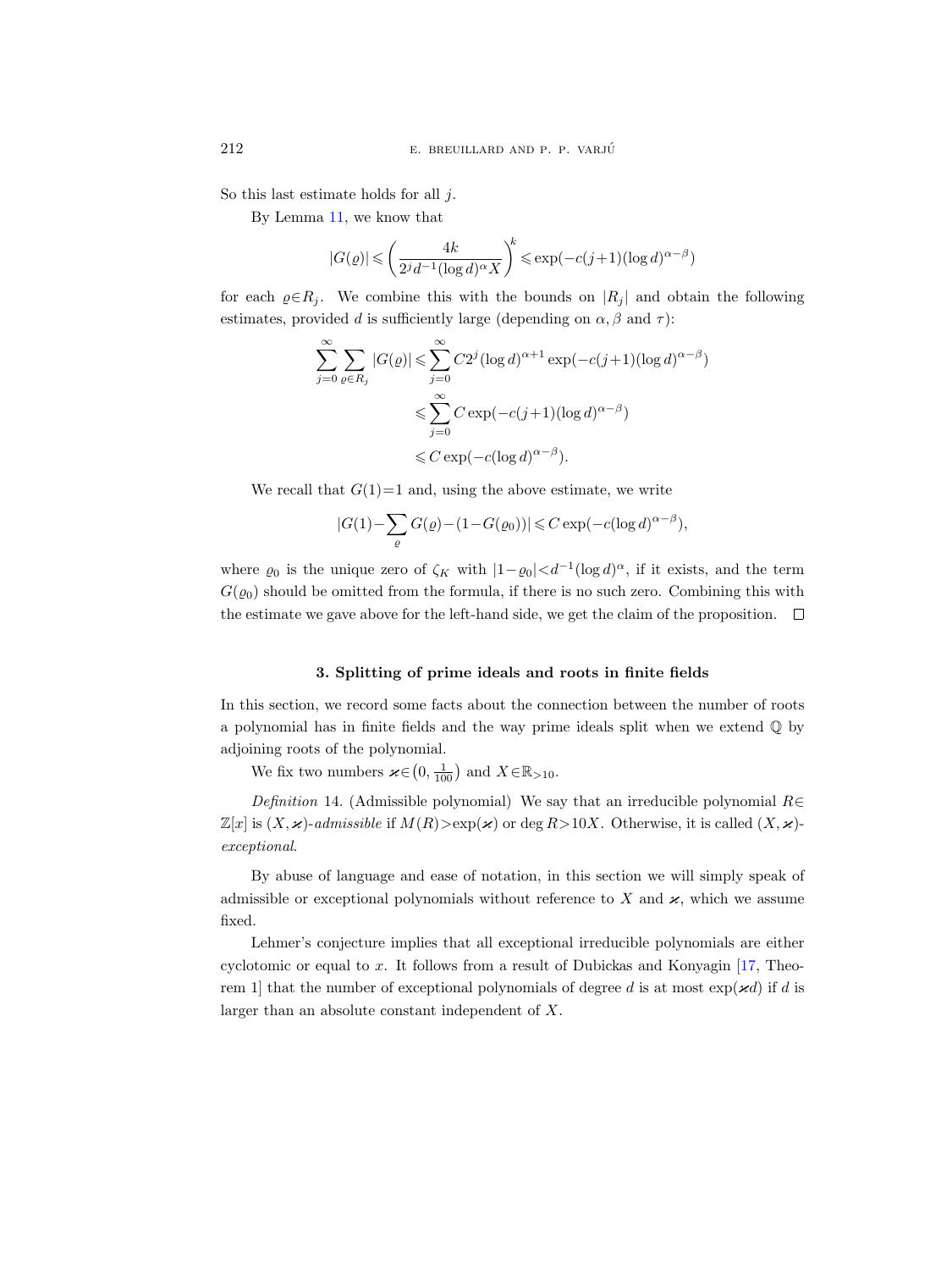The reason for excluding polynomials of small Mahler measure is that this will allow us to obtain slightly better results in  $\S5$  $\S5$  and  $\S6$ . We will set the value of  $\varkappa$ depending on the common law of the coefficients of the random polynomials so that the probability of a random polynomial having an exceptional and non-cyclotomic factor will be very small. This is proved in  $\S7$  $\S7$  using the above mentioned estimate for the number of exceptional polynomials. We could opt to make only the low-degree cyclotomic polynomials exceptional, but this would not lead to a significant simplification of our arguments.

<span id="page-18-2"></span>Definition 15. (Admissible residue) Let p be a prime such that  $\log p \in \left[\frac{1}{2}X, X\right]$ . A residue  $a \in \mathbb{F}_p$  is said to be  $(X, \varkappa)$ -admissible if it is not the root of an  $(X, \varkappa)$ -exceptional irreducible polynomial mod p.

Again, if X and  $\varkappa$  are fixed, as we assume in this section, we will drop the prefix  $(X, \varkappa)$  and speak about admissible residues.

Let  $P \in \mathbb{Z}[x]$  be a polynomial, F be its splitting field and p be a prime. We write  $B_P(p)$  for the number of distinct admissible roots of P in  $\mathbb{F}_p$ . Write  $\widetilde{P}$  for the product of the admissible irreducible factors of P. Note that  $\tilde{P}$  is square free. Write  $\Omega$  for the set of complex roots of  $\widetilde{P}$ .

Let  $m \in \mathbb{Z}_{>0}$  and consider the diagonal action of  $G = \text{Gal}(F | \mathbb{Q})$  on  $\Omega^m$ . We may decompose  $\Omega^m$  into distinct G-orbits and for each orbit  $O \in \Omega^m/G$  pick one representative  $\omega:=(x_1, ..., x_m)\in O$  and consider the subfield  $K_O = \mathbb{Q}(x_1, ..., x_m)$ . The isomorphism class of  $K_O$  is independent of the choice of the representative  $\omega$  in  $\Omega$ .

Recall that  $A_K(p)$  denotes the number of prime ideals  $\mathfrak{p} \subset \mathcal{O}_K$  with norm p.

The purpose of this section is to prove the following.

<span id="page-18-0"></span>PROPOSITION 16. Let  $P \in \mathbb{Z}[x]$ , let p be a prime such that  $p \nmid \Delta_{\widetilde{P}}$  and and  $p \nmid \text{Res}(\widetilde{P}, R)$ for any exceptional polynomials R. Let  $m \in \mathbb{Z}_{>0}$ . Then,

$$
B_P(p)^m = \sum_{O \in \Omega^m/G} A_{K_O}(p).
$$

Let F be a finite Galois extension of  $\mathbb Q$  and let  $p \in \mathbb Z$  be a prime that is unramified in F. Then, we write  $Frob_F(p)$  for the (conjugacy class) of the Frobenius element in  $Gal(F|\mathbb{Q})$  at p.

We begin by recalling two standard facts.

<span id="page-18-1"></span>LEMMA 17. ([\[13,](#page-53-16) Theorem 4.8.13]) Let  $P \in \mathbb{Z}[x]$  be a polynomial and let F be a finite Galois extension of Q containing the roots of P. Let p be a prime such that  $p \nmid \Delta_P$ . Then, there is a bijective correspondence between the cycles of  $Frob_F(p)$  acting on the complex roots of P and the irreducible factors of P in  $\mathbb{F}_p$ , such that the length of a cycle equals the degree of the corresponding irreducible factor.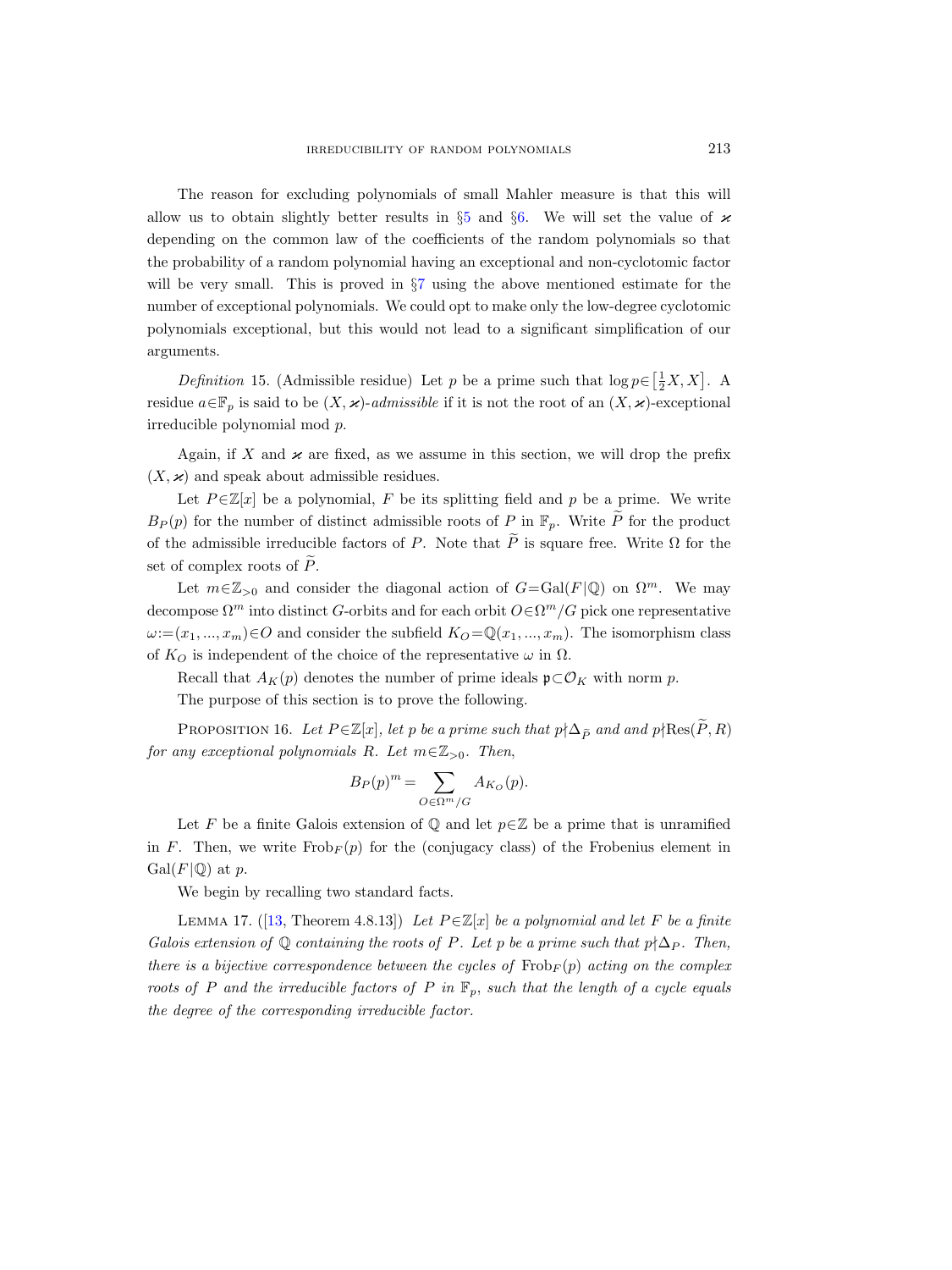<span id="page-19-1"></span>LEMMA 18. ([\[30,](#page-54-8) Chapter 4, Theorem 33]) Let F be a finite Galois extension of  $\mathbb{Q}$ with Galois group  $G = \text{Gal}(F | \mathbb{Q})$  and let  $H \leq G$  be a subgroup. Let  $p \in \mathbb{Z}$  be a prime, which is unramified in the extension  $F(\mathbb{Q})$ . Then, the number of fixed points of  $Frob_F(p)$  acting on  $G/H$  is  $A_K(p)$ , that is the number of prime ideals in  $\mathcal{O}_K$  of norm p, where K is the subfield of F pointwise fixed by H.

*Proof of Proposition* [16](#page-18-0). Recall that F is the splitting field of P, and  $\Omega \subset \mathbb{C}$  the set of roots of  $\widetilde{P}$ . We apply Lemma [17](#page-18-1) for  $\widetilde{P}$ , and see that the number of fixed points of Frob<sub>F</sub> $(p)$  acting on  $\Omega$  is  $B_P(p)$ . Here, we used that all roots of  $\widetilde{P}$  in  $\mathbb{F}_p$  are distinct and admissible, because  $p \nmid \Delta_{\tilde{P}}$  and  $p \nmid \text{Res}(\tilde{P}, R)$  for any exceptional R. Therefore,  $B_P(p)^m$  is the number of fixed points of  $Frob_F(p)$  acting diagonally on  $\Omega^m$ .

Consider an orbit O of Gal(F|Q) in  $\Omega^m$  and let  $K_O = \mathbb{Q}(x_1, ..., x_m)$  for some representative  $\omega$ := $(x_1, ..., x_m)$  of O. Let H be the stabiliser of  $\omega$  in G. By the Galois correspondence,  $K_O$  is the subfield of F fixed by H. Hence, the number of fixed points of Frob<sub>F</sub> $(p)$  in O is  $A_{K_O}(p)$  by Lemma [18.](#page-19-1) The claim follows.  $\Box$ 

## <span id="page-19-0"></span>4. Expected number of roots of a polynomial in a random finite field

We combine the results of the previous two sections and deduce the following two results. Below we have kept the notation of §[3.](#page-17-0) Recall that the function  $h_X$  was defined in Proposition [9,](#page-9-1) that  $\Omega$  is the set of roots of  $\tilde{P}$ , F the splitting field of P and  $G = \text{Gal}(F | \mathbb{Q})$ its Galois group. Given  $m \in \mathbb{Z}_{>0}$ ,  $\varkappa \in (0, 1/100)$  and  $X > 10$ , we will denote by  $B_P(p)$  the set of  $(\varkappa/m, mX)$ -admissible roots of P in  $\mathbb{F}_p$  (see Definition [15\)](#page-18-2).

<span id="page-19-2"></span>PROPOSITION 19. Let  $d, m \in \mathbb{Z}_{\geq 1}$ . Let  $P \in \mathbb{Z}[x]$  be a polynomial with coefficients in  $[-\exp(d^{1/10}), \exp(d^{1/10})]$  of degree at most d. Suppose that, for every G-orbit O on  $\Omega^m$ , the Dedekind zeta function  $\zeta_{K_O}$  of the subfield  $K_O \leq F$  satisfies RH. Let  $X \geq m d^{1/10}$ . Then,

$$
\sum_{p} B_{P}(p)^{m} \log(p) h_{X}(\log p) = |\Omega^{m}/G| + O\left(\exp\left(-\frac{X}{10}\right)\right).
$$

<span id="page-19-3"></span>The implied constant is absolute.

PROPOSITION 20. Let  $\alpha > \beta, \tau \in \mathbb{R}_{>0}$ . Let  $X = d(\log d)^{-\beta}$  or  $X = 2d(\log d)^{-\beta}$  and

$$
k = \left\lfloor \frac{1}{10} (\log d)^{\alpha - \beta} \right\rfloor.
$$

Let  $P \in \mathbb{Z}[x]$  be a polynomial with coefficients in  $[-d^{1/\tau}, d^{1/\tau}]$  of degree at most d. Suppose that, for every G-orbit  $O \subset \Omega$ , the Dedekind zeta function  $\zeta_{K_O}$  of the subfield  $K_O \leq F$  has at most one root  $\varrho_{K_O,0}$  such that  $|1-\varrho_{K_O,0}|< d^{-1}(\log d)^{\alpha}$ . Then,

$$
\sum_{p} B_P(p) \log(p) g_{X,k}(\log p) = \sum_{O \in \Omega/G} (1 - G_{X,k}(\varrho_{K_O,0})) + O(\exp(-c(\log d)^{\alpha - \beta})).
$$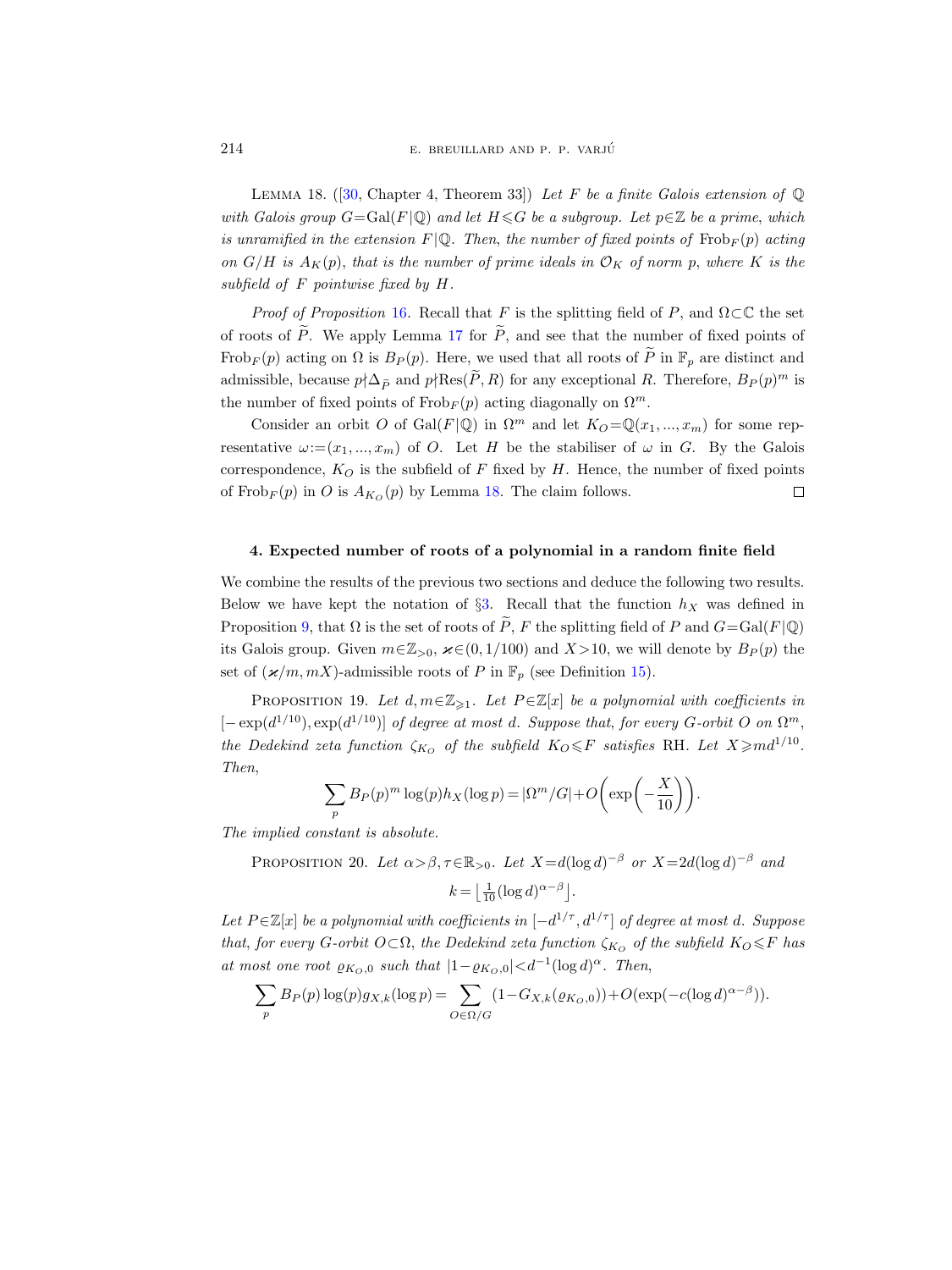If the exceptional zero  $\varrho_{K_O,0}$  does not exist for some O, then the term  $G_{X,k}(\varrho_{K_O,0})$ should be omitted from the formula. The implied constant and c may depend only on  $\alpha$ ,  $\beta$  and  $\tau$ .

We will use the next lemma to estimate the number of primes for which the result of the previous section does not hold.

<span id="page-20-1"></span>LEMMA 21. Let  $P \in \mathbb{Z}[x]$  be a polynomial of degree at most d with coefficients in  $[-H, H]$ . Let  $Q$  be a polynomial that divides P. Then,

$$
|\Delta_Q| \leqslant (Hd)^{2d}.
$$

For any irreducible  $R \in \mathbb{Z}[x]$  of degree at most d with  $M(R) \leq 2$ , we have

$$
|\text{Res}(\widetilde{P}, R)| \leqslant (4Hd)^{2d}.
$$

Let  $K$  be a number field obtained by adjoining at most m roots of  $P$  to  $\mathbb Q$ . Then,

$$
|\Delta_K| \leqslant (Hd)^{2md^m}.
$$

*Proof.* Recall Mahler's bound on the discriminant of a polynomial  $Q \in \mathbb{C}[x]$  of degree  $n$  ([\[29,](#page-54-9) Theorem 1]):

<span id="page-20-0"></span>
$$
|\Delta_Q| \leqslant n^n M(Q)^{2n-2}.\tag{4.1}
$$

If Q divides P, we have  $M(Q) \leq M(P) \leq H(d+1)^{1/2}$  by [\(1.6\)](#page-9-2), and hence Mahler's bound gives

$$
|\Delta_Q| \le d^d (H(d+1)^{1/2})^{2d-2} \le (Hd)^{2d}.
$$

Now, recall that  $|\Delta_{\widetilde{P}R}| = |\Delta_{\widetilde{P}}\Delta_R| \operatorname{Res}(\widetilde{P}, R)^2$ . Since R is irreducible and  $\widetilde{P}$  is square free,  $|\Delta_{\widetilde{P}}\Delta_R|\geqslant 1$ , and thus  $\text{Res}(\widetilde{P},R)^2\leqslant |\Delta_{R\widetilde{P}}|$ . Moreover,  $M(\widetilde{P}R)=M(\widetilde{P})M(R)\leqslant 2M(\widetilde{P})$ . So, by  $(4.1)$  and  $(1.6)$ , we conclude that

Res
$$
(\widetilde{P}, R)^2 \leq (2d)^{2d} (2H(d+1)^{1/2})^{4d-2} \leq (4Hd)^{4d}.
$$

Let  $\alpha_1, ..., \alpha_m$  be roots of P and  $K = \mathbb{Q}(\alpha_1, ..., \alpha_m)$ . For any two number fields  $L_1$ and  $L_2$ , we have

$$
|\Delta_{L_1L_2}| \leqslant |\Delta_{L_1}|^{[L_1L_2:L_1]} |\Delta_{L_2}|^{[L_1L_2:L_2]} \leqslant |\Delta_{L_1}|^{\deg L_2} |\Delta_{L_2}|^{\deg L_1}
$$

(see, e.g.,  $[34]$ ). Using this inductively, we can write

$$
|\Delta_K| \leqslant |\Delta_{\mathbb{Q}(\alpha_1)}|^{d^{m-1}} \leqslant \ldots \leqslant |\Delta_{\mathbb{Q}(\alpha_m)}|^{d^{m-1}} \leqslant |\Delta_F|^{md^{m-1}},
$$

which proves the claim by the first part.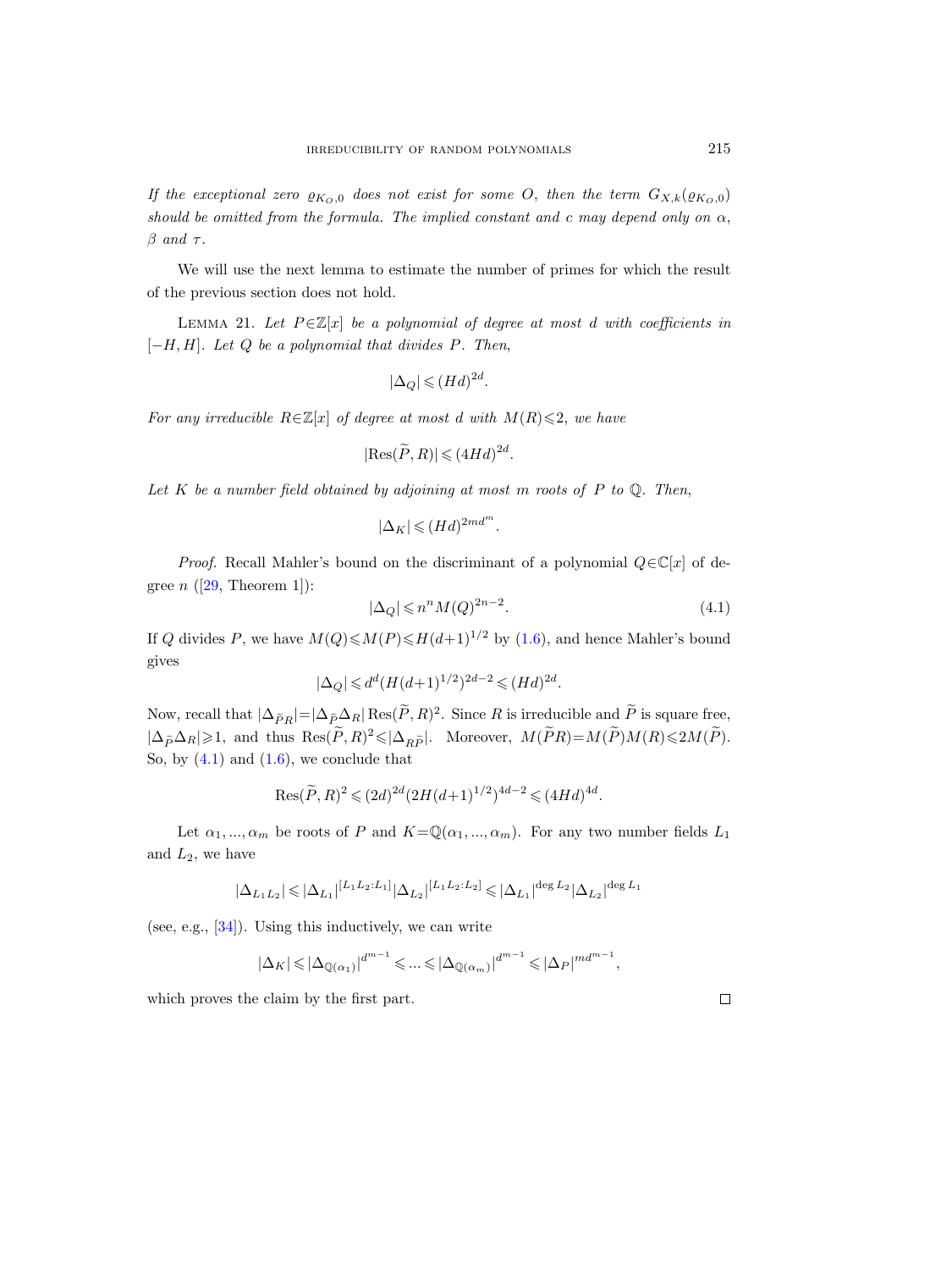*Proof of Proposition [19](#page-19-2).* We apply Proposition [9](#page-9-1) for each  $K_O$  to obtain

$$
\sum_{O \in \Omega^m/G} \sum_p A_{K_O}(p) \log(p) h_X(\log p) = |\Omega^m/G| + O\left(d^m X^2 \cdot 2md^{m+1/10} \exp\left(-\frac{X}{2}\right)\right)
$$

$$
= |\Omega^m/G| + O\left(\exp\left(-\frac{X}{10}\right)\right).
$$

Here, we used the estimate for  $\Delta_{K_O}$  from Lemma [21,](#page-20-1) and the bound  $d^m = O(\exp(\frac{1}{10}X)),$ which follows from our assumption  $X \geq m d^{1/10}$ .

We proceed to estimate

<span id="page-21-0"></span>
$$
\left| \sum_{p} B_{P}(p)^{m} \log(p) h_{X}(\log(p)) - \sum_{O \in \Omega^{m}/G} \sum_{p} A_{K_{O}}(p) \log(p) h_{X}(\log(p)) \right|.
$$
 (4.2)

By Proposition [16,](#page-18-0) a prime p may contribute to [\(4.2\)](#page-21-0) only if  $p|\Delta_{\widetilde{P}}$  or  $p|\text{Res}(\widetilde{P}, R)$ for some  $(\varkappa/m, mX)$ -exceptional irreducible R. As we already noted, [\[17,](#page-53-15) Theorem 1] implies that the number of exceptional polynomials is at most  $\exp(10 \varkappa X) \leq \exp(\frac{1}{10}X)$ . Therefore, the number of primes  $p$  contributing to  $(4.2)$  is at most

$$
d^C \exp\left(\frac{1}{10}X\right).
$$

Here, we used again the bounds from Lemma [21.](#page-20-1)

Since, for any p, we always have  $0 \le B_P (p)^m \le d^m$  and

$$
0 \leqslant \sum_{O \in \Omega^m /G} A_{K_O}(p) \leqslant \sum_{O \in \Omega^m /G} \deg K_O = \sum_{O \in \Omega^m /G} |O| = |\Omega^m| \leqslant d^m,
$$

the contribution of a prime to [\(4.2\)](#page-21-0) is at most  $d^m X \cdot 2 \exp(-X)$ . Therefore,

$$
(4.2) \leq d^{m+C} X \exp\left(\frac{1}{10}X - X\right) \leq C \exp\left(-\frac{1}{10}X\right),\,
$$

and the claim follows.

Proof of Proposition [20](#page-19-3). The proof is similar to the previous one. By Lemma [21,](#page-20-1) we have  $|\Delta_{K_O}| \le d^{2(1/\tau+1)d}$  for each orbit *O* in Ω. Hence, Proposition [13](#page-15-2) applies to each  $K_O$  and we obtain

$$
\sum_O \sum_p A_{K_O}(p) \log(p) g_{X,k}(\log p) = \sum_{O \in \Omega/G} (1 - G_{X,k}(\varrho_{K,0})) + O(\exp(-c(\log d)^{\alpha - \beta})).
$$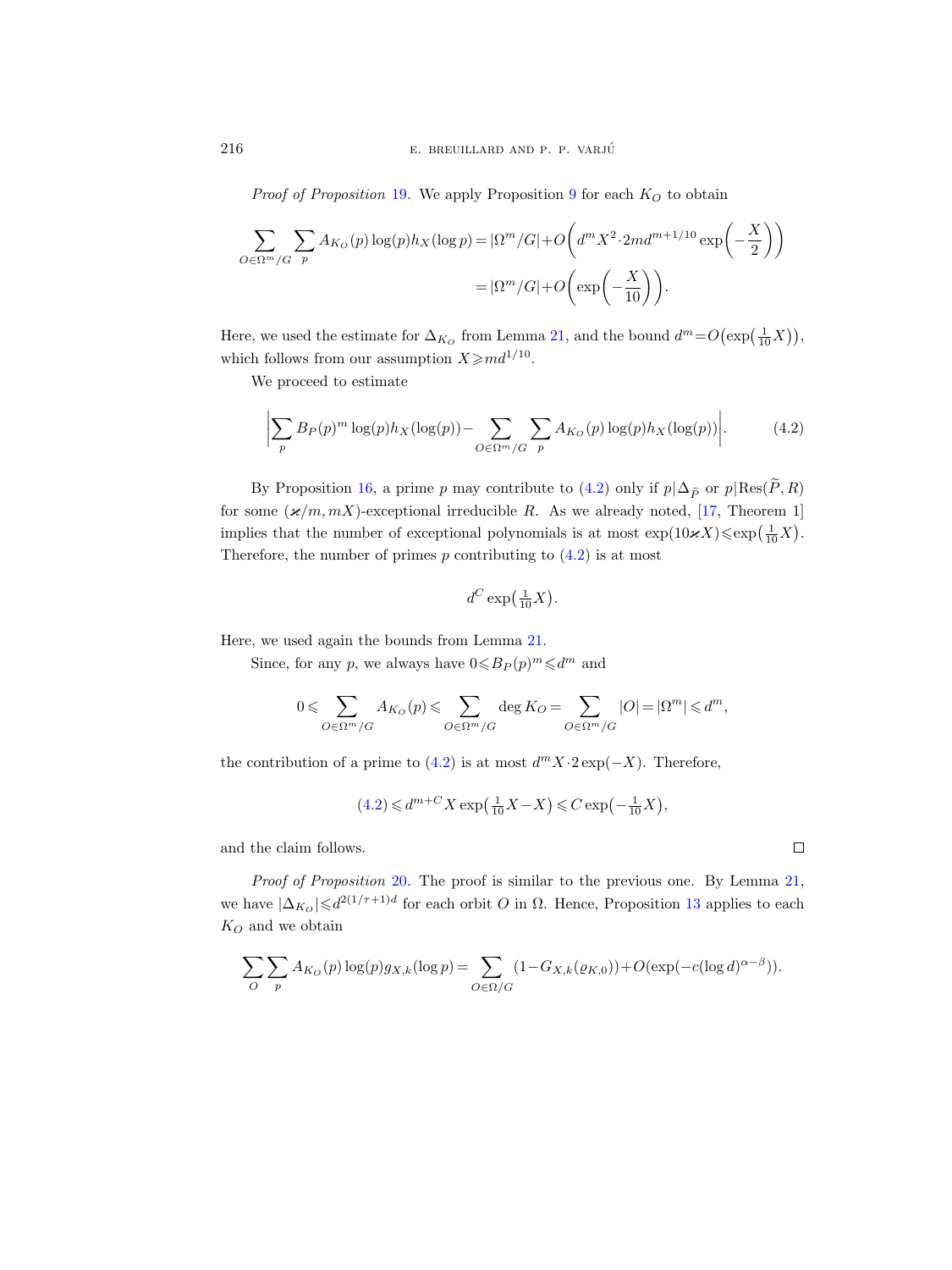Since Mahler measure is multiplicative, using Dobrowolski's lower bound [\(1.6\)](#page-9-2), the number  $|\Omega/G|$  of irreducible factors of  $\widetilde{P}$  is at most  $|\Omega/G| \leq C(\log d)^4$ . Hence,  $|\Omega/G|$  can be absorbed into  $\exp(-c(\log d)^{\alpha-\beta})$ . We proceed to estimate

<span id="page-22-1"></span>
$$
\left| \sum_{p} B_{P}(p) \log(p) g_{X,k}(\log(p)) - \sum_{O \in \Omega/G} \sum_{p} A_{K_O}(p) \log(p) g_{X,k}(\log(p)) \right|.
$$
 (4.3)

We estimate the number of primes p contributing to  $(4.3)$  just as we did in the previous proof, and find that there are at most

$$
2(\tau^{-1}+1)d\log(4d)\exp\left(\frac{1}{10}X\right)
$$

such primes.

Since  $g_{X,k}(p) \leq p^{-1}$ , each such prime contributes to  $(4.3)$  at most  $dX \exp(-\frac{1}{2}X)$ . Therefore,

$$
(4.3) \leq 2(A+1)d\log(4d)\exp\left(\frac{1}{10}X\right) \cdot dX \exp\left(-\frac{1}{2}X\right) \leq O(\exp(-c(\log d)^{\alpha-\beta})),
$$

and the claim follows.

## 5. Equidistribution of random walks

<span id="page-22-0"></span>We study equidistribution of certain random walks in this section. The basic example of these is the walk on  $\mathbb{F}_p$  started at zero whose steps are given by  $x \mapsto \alpha x \pm 1$ , where  $\alpha \in \mathbb{F}_p$ is a fixed parameter and the signs  $\pm$  are chosen independently at random with equal probabilities at each step. The study of related random walks goes back to [\[12\]](#page-53-7), [\[21\]](#page-53-8), but those studies are mostly concerned with the case when  $\alpha$  is a fixed integer independent of p. Much less is known if  $\alpha$  is allowed to vary with p.

We will also need to consider direct products of such walks. Before introducing our notation for the general case, we first outline the arguments in the basic setup mentioned above. We write  $\nu_\alpha^{(d)}$  for the probability measure on  $\mathbb{F}_p$  that is the distribution of the random walk after  $d+1$  steps. It is easily seen that  $\nu_\alpha^{(d)}$  is the law of the random variable  $S_d(\alpha) := \sum_{j=0}^d X_j \alpha^j \in \mathbb{F}_p$ , where  $X_j \in \{-1, 1\}$  are independent unbiased random variables, and we can write its Fourier transform as

$$
\hat{\nu}_{\alpha}^{(d)}(\xi) := \mathbb{E}\left(\exp\left(\frac{2i\pi S_d(\alpha)}{p}\right)\right) = \prod_{j=0}^d \cos\left(\frac{2\pi \alpha^j \xi}{p}\right).
$$

Our first aim is to bound  $|\hat{\nu}_{\alpha}^{(d)}(\xi)|$  away from 1. Expanding cos in power series at zero, we see that we need to give a lower bound for  $\sum ([\alpha^j \xi]^\sim)^2$ , where  $[\cdot]^\sim$  denotes the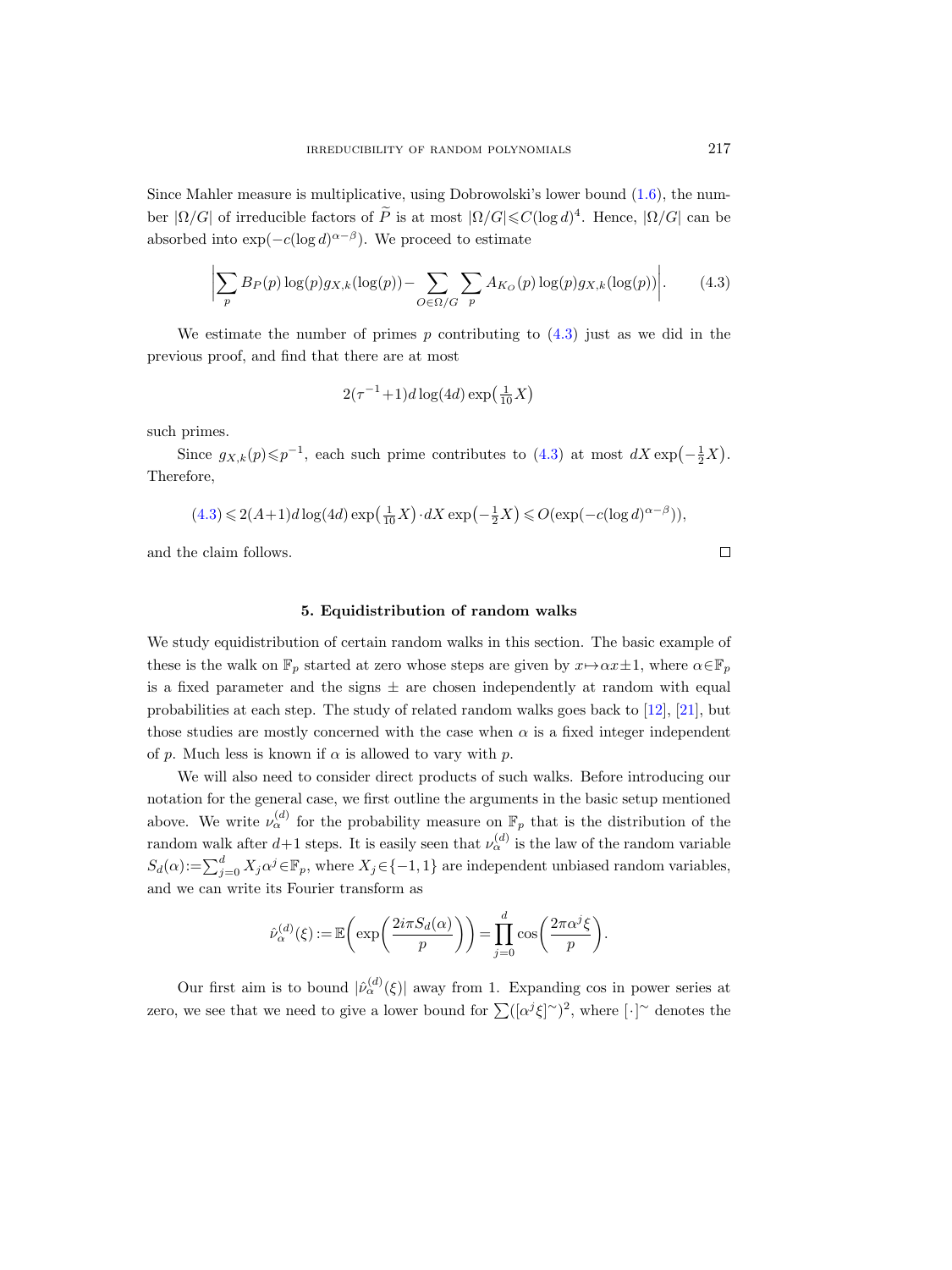unique lift of an element in  $\mathbb{F}_p$  to  $\left(-\frac{1}{2}p, \frac{1}{2}p\right) \cap \mathbb{Z}$ . We will use some bounds of Konyagin [\[25\]](#page-54-6) for this purpose. We note that Bukh, Harper and Helfgott have used similar ideas in unpublished work (see [\[20,](#page-53-9) footnote 4 on p. 372]) in order to bound the diameter of the graph underlying the random walk.

Once we have bounded away  $|\hat{\nu}_{\alpha}^{(d)}(\xi)|$  from 1, we can exploit the fact that  $\nu_{\alpha}^{(d)}$  is a convolution product of the form  $\nu_\alpha^{(-1,d_1)}$ \*...\* $\nu_\alpha^{(d_k,d)}$ , where  $0 \le d_1 \le \dots d_k \le d$  are some integers and  $\nu_{\alpha}^{(d_1, d_2)}$  is the law of  $\sum_{j=d_1+1}^{d_2} X_j \alpha^j \in \mathbb{F}_p$ . We can also bound  $|\hat{\nu}_{\alpha}^{(d_j, d_{j+1})}(\xi)|$  away from 1 in a similar manner. Multiplying these bounds together we can get sufficiently strong bounds for  $|\hat{\nu}_{\alpha}^{(d)}(\xi)|$  so that we can deduce that the random walk is equidistributed using Parseval's formula.

Since we do not need an equidistribution result for each individual parameter  $\alpha$ , we can improve the above argument by giving an initial estimate for the sum of the  $L^2$ norms:

$$
\begin{split} & \sum_{\alpha \in \mathbb{F}_p} \|\nu_\alpha^{(d)}\|_2^2 \\ & = \sum_{\alpha \in \mathbb{F}_p} \frac{1}{2^{2d+2}} |\{(x_0,...,x_d),(x_0',...,x_d') \in \{\pm 1\}^{d+1}: x_0+...+x_d \alpha^d = x_0'+...+x_d' \alpha^d\}|. \end{split}
$$

Such an initial bound can be given by exploiting the fact that the polynomial equation

$$
x_0 + \ldots + x_d \alpha^d = x'_0 + \ldots + x'_d \alpha^d
$$

may have at most d roots in  $\mathbb{F}_p$ , unless  $x_j = x'_j$  for all j.

The rest of the section is organized as follows. We set out our general framework in the next section and state the equidistribution result we will use later. In §[5.2,](#page-25-0) we give a generalized exposition of Konyagin's argument in our setup with some slight quantitative improvements. Then, we use it to deduce an estimate for the Fourier coefficients of  $\nu_\alpha^{(d)}$ . We prove our main equidistribution result (Proposition [23\)](#page-25-1) in §[5.3.](#page-33-0) Finally, in §[5.4,](#page-35-0) we prove another equidistribution statement that we need exclusively to bound the probability that a random polynomial is a proper power.

<span id="page-23-0"></span>In this paper, we focus only on those equidistribution results that we need in our applications. We believe that these random walks are of independent interest, and we will study them further in a subsequent paper.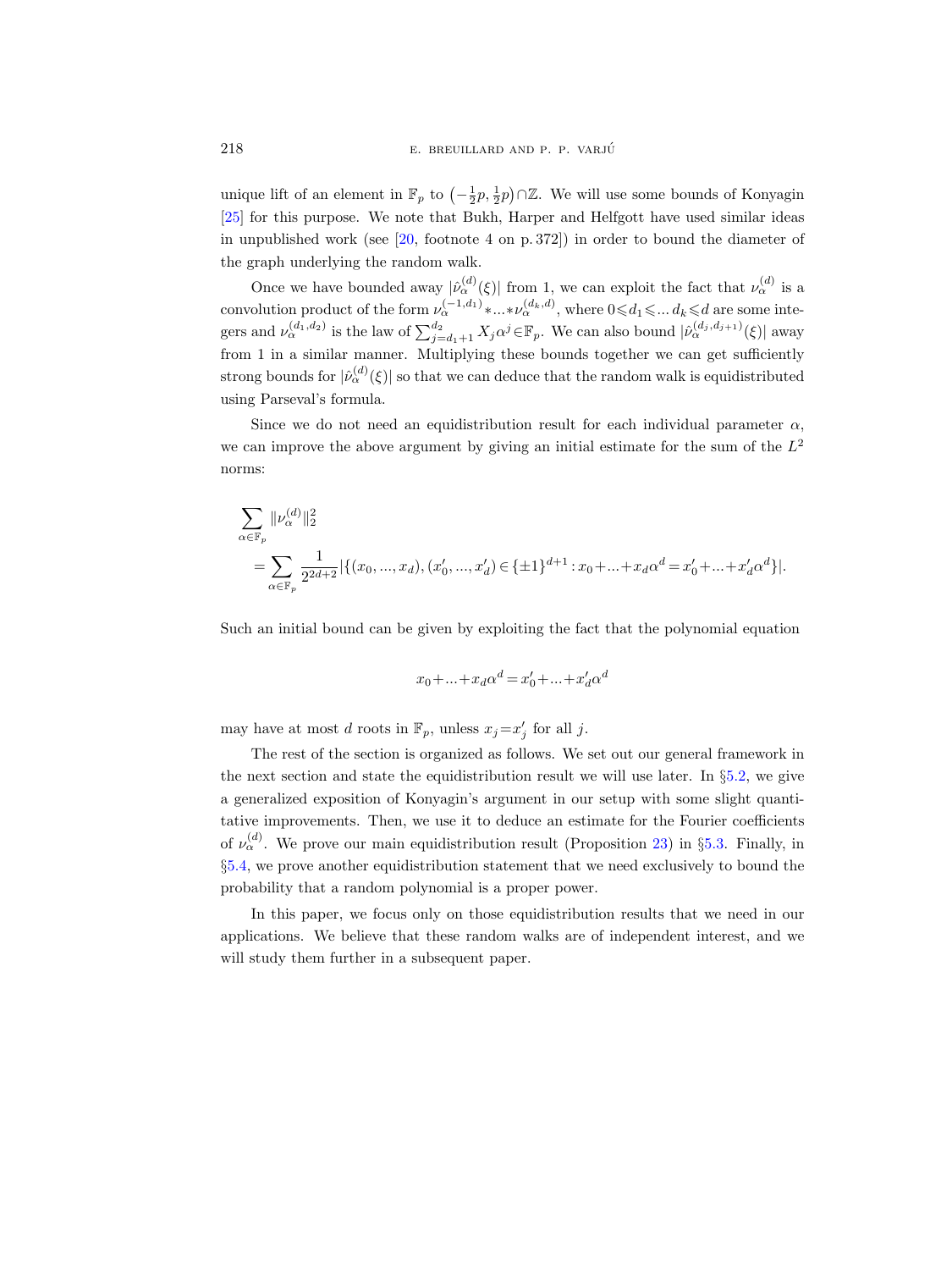#### 5.1. The general setting and results

We use the following notation throughout this section. Let  $M \in \mathbb{Z}_{>0}$ . Let  $p_1, ..., p_M$  be distinct primes (say each  $\geq 5$ ), and let  $m_1, ..., m_M \in \mathbb{Z}_{>0}$  be numbers. Let

$$
V = \bigoplus_{i=1}^{M} \mathbb{F}_{p_i}^{m_i}, \quad D = \max_{i=1,...,M} m_i \quad \text{and} \quad Q = p_1 ... p_M.
$$

For  $\alpha = (\alpha_1, ..., \alpha_M) \in V$  we write  $\alpha_i := (\alpha_{i,1}, ..., \alpha_{i,m_i}) \in \mathbb{F}_{p_i}^{m_i}$ , and for another  $\beta \in V$  we write  $\alpha\beta = (\alpha_{i,j}\beta_{i,j})_{i,j}$ , so for instance, if  $n \in \mathbb{Z}$ , we have  $\alpha^n = (\alpha^n_{i,j})_{i,j}$ .

We have a canonical isomorphism of additive groups between  $\bigoplus_{i}^{M} \mathbb{F}_{p_i}$  and  $\mathbb{Z}/Q\mathbb{Z}$ given by

$$
\Psi: (x_1, ..., x_M) \longmapsto \sum_{i=1}^M \psi_i(x_i),
$$

where  $\psi_i$  denotes the additive homomorphism

$$
\mathbb{F}_{p_i} \frac{1}{\sqrt{\frac{Q}{p_i}}} \mathbb{Z}/Q\mathbb{Z},
$$
  

$$
x \longmapsto \frac{Q}{p_i} x.
$$

Moreover, we have the trace map  $\mathrm{tr}\colon V {\,\rightarrow\,} \bigoplus_i^M \mathbb{F}_{p_i}$  given by

$$
\mathrm{tr}(\alpha) = \bigg( \sum_{j=1}^{m_1} \alpha_{1,j}, ..., \sum_{j=1}^{m_M} \alpha_{M,j} \bigg).
$$

Let  $X_0, X_1, ..., X_d$  be a sequence of independent Z-valued random variables. We assume that  $X_1, ..., X_{d-1}$  are identically distributed and write  $\mu$  for their common law. We will study the random walk in the additive group  $(V, +)$  whose nth step is  $\sum_{j=0}^{n} X_j \alpha^j$ , and denote by  $\nu_{\alpha}^{(n)}$  the law of this random element.

Our decision to exempt  $X_0$  and  $X_d$  from having the same distribution as the other steps of the walk is motivated by our intention to permit families of random polynomials whose leading and constant terms have a distribution that differs from the rest. Our method would allow us to relax the requirement of identical distribution further by allowing small perturbations of the same law and a small number of exceptional steps. We leave it to the interested reader to formulate such a statement.

Definition 22. We say that  $\alpha \in V$  is *generic* if, for each  $i \in [1, M]$ , the coordinates  $(\alpha_{i,j})_{j=1}^{m_i}$  are non-zero and pairwise distinct.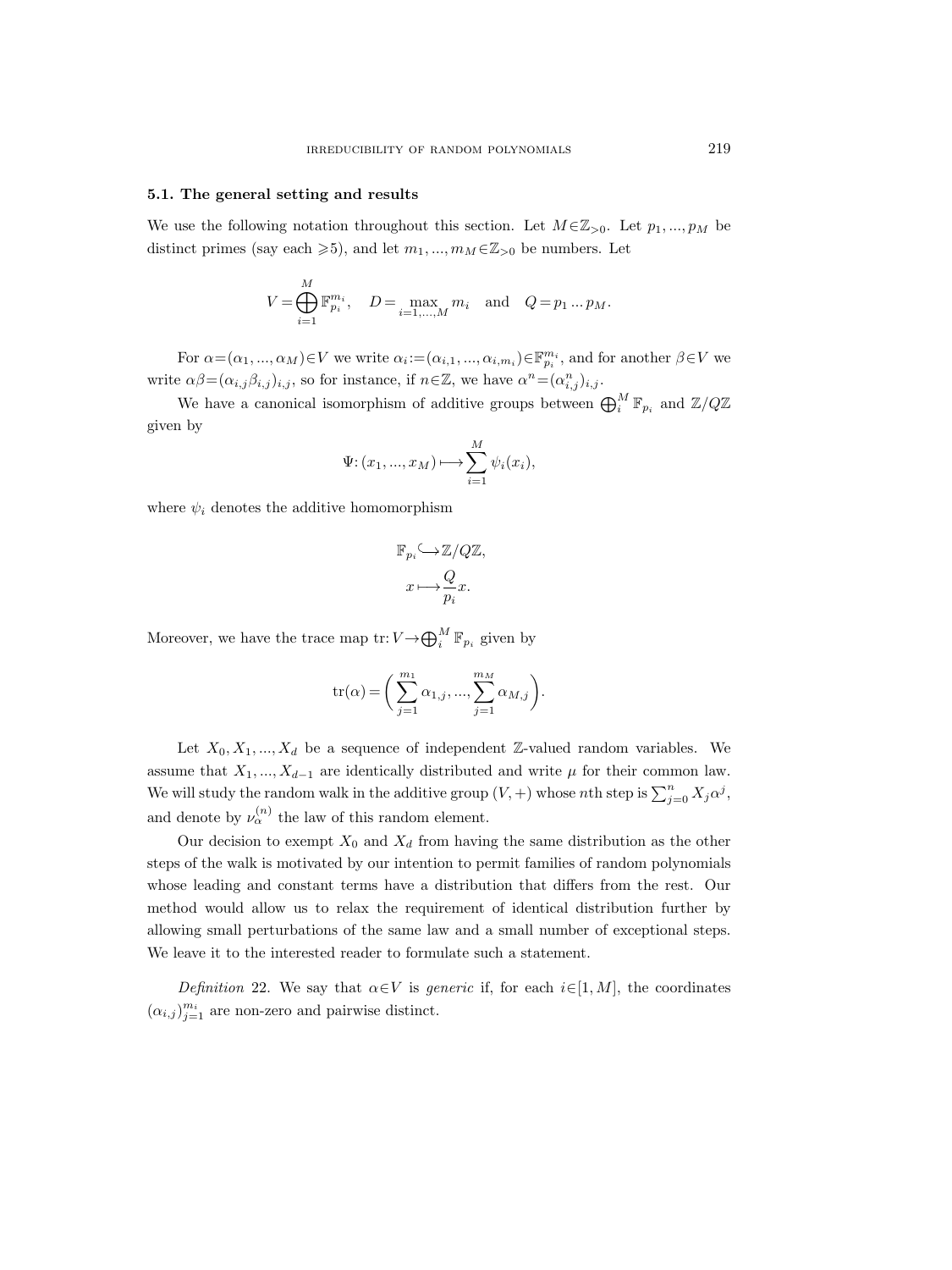For  $\varkappa \in (0, \frac{1}{100})$ , we write  $\mathcal{A}_{\varkappa} \subset V$  for the set of generic  $\alpha \in V$  such that none of the coordinates  $\alpha_{i,j}$  is a root of a polynomial  $P \in \mathbb{Z}[x]$  with  $\deg P \leqslant 3 \log(Q^D)$  and Mahler measure  $M(P) \leqslant \exp(\varkappa)$ .

The aim of this section is to prove the following result, which asserts under suitable conditions that the probability that the random walk is at zero after  $d$  steps is approximately  $|V|^{-1}$  on average for parameters  $\alpha \in A_{\varkappa}$ .

<span id="page-25-1"></span>PROPOSITION 23. There are absolute constants  $c, C > 0$  such that the following holds. Let  $d \in \mathbb{Z}_{>0}$  and  $0 < \tau < 1$ . Suppose that

$$
d \geq C(\varkappa \tau)^{-1} M D \log Q^{D} (\log \log Q^{D})^{3},
$$

$$
\log(Q^{D}) \geq \max\left(\frac{1}{\varkappa}, \tau^{-1}\right),
$$

$$
\|\mu\|_{2}^{2} := \sum_{x \in \mathbb{Z}} \mu(x)^{2} < 1 - \tau.
$$

Suppose further that  $\text{supp}\,\mu\subset\left(-\frac{1}{2}p_i,\frac{1}{2}p_i\right)$  for each  $i=1,...,M$ .

Then,

$$
\left| \sum_{\alpha \in A} \nu_{\alpha}^{(d)}(0) - \frac{|A|}{|V|} \right| < \exp\left( -c \frac{\tau \varkappa d}{\log Q^D (\log \log Q^D)^2} \right)
$$

for any  $A\subset \mathcal{A}_{\varkappa}$ .

Remark. This proposition will be used in §[6](#page-36-0) twice: once with  $M=1$  and a large prime p and fixed power m, and another time with  $M=2$  and  $m_1=m_2$ . For the theorems of the introduction, except part (2) of Theorem [2](#page-2-1) about the generic Galois group, it is enough to consider the case  $m=1$ .

# <span id="page-25-0"></span>5.2. Estimates for the Fourier coefficients of the random walk

The aim of this section is to revisit an argument of Konyagin from [\[25\]](#page-54-6) to obtain Proposition [24](#page-25-2) below. Then, we will use it in Proposition [25](#page-26-0) to deduce a bound for the Fourier coefficients of the random walk.

For each  $\alpha \in \mathbb{Z}/Q\mathbb{Z}$ , we write  $\tilde{\alpha}$  for the unique lift of  $\alpha$  in  $\mathbb{Z}\cap(-\frac{1}{2}Q,\frac{1}{2}Q]$ .

<span id="page-25-2"></span>PROPOSITION 24. Let notation be as in §[5.1](#page-23-0). Let  $\alpha, \beta \in V$ . Assume that  $\alpha$  is generic and  $\beta_{i,j} \neq 0$  for all i and j. Write

$$
S_n = \Psi \circ \operatorname{tr}(\beta \alpha^n) \in \mathbb{Z}/Q\mathbb{Z}.
$$

Let  $L \geq 200 \log Q^D \log \log Q^D$  be an integer and suppose that

<span id="page-25-3"></span>
$$
\sum_{n=0}^{L} \widetilde{S}_n^2 \leqslant \frac{Q^2}{8 \log(4L)}.\tag{5.1}
$$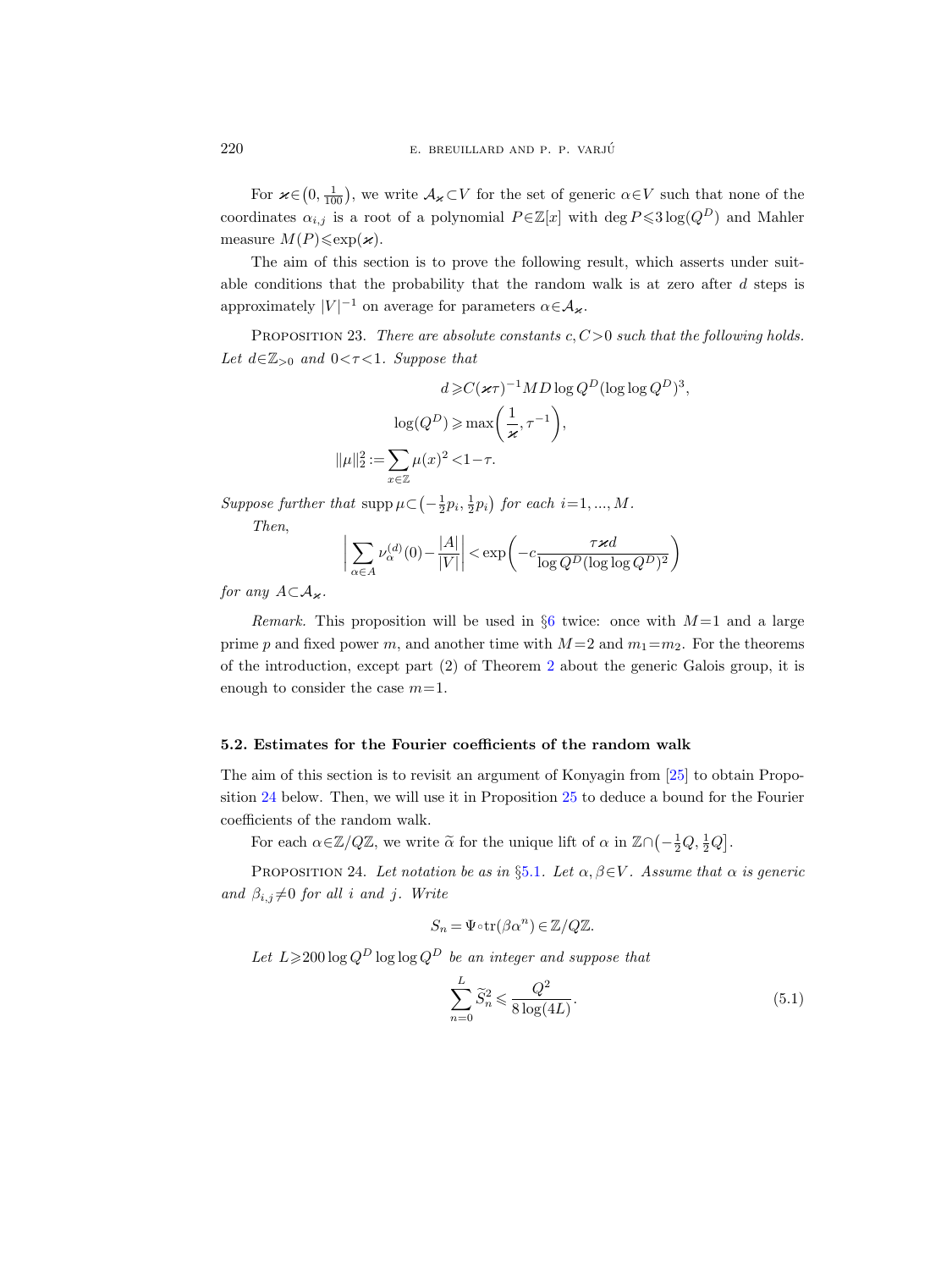Then, for each  $i=1,...,M$  and  $j=1,...,m_i$ , there is  $P_{i,j}\in\mathbb{Z}[x]$  of degree at most  $3\log(Q^D)$  with Mahler measure at most  $(\log(Q^D))^{30(\log Q^D)/L}$  such that  $P_{i,j}(\alpha_{i,j})=0$ .

<span id="page-26-1"></span>Write  $e_Q(y)=\exp(-2\pi i y/Q)$  for  $y\in\mathbb{Z}/Q\mathbb{Z}$ . Given  $\beta\in V$ , the function

$$
\chi_{\beta}: V \longrightarrow \mathbb{C}^{\times},
$$
  
\n
$$
x \longmapsto e_Q(\Psi \circ \operatorname{tr}(\beta x))
$$
\n(5.2)

is a complex character of the additive group  $(V, +)$ , and every character is of this form. Given a measure  $\nu$  on V, we use the following notation for its Fourier transform:

$$
\hat{\nu}(\beta) = \sum_{x \in V} \chi_{\beta}(x) \nu(x).
$$

We write  $\nu_\alpha^{(l_1,l_2)}$  for the law of the random element in V given by

$$
\sum_{n=l_1+1}^{l_2} X_n \alpha^n.
$$

In this notation,  $\nu_{\alpha}^{(d)} = \nu_{\alpha}^{(-1,d)}$ .

<span id="page-26-0"></span>PROPOSITION 25. Let notation be as in the beginning of the section. Let  $\alpha, \beta \in V$ . Assume that  $\alpha$  is generic and  $\beta_{i,j} \neq 0$  for all i and j. Suppose further that supp  $\mu \subset$  $\left(-\frac{1}{2}p_i, \frac{1}{2}p_i\right)$  for each  $i=1, ..., M$ .

Let  $L \geq 200 \log Q^D \log(\log Q^D)$  be an integer and suppose that there are i and j such that  $\alpha_{i,j}$  is not a root of an integer polynomial of degree at most  $3 \log Q^D$  with Mahler measure at most  $(\log Q^D)^{30 \log(Q^D)/L}$ .

Then,

$$
|\widehat{\nu_{\alpha}^{(l_1,l_2)}}(\beta)| \leqslant \exp\biggl(-\frac{1-\|\mu\|_2^2}{8\log(4L)}\biggr)
$$

for all  $0 \le l_1 < l_2 < d$  such that  $l_2 - l_1 > L$ .

First, we focus on the proof of Proposition [24,](#page-25-2) which closely follows Konyagin [\[25\]](#page-54-6). Using a pigeon hole argument, it is easy to find non-zero polynomials  $P_1, P_2 \in \mathbb{Z}[x]$  of degree at most  $\log Q^D$  with  $\pm 1, 0$  coefficients such that  $P_1(\alpha_{i,j}) = P_2(\alpha_{i,j}^q) = 0$  for all i and j. Here,  $q$  is a carefully chosen prime number. The heart of the argument is the idea that when  $(5.1)$  holds, it is possible to find  $P_1$  and  $P_2$  in such a way that, for each i and j, there is  $P_{i,j}\in\mathbb{Z}[x]\setminus\{0\}$  such that  $P_{i,j}(\alpha_{i,j})=0$  and  $P_{i,j}(x)|\gcd(P_1(x),P_2(x^q))$ . From this, we will conclude that  $\deg(P_{i,j}) \leq \deg(P_1)$  and  $M(P_{i,j}) \leq M(P_2)^{1/q}$ .

We begin to implement this strategy. Given a monic irreducible polynomial  $P \in \mathbb{Z}[x]$ , the next lemma allows us to find a prime q of controlled size such that, whenever  $P(x)$  $Q(x^q)$  for another polynomial  $Q \in \mathbb{Z}[x]$ , we have  $M(P) \leq M(Q)^{1/q}$ .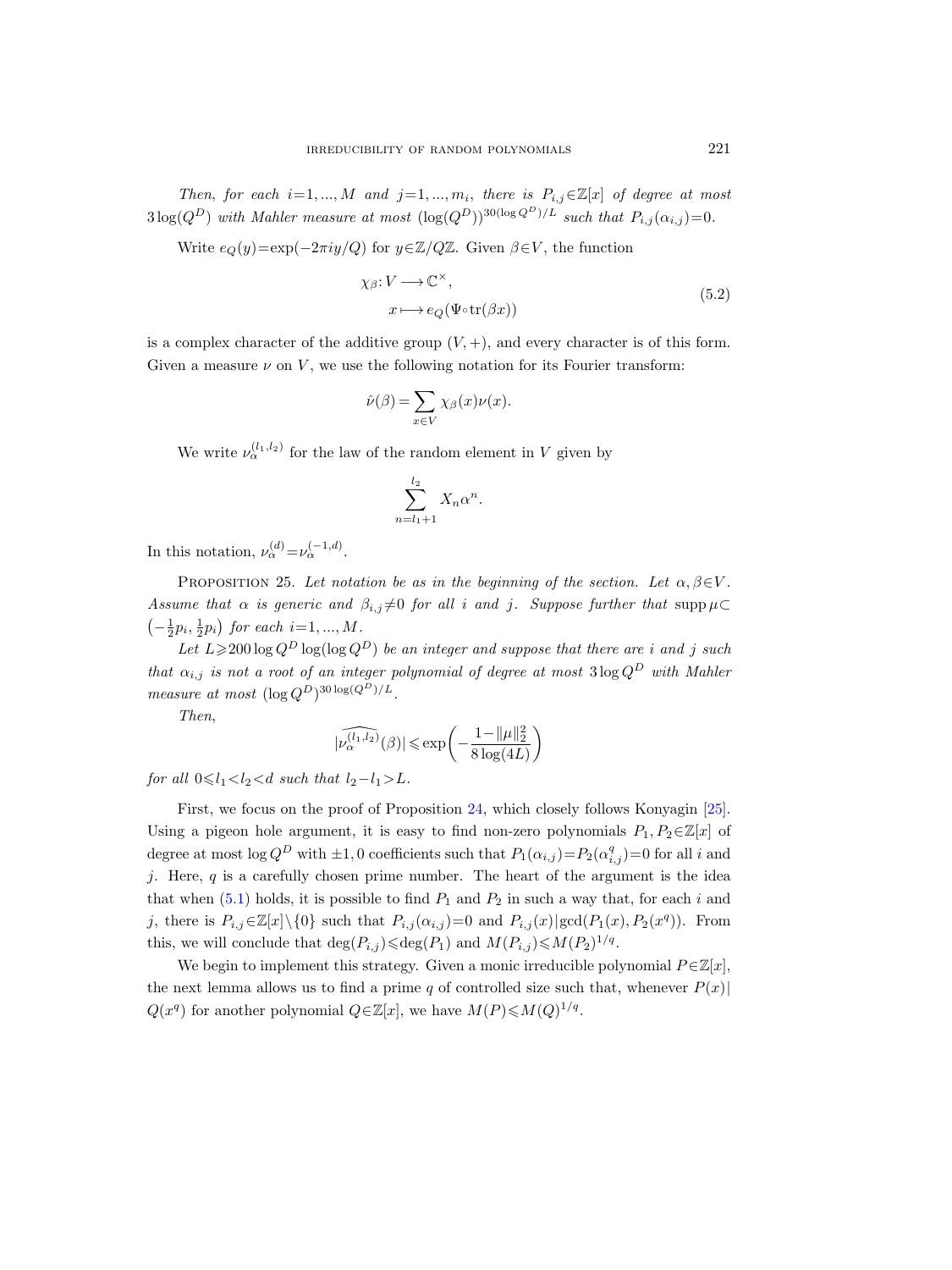<span id="page-27-0"></span>LEMMA 26. (See also [\[25,](#page-54-6) Lemma 2]) Let  $\alpha_1, ..., \alpha_n$  be the roots of an irreducible polynomial  $P \in \mathbb{Z}[x]$ . Let  $s \geq 4 \log n$  be a number. If n is larger than some absolute constant, then there is a prime  $q \in (s, 2s]$  such that  $\alpha_i/\alpha_j$  is not a q-th root of unity for any  $i \neq j$ .

*Proof.* Denote by  $\mathcal{P}_s$  the set of primes between s and 2s. Write R for the collection of integers r such that there is a root of unity of order r among the numbers  $\alpha_i/\alpha_j$ . Suppose, by way of contradiction, that  $\mathcal{P}_s \subset \mathcal{R}$ .

We begin with the observation that, if  $r \in \mathcal{R}$ , then there is  $1 \leq j \leq n$  such that  $\alpha_1/\alpha_j$  is a root of unity of order r. Indeed, let i and j be such that  $\alpha_i/\alpha_j$  is a root of unity of order r, and let  $\sigma$  be an automorphism of  $\overline{Q}$  such that  $\sigma(\alpha_i) = \alpha_1$ . Then,  $\sigma(\alpha_i/\alpha_j) = \alpha_1/\sigma(\alpha_j)$ is a root of unity of order  $r$ , and this proves the claim.

Suppose  $r_1, r_2 \in \mathcal{R}$  are coprime integers. We prove  $r_1r_2 \in \mathcal{R}$ . Let i and j be such that  $\alpha_1/\alpha_i$  and  $\alpha_1/\alpha_j$  are roots of unity of order  $r_1$  and  $r_2$ , respectively. Then,  $\alpha_i/\alpha_j =$  $(\alpha_1/\alpha_i)^{-1}(\alpha_1/\alpha_j)$  is a root of unity of order  $r_1r_2$ , which proves the claim.

Therefore, each divisor r of  $\prod_{p \in \mathcal{P}_s} p$  belongs to R. Since the set of roots  $\alpha_1, ..., \alpha_n$ is invariant under the action of the Galois group, it follows that, for any such  $r$ , all roots of unity of order r appear among the  $\alpha_i/\alpha_j$ 's. Hence,

$$
n^2 \geqslant \prod_{p \in \mathcal{P}_s} p = \exp \biggl( \sum_{p \in \mathcal{P}_s} \log p \biggr).
$$

By the prime number theorem, we have

$$
n^2 \geqslant \exp\left(\frac{1}{2}s\right)
$$

if  $n$  and hence  $s$  is sufficiently large. (In fact, we could put here any constant less than 1 in place of  $\frac{1}{2}$ .) This proves the lemma.  $\Box$ 

Let  $N \ge e \ge 0$  be integers and let  $X=(x_0, ..., x_N)$  be a sequence of integers. Following Konyagin [\[25\]](#page-54-6), we write  $\Lambda_e(X)$  for the set of polynomials  $P(x)=a_0+a_1x+\ldots+a_ex^e \in \mathbb{Z}[x]$ of degree at most  $e \in \mathbb{Z}_{\geqslant 0}$  such that

$$
a_0x_j + \ldots + a_ex_{j+e} = 0
$$

holds for all  $j=0, ..., N-e$ . We denote by  $\Lambda(X)$  the set of polynomials P of degree at most N such that  $P \in \Lambda_{\deg P}(X)$ . We note that  $P \in \Lambda_e(x_0, ..., x_N)$  if and only if  $P \in$  $\Lambda(x_0, ..., x_{N-e+\deg P}).$ 

If X were an infinite sequence, then  $\Lambda$  would give rise to a principal ideal in  $\mathbb{Z}[x]$ . We need a weaker form of this fact that is valid for finite sequences. To this end, we recall the following result.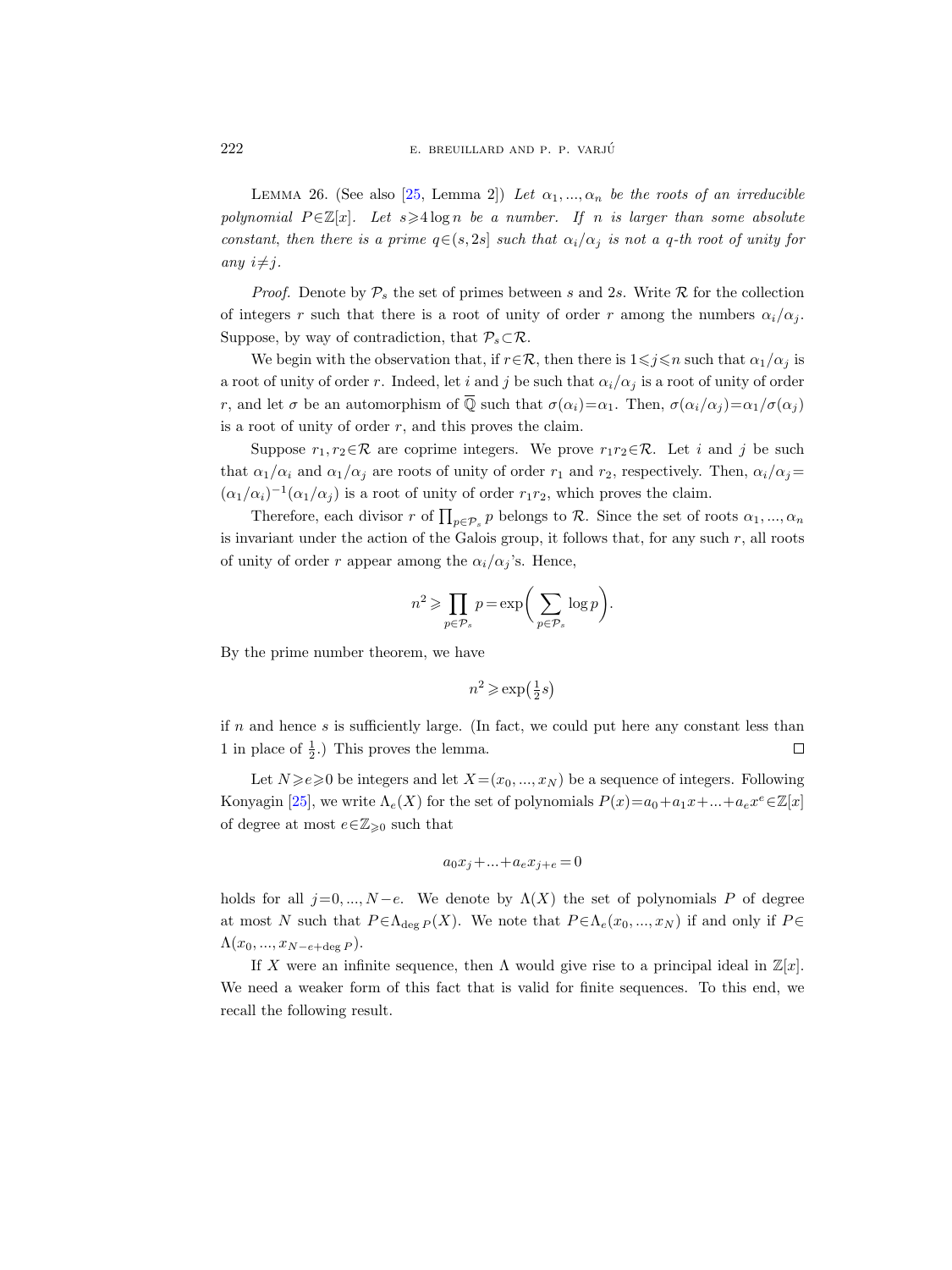LEMMA 27. (Konyagin [\[25,](#page-54-6) Lemma 5]) Let  $X=(x_0, ..., x_N)$  be a sequence of integers and let  $P_1, P_2 \in \Lambda(X)$ . If deg  $P_1 + \deg P_2 \le N$ , then we have  $\gcd(P_1, P_2) \in \Lambda(X)$ .

<span id="page-28-3"></span>COROLLARY 28. Let  $X=(x_0, ..., x_N)$  be a sequence of integers and suppose that  $\Lambda(X)$  contains a non-zero polynomial of degree at most  $\frac{1}{2}N$ . Then there is a unique (up to multiplication by  $\pm 1$ ) non-zero polynomial  $P_0 \in \Lambda(X)$  of minimal degree and with relatively prime coefficients. Furthermore, a polynomial  $P \in \mathbb{Z}[x]$  of degree at most  $N - \text{deg } P_0$ is contained in  $\Lambda(X)$  if and only if  $P_0 | P$ .

In the proof of Proposition [24](#page-25-2) below, we will use the above results for the sequence  $x_n=\widetilde{S}_n$ . Under the hypothesis [\(5.1\)](#page-25-3), we will show that there are many polynomials  $P(x)=a_0+...+a_ex^e$  such that  $|a_0\tilde{S}_j+...+a_e\tilde{S}_{e+j}| for all j in a certain range. Using$ the pigeonhole principle, we will find a polynomial that in addition satisfies

<span id="page-28-0"></span>
$$
a_0 S_j + \dots + a_e S_{e+j} = 0 \tag{5.3}
$$

in the same range of j's. These two properties imply that  $P \in \Lambda(X)$  for  $X = (S_n)$ . The next lemma shows that it is enough to satisfy  $(5.3)$  for a smaller range of j's.

<span id="page-28-2"></span>LEMMA 29. Let  $m \in \mathbb{Z}_{>0}$  and let p be a prime. For each  $1 \leq j \leq m$ , let  $\alpha_j, \beta_j \in \mathbb{F}_p$ . Write

$$
T_n = \sum_{j=1}^m \beta_j \alpha_j^n
$$

for each  $i \in \mathbb{Z}_{\geqslant 0}$ . Let  $P(x)=a_0+\ldots+a_e x^e \in \mathbb{F}_p[x]$  be a polynomial.

Suppose that the elements  $\alpha_j$  are pairwise distinct and  $\beta_j \neq 0$  for all j. Suppose further that

$$
a_0T_n + a_1T_{n+1} + \dots + a_eT_{n+e} = 0
$$

for all  $n=0, ..., m-1$ .

Then,  $P(\alpha_i)=0$  for all  $1\leq j\leq m$  and

$$
a_0T_n + a_1T_{n+1} + \dots + a_eT_{n+e} = 0
$$

for all  $n \in \mathbb{Z}_{\geqslant 0}$ .

Proof. The hypothesis of the lemma implies that

<span id="page-28-1"></span>
$$
\sum_{j=1}^{m} \beta_j \alpha_j^n P(\alpha_j) = 0,
$$
\n(5.4)

for each  $n=0, ..., m-1$ .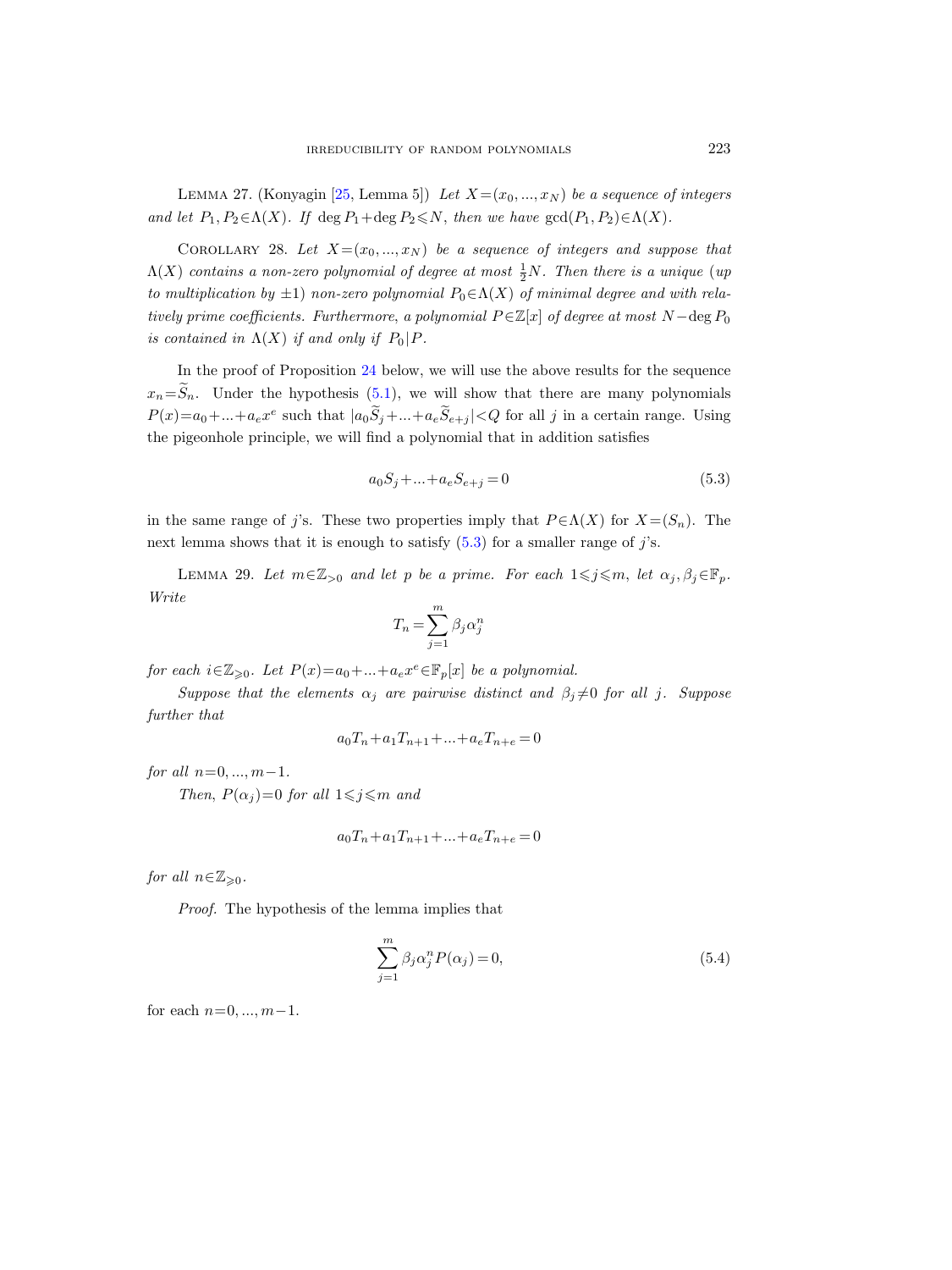We note that the vectors  $(\beta_1 \alpha_1^n, ..., \beta_m \alpha_m^n)$  for  $n=0, ..., m-1$  are linearly independent, as can be seen using Vandermonde determinants. Hence, the system of linear equations [\(5.4\)](#page-28-1) in  $P(\alpha_j)$  as variables has only the trivial solution, that is  $P(\alpha_j)=0$  for each  $j$ , which proves the first claim. In addition,

$$
a_0T_n + a_1T_{n+1} + ... + a_eT_{n+e} = \sum_{j=1}^m \beta_j \alpha_j^n P(\alpha_j) = 0
$$

for each  $n \in \mathbb{Z}_{\geqslant 0}$  and this establishes the second claim.

*Proof of Proposition* [24](#page-25-2). Set  $E=3\lfloor \log Q^D \rfloor$ . Note that  $1 \leqslant E \leqslant \frac{1}{3}L$ ,  $2^E > Q^D \geqslant 3$  and  $\lfloor L/6E \rfloor \geq 4 \log E$ . Our first aim is to show that there is a polynomial  $P_1 \neq 0$  of degree at most E such that  $P_1 \in \Lambda_E(\{\widetilde{S}_n\}_{n=0}^L)$ .

Let  $\xi_0, ..., \xi_E$  be a sequence of independent, unbiased  $\pm 1$ -valued random variables. For any  $n=0, ..., L-E$ , we have

$$
\mathbb{P}\bigg(\bigg|\sum_{j=0}^E\xi_j\widetilde{S}_{j+n}\bigg|\geqslant \frac{Q}{2}\bigg)\leqslant 2\exp\bigg(-\frac{\left(\frac{1}{2}Q\right)^{\!2}}{2\sum_0^E\widetilde{S}_{j+n}^2}\bigg)\leqslant \frac{1}{2L},
$$

by Hoeffding's inequality and our assumption [\(5.1\)](#page-25-3).

Therefore, the set

$$
\Omega := \left\{ x = (x_0, ..., x_E) \in \{-1, 1\}^{E+1} : \left| \sum_{j=0}^{E} x_j \widetilde{S}_{j+n} \right| < \frac{Q}{2} \text{ for all } n = 0, ..., L - E \right\}
$$

has cardinality more than  $\frac{1}{2} \cdot 2^{E+1} > Q^D$ .

By the pigeonhole principle, it follows that there are  $x\neq y\in\Omega$  such that

$$
\sum_{j=0}^{E} x_j \widetilde{S}_{j+n} = \sum_{j=0}^{E} y_j \widetilde{S}_{j+n}
$$

for all  $n=0, ..., D-1$ . We set  $a_j = \frac{1}{2}(x_j-y_j) \in \{-1, 0, 1\}$ . It follows from Lemma [29](#page-28-2) applied M times to each

$$
T_n^i := \sum_{j=1}^{m_i} \beta_{i,j} \alpha_{i,j}^n
$$

with the polynomial  $P=a_0+...+a_{E}x^{E} \in \mathbb{Z}[x]$  that

$$
\sum_{j=0}^{E} a_j S_{j+n} = 0 \in \mathbb{Z}/Q\mathbb{Z}
$$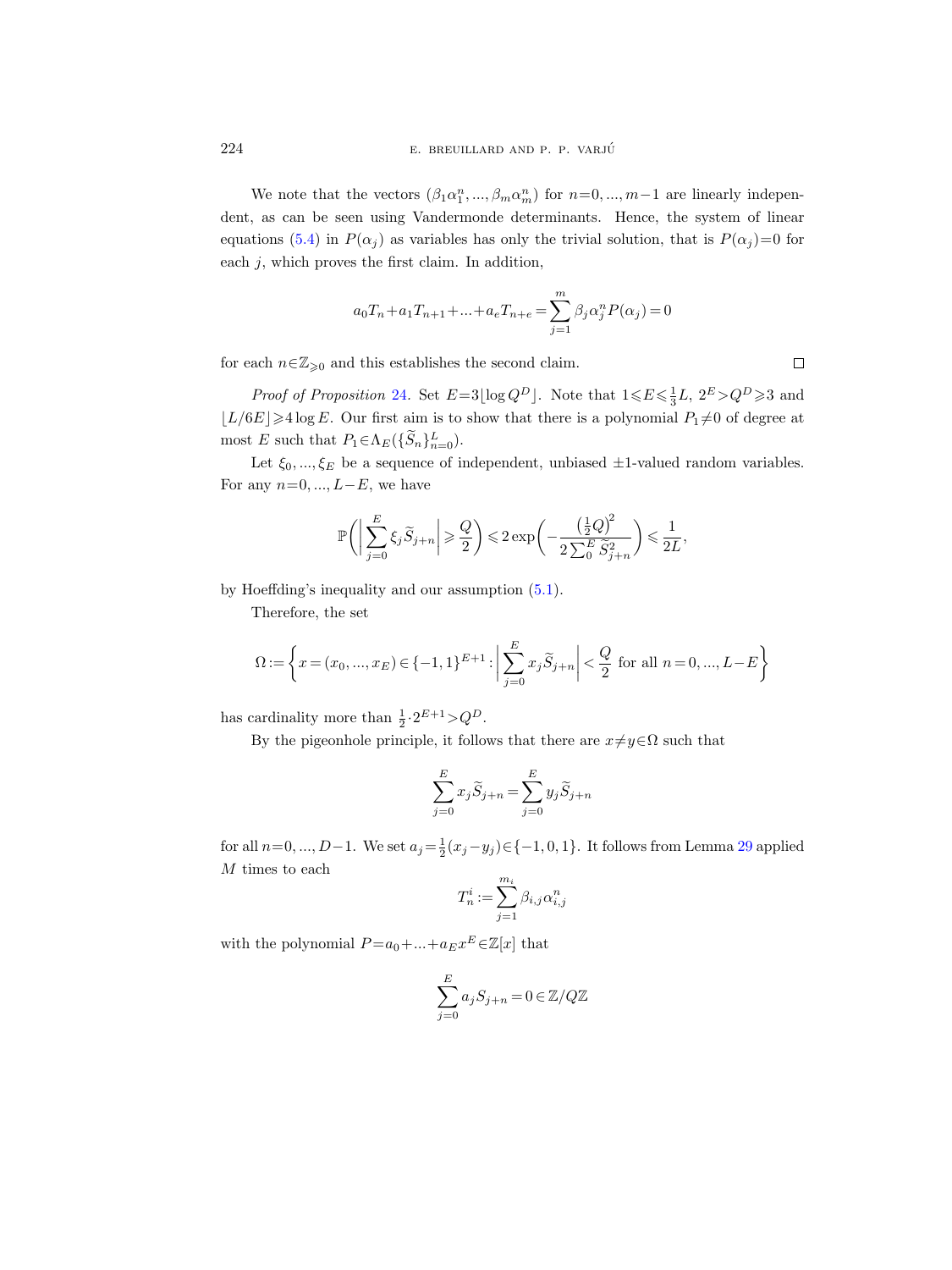for all  $n \in \mathbb{Z}_{\geqslant 0}$ . Since  $x, y \in \Omega$  and  $a_j = \frac{1}{2}(x_j - y_j)$ , we know that

$$
\bigg|\sum_{j=0}^E a_j\widetilde S_{j+n}\bigg|<\frac{Q}{2},
$$

and hence

$$
\sum_{j=0}^E a_j \widetilde S_{j+n} = 0
$$

for any  $n=0, ..., L-E$ . This means that

$$
P_1(x) := a_E x^E + \dots + a_1 x + a_0 \in \Lambda_E(\{\widetilde{S}_n\}_{n=0}^L) \subset \Lambda(\{\widetilde{S}_n\}_{n=0}^{\lceil 2L/3 \rceil}),
$$

because  $E \leqslant \frac{1}{3}L$ .

Since  $\left[\frac{2}{3}L\right] \geq 2E$ , by Corollary [28](#page-28-3) there is a unique (up to multiplication by  $\pm 1$ ) polynomial  $P_0 \in \Lambda(\{\widetilde{S}_n\}_{n=0}^{\lfloor 2L/3 \rfloor})$  with relatively prime coefficients and of minimal degree. By Lemma [29,](#page-28-2)  $P_0(\alpha_{i,j})=0$  for all i and j. Then, for each i and j, there is an irreducible factor  $P_{i,j}$  of  $P_0$  over  $\mathbb Z$  such that  $P_{i,j}(\alpha_{i,j})=0$ .

Fix i and j. We already know that deg  $P_{i,j} \leq E$ , and we set out to prove that

$$
M(P_{i,j}) \leqslant (D \log Q)^{30D \log Q/L}.
$$

Write  $\{\beta_k\}_{k=1}^{\deg P_{i_j}}$  for the roots of  $P_{i,j}$ . We set  $s = \lfloor L/6E \rfloor$ . Since

$$
L \geqslant 200D \log Q \log(D \log Q),
$$

we have  $s \geq 4 \log E$ . By Lemma [26,](#page-27-0) there is a prime  $q \in (s, 2s]$  such that  $\beta_k/\beta_l$  is not a qth root of unity for any  $k\neq l$ . This means that the numbers  $\{\beta_k^q\}_{k=1}^{\deg P_{i,j}}$  are all distinct. Note that  $q \leqslant 2s \leqslant L/3E$ .

We now employ the same argument as above and find a non-zero polynomial  $P_2$ of the form  $P_2(x)=Q_2(x^q)$ , for some  $Q(x)=b_0+\ldots+b_Ex^E\in\mathbb{Z}[x]$  with  $b_j\in\{-1,0,1\}$  for  $j=1, ..., E$  and

$$
\sum_{k=0}^{E} b_k \widetilde{S}_{kq+n} = 0
$$

for any  $n=0, ..., L-Eq$ . Hence,

$$
P_2 \in \Lambda_{Eq}(\{\widetilde{S}_n\}_{n=0}^L) \subset \Lambda(\{\widetilde{S}_n\}_{n=0}^{\lceil 2L/3 \rceil}),
$$

because  $Eq \leq \frac{1}{3}L$ .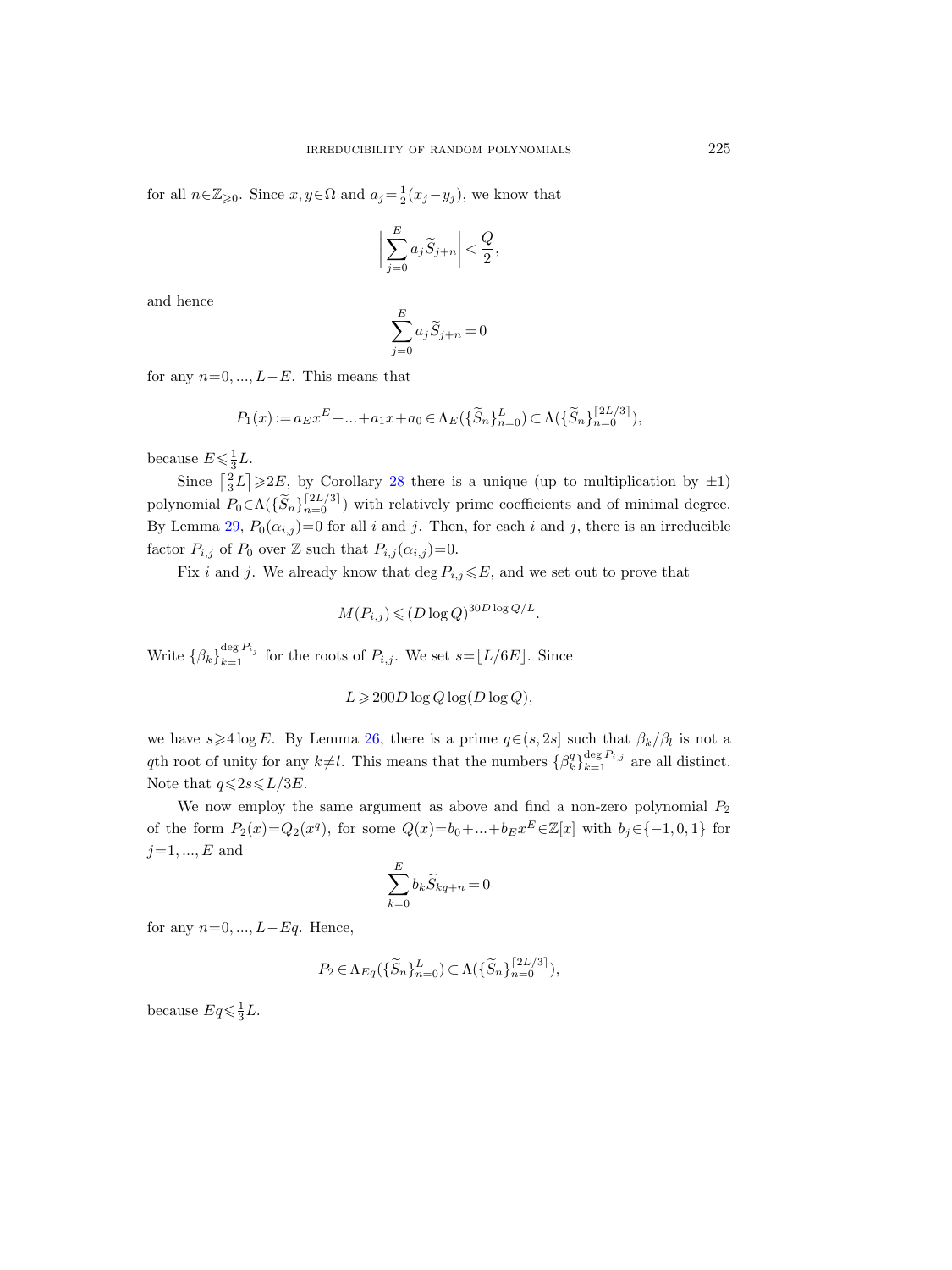Since  $\left[\frac{2}{3}L\right] \geqslant 2Eq$ , we have  $P_0|P_2$  by Corollary [28.](#page-28-3) This means that  $\{\beta_k^q\}_{k=1}^{\deg P_{i,j}}$  are all roots of the polynomial  $Q_2$ , and since they are all distinct we get

$$
M(P_{i,j})^q \leq M(Q_2) \leq (E+1)^{1/2},
$$

where the right-hand side follows from [\(1.6\)](#page-9-2). As  $q > s = L/6E$  and  $2q \ge L/3E$ , we get

$$
M(P_{i,j}) \le (E+1)^{1/2q} \le (E+1)^{3E/L} \le (D \log Q)^{30D \log Q/L}.
$$

*Remark* 30. Let  $u_1, ..., u_m \in \mathbb{R}^n$  be a sequence of vectors with  $||u_j|| \leq 1$ . A conjecture of Komlós asserts that there is an absolute constant  $C$  such that, for each such sequence of vectors, there is a sequence of signs  $\omega_i=\pm 1$  such that  $\|\omega_1u_1+\dots+\omega_mu_m\|_{\infty} < C$ . In this remark, we point out that, if this conjecture holds, then assumption [\(5.1\)](#page-25-3) in Propo-sition [24](#page-25-2) may be relaxed to an upper bound of the form  $cQ^2$ , where c is an absolute constant. Unfortunately, the best known result towards Komlós's conjecture in  $[2]$  yields no improvement.

We take a sequence  $y=(y_0, ..., y_E) \in \{0,1\}^{E+1}$  and we will apply the conjecture to the vectors  $u_j=(y_j\widetilde{S}_j, ..., y_j\widetilde{S}_{L-E+j})$  for  $j=0, ..., E$ . Under the weakened hypothesis

$$
\sum_n \widetilde{S}_n^2 \leqslant cQ^2,
$$

Komlós's conjecture implies that for each choice of  $y$ , there is

$$
\omega(y) = (\omega_0(y), ..., \omega_E(y)) \in \{\pm 1\}^{E+1}
$$

such that

$$
\bigg|\sum_{j=0}^E\omega_j(y)y_j\widetilde{S}_{j+i}\bigg|<\frac{Q}{2}
$$

for all  $i=0, ..., L-E$ . Now, we see that the collection of sequences of the form

$$
(\omega_0(y)y_0, ..., \omega_E(y)y_E) \in \{-1, 0, 1\}^E
$$

may be used in the place of  $\Omega$  in the proof of Proposition [24](#page-25-2) to obtain the same result under the weaker hypothesis.

Now we turn to the proof of Proposition [25.](#page-26-0)

Given a measure  $\mu$  on  $\mathbb Z$  and  $x \in V$ , we write  $\mu \delta_x$  for the measure on V defined by

$$
\sum_{a\in\mathbb{Z}}\mu(a)\delta_{ax}.
$$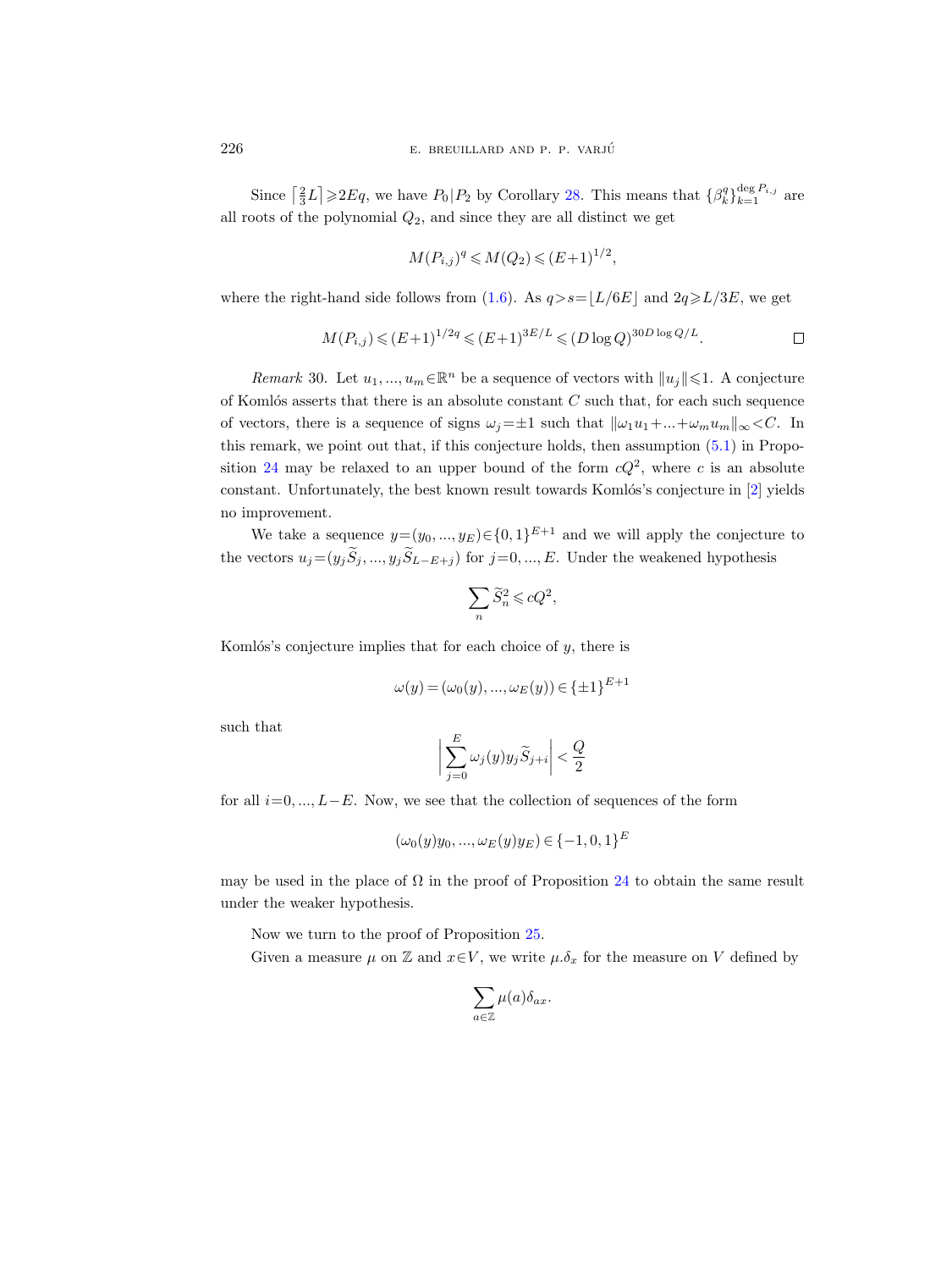With this notation, we can write

$$
\nu_{\alpha}^{(l_1,l_2)} = \mu \cdot \delta_{\alpha^{l_1+1}} \cdot \ldots \cdot \mu \cdot \delta_{\alpha^{l_2}}
$$

for any  $0 \le l_1 < l_2 < d$ .

Recall the notation  $\tilde{a}$ , which is the unique integer representative of  $a \in \mathbb{Z}/Q\mathbb{Z}$  in the interval  $\left(-\frac{1}{2}Q, \frac{1}{2}Q\right]$ . For typographical convenience, we will also use the notation  $[a]^\sim$ with the same meaning.

<span id="page-32-0"></span>LEMMA 31. Let  $\mu$  be a measure on  $\mathbb Z$  and let  $x, \beta \in V$ . Then,

$$
|\widehat{\mu.\delta_x}(\beta)| \leqslant \exp\biggl(-\sum_{a_1,a_2\in\mathbb{Z}}\frac{\mu(a_1)\mu(a_2)([\Psi\circ \text{tr}((a_1-a_2)\beta x)]^{\sim})^2}{Q^2}\biggr).
$$

Proof. By definition, we have

$$
|\widehat{\mu \cdot \delta_x}(\beta)|^2 = \sum_{a_1, a_2 \in \mathbb{Z}} \mu(a_1) \mu(a_2) \chi_{\beta}((a_1 - a_2)x).
$$

Since  $\widehat{|\mu.\delta_x}(\beta)|^2 \in \mathbb{R}$  and  $\text{Re}(e_Q(a)) \leq 1-2\tilde{a}^2/Q^2$  if  $a \in \mathbb{Z}/Q\mathbb{Z}$ , via  $(5.2)$  we get

$$
|\widehat{\mu.\delta_x}(\beta)|^2\leqslant 1-2\sum_{a_1,a_2\in\mathbb{Z}}\frac{\mu(a_1)\mu(a_2)([\Psi\circ\text{tr}((a_1-a_2)\beta x)]^\sim)^2}{Q^2}.
$$

On the other hand,  $1-t \leq \exp(-t)$  if  $t \in [0, 1]$ , so the claim follows.

*Proof of Proposition [25](#page-26-0).* For  $\gamma \in V$ , write as earlier

$$
S_n(\gamma) = \Psi \circ \operatorname{tr}(\gamma \alpha^n) \in \mathbb{Z}/Q\mathbb{Z}.
$$

Using

$$
|\widehat{\nu_{\alpha}^{(l_1,l_2)}}(\beta)| = \bigg|\prod_{n=l_1+1}^{l_2} \widehat{\mu.\delta_{\alpha^n}}(\beta)\bigg|,
$$

Lemma [31](#page-32-0) implies

$$
|\widehat{\nu_{\alpha}^{(l_1,l_2)}}(\beta)| \leqslant \exp\biggl(-\sum_{n=l_1+1}^{l_2}\sum_{a_1,a_2\in\mathbb{Z}}\frac{\mu(a_1)\mu(a_2)(\widetilde{S}_n((a_1-a_2)\beta))^2}{Q^2}\biggr).
$$

Using  $l_2-l_1\geq L$  and then Proposition [24,](#page-25-2) we can write

$$
\sum_{n=l_1+1}^{l_2} (\widetilde{S}_n((a_1-a_2)\beta))^2 \geqslant \sum_{n=0}^{L} (\widetilde{S}_n((a_1-a_2)\beta \alpha^{l_1+1}))^2 > \frac{Q^2}{2\log(4L)}
$$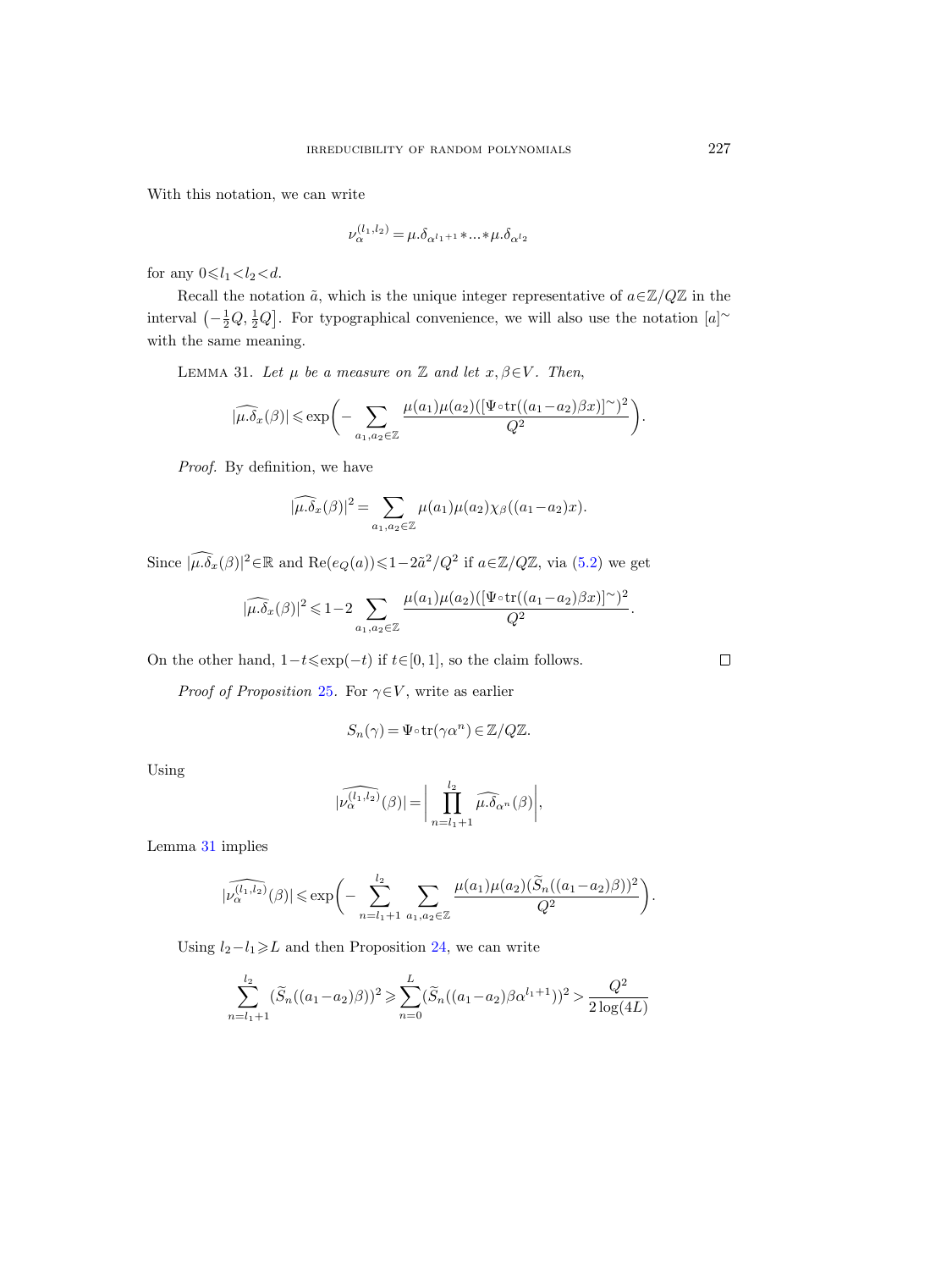for all pairs  $a_1 \neq a_2$ . Since  $\text{supp }\mu \subset \left(-\frac{1}{2}p_i, \frac{1}{2}p_i\right)$  for all i, we know that  $a_1 - a_2$  is non-zero in  $\mathbb{F}_{p_i}$  for all *i*, whenever  $a_1 \neq a_2$  in  $\mathbb{Z}$ .

We note that

$$
\sum_{a_1 \neq a_2} \mu(a_1)\mu(a_2) = 1 - ||\mu||_2^2.
$$

Therefore,

$$
|\widehat{\nu_{\alpha}^{(l_1,l_2)}}(\beta)|\leqslant \exp\biggl(-(1-\|\mu\|_2^2)\frac{Q^2}{2\log(4L)}\frac{1}{Q^2}\biggr),
$$

as claimed.

## <span id="page-33-0"></span>5.3. Proof of Proposition [23](#page-25-1)

We note that  $\nu(0) = \sum_{\beta \in V} \hat{\nu}(\beta)/|V|$  for any measure  $\nu$  on V. Hence, for any  $A \subset A_{\varkappa}$ ,

<span id="page-33-1"></span>
$$
\left| \sum_{\alpha \in A} \nu_{\alpha}^{(d)}(0) - \frac{|A|}{|V|} \right| \leq \frac{1}{|V|} \sum_{\alpha \in A} \sum_{\beta \in V \setminus \{0\}} |\hat{\nu}_{\alpha}^{(d)}(\beta)|. \tag{5.5}
$$

We begin by finding a preliminary estimate for

$$
\sum_{\alpha\in A}\|\nu_\alpha^{(d_1,d_2)}\|_2^2\leqslant \sum_{\alpha\in V}\|\nu_\alpha^{(d_1,d_2)}\|_2^2,
$$

and then use the Cauchy–Schwarz inequality to convert it into an estimate on the right-hand side of [\(5.5\)](#page-33-1). Let  $(A_n)_{n=0}^d$  and  $(A'_n)_{n=0}^d$  be sequences of independent random variables with the same law as  $(X_n)_{n=0}^d$ . We observe that

$$
\begin{split} \sum_{\alpha \in V} \| \nu_\alpha^{(d_1,d_2)} \|_2^2 & = \sum_{\alpha \in V} \mathbb{P} (A_{d_1+1} \alpha^{d_1+1} + \ldots + A_{d_2} \alpha^{d_2} = A_{d_1+1}' \alpha^{d_1+1} + \ldots + A_{d_2}' \alpha^{d_2}) \\ = & \mathbb{E} ( | \{ \alpha \in V : A_{d_1+1} \alpha^{d_1+1} + \ldots + A_{d_2} \alpha^{d_2} = A_{d_1+1}' \alpha^{d_1+1} + \ldots + A_{d_2}' \alpha^{d_2} \} | ). \end{split}
$$

If  $A_j \neq A'_j$  for at least one  $j \in (d_1, d_2]$ , then the polynomial

$$
(A_{d_1+1}-A_{d_1+1}')x^{d_1+1}+\ldots+(A_{d_2}-A_{d_2}')x^{d_2}
$$

has at most  $d_2 - d_1$  roots in any given field. This means that, for such  $A_j$  and  $A'_j$ ,

$$
|\{\alpha \in V: A_{d_1+1} \alpha^{d_1+1} + \dots + A_{d_2} \alpha^{d_2} = A'_{d_1+1} \alpha^{d_1+1} + \dots + A'_{d_2} \alpha^{d_2}\}| \leq (d_2 - d_1)^{MD}
$$

and

$$
\sum_{\alpha \in V} \|\nu_{\alpha}^{(d_1,d_2)}\|_2^2 \leq (d_2-d_1)^{MD} + |V| \sum_{a \in \mathbb{Z}} \mu(a)^{2(d_2-d_1)} \leq (d_2-d_1)^{MD} + |V| (1-\tau)^{(d_2-d_1)}.
$$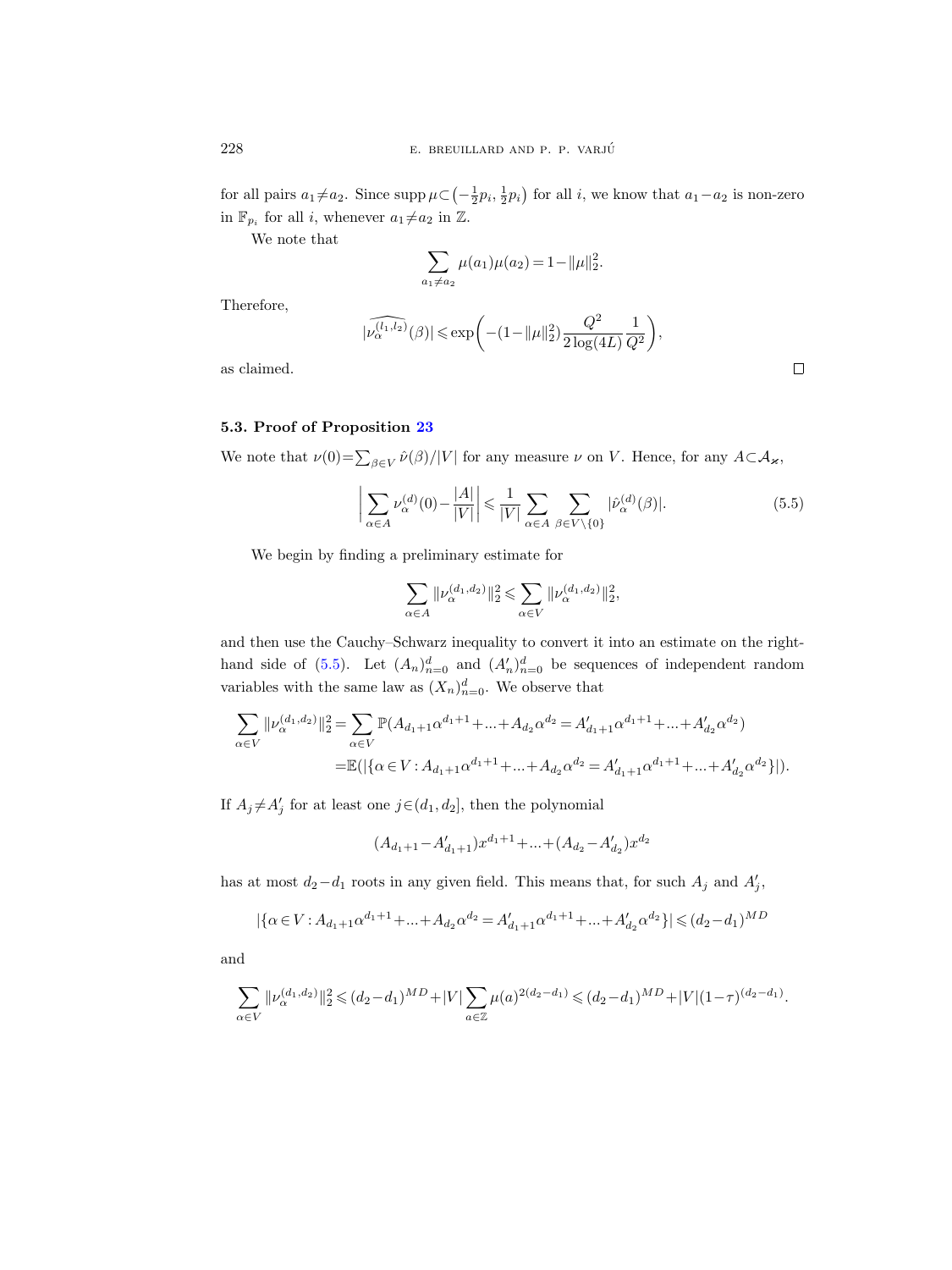We set  $d_0 = \left[ -\log(|V|) / \log(1-\tau) \right]$ , and obtain

$$
\frac{1}{|V|} \sum_{\alpha \in V} \sum_{\beta \in V} |\hat{\nu}_{\alpha}^{(d, d+d_0)}(\beta)|^2 = \sum_{\alpha \in V} ||\nu_{\alpha}^{(d, d+d_0)}||_2^2 \leq 2d_0^{MD}
$$

for all d. We note that  $\nu_\alpha^{(2d_0)} = \nu_\alpha^{(-1,0)} * \nu_\alpha^{(0,d_0)} * \nu_\alpha^{(d_0,2d_0)}$ . Therefore, for each  $\alpha \in V \setminus \{0\}$ , we have, since  $|\hat{\nu}_{\alpha}^{(-1,0)}(\beta)| \leq 1$ ,

$$
\label{eq:estim} \begin{split} \frac{1}{|V|}\sum_{\beta\in V}|\hat{\nu}_{\alpha}^{(2d_0)}(\beta)|&\leqslant\frac{1}{|V|}\sum_{\beta\in V}|\hat{\nu}_{\alpha}^{(0,d_0)}(\beta)\cdot\hat{\nu}_{\alpha}^{(d_0,2d_0)}(\beta)|\\ &\leqslant\left(\frac{1}{|V|}\sum_{\beta\in V}|\hat{\nu}_{\alpha}^{(0,d_0)}(\beta)|^2\right)^{\hspace{-1mm}1/2}\left(\frac{1}{|V|}\sum_{\beta\in V}|\hat{\nu}_{\alpha}^{(d_0,2d_0)}(\beta)|^2\right)^{\hspace{-1mm}1/2}. \end{split}
$$

This gives us, by another application of the Cauchy–Schwarz inequality,

$$
\frac{1}{|V|} \sum_{\alpha \in A} \sum_{\beta \in V} |\hat{\nu}_{\alpha}^{(2d_0)}(\beta)| \leqslant \left(\frac{1}{|V|} \sum_{\alpha \in A} \sum_{\beta \in V} |\hat{\nu}_{\alpha}^{(0,d_0)}(\beta)|^2\right)^{1/2} \left(\frac{1}{|V|} \sum_{\alpha \in A} \sum_{\beta \in V} |\hat{\nu}_{\alpha}^{(d_0,2d_0)}(\beta)|^2\right)^{1/2} \leqslant 2d_0^{MD}.
$$
\n
$$
(5.6)
$$

Now, we set

<span id="page-34-0"></span>
$$
d_1 = \left\lceil \frac{200}{\varkappa} \log(Q^D) \log \log(Q^D) \right\rceil.
$$

If  $\alpha \in A \subset A_{\varkappa}$ , then  $\alpha_{i,j}$  is not a root of a polynomial of degree at most  $3 \log Q^D$  with Mahler measure at most  $(\log Q^D)^{30 \log(Q^D)/d_1}$ , and we also have

$$
d_1 \geqslant 200 \log Q^D \log(\log Q^D).
$$

Therefore, we can apply Proposition [25](#page-26-0) with  $L=d_1$  and get

<span id="page-34-1"></span>
$$
|\hat{\nu}_{\alpha}^{(d,d+d_1)}(\beta)| \leq \exp\left(-\frac{\tau}{8\log(4d_1)}\right) \tag{5.7}
$$

for all d,  $\alpha \in \mathcal{A}_{\varkappa}$  and  $\beta \in V \setminus \{0\}$ . (If  $\beta$  has some zero coordinates, then V splits as a direct sum  $V = V_0 \oplus V_1$ , with  $\beta \in V_1$  having no non-zero coordinate in  $V_1$ , and we need to apply the proposition to  $V_1$  and the projected random walk on  $V_1$  modulo  $V_0$ .)

Now, suppose that  $d>2d_0+Kd_1$  for some  $K\in\mathbb{Z}_{\geqslant 0}$ , and write

$$
|\hat{\nu}^{(d)}_{\alpha}(\beta)|\leqslant |\hat{\nu}^{(2d_0)}_{\alpha}(\beta)|\,|\hat{\nu}^{(2d_0,2d_0+d_1)}_{\alpha}(\beta)|\ldots|\hat{\nu}^{(2d_0+(K-1)d_1,2d_0+Kd_1)}_{\alpha}(\beta)|.
$$

We combine  $(5.6)$  with  $(5.7)$  and obtain

$$
\frac{1}{|V|} \sum_{\alpha \in \mathcal{A}_{\varkappa}} \sum_{\beta \in V} |\hat{\nu}_{\alpha}^{(d)}(\beta)| \leq 2d_0^{MD} \exp\bigg(-K\frac{\tau}{8\log(4d_1)}\bigg).
$$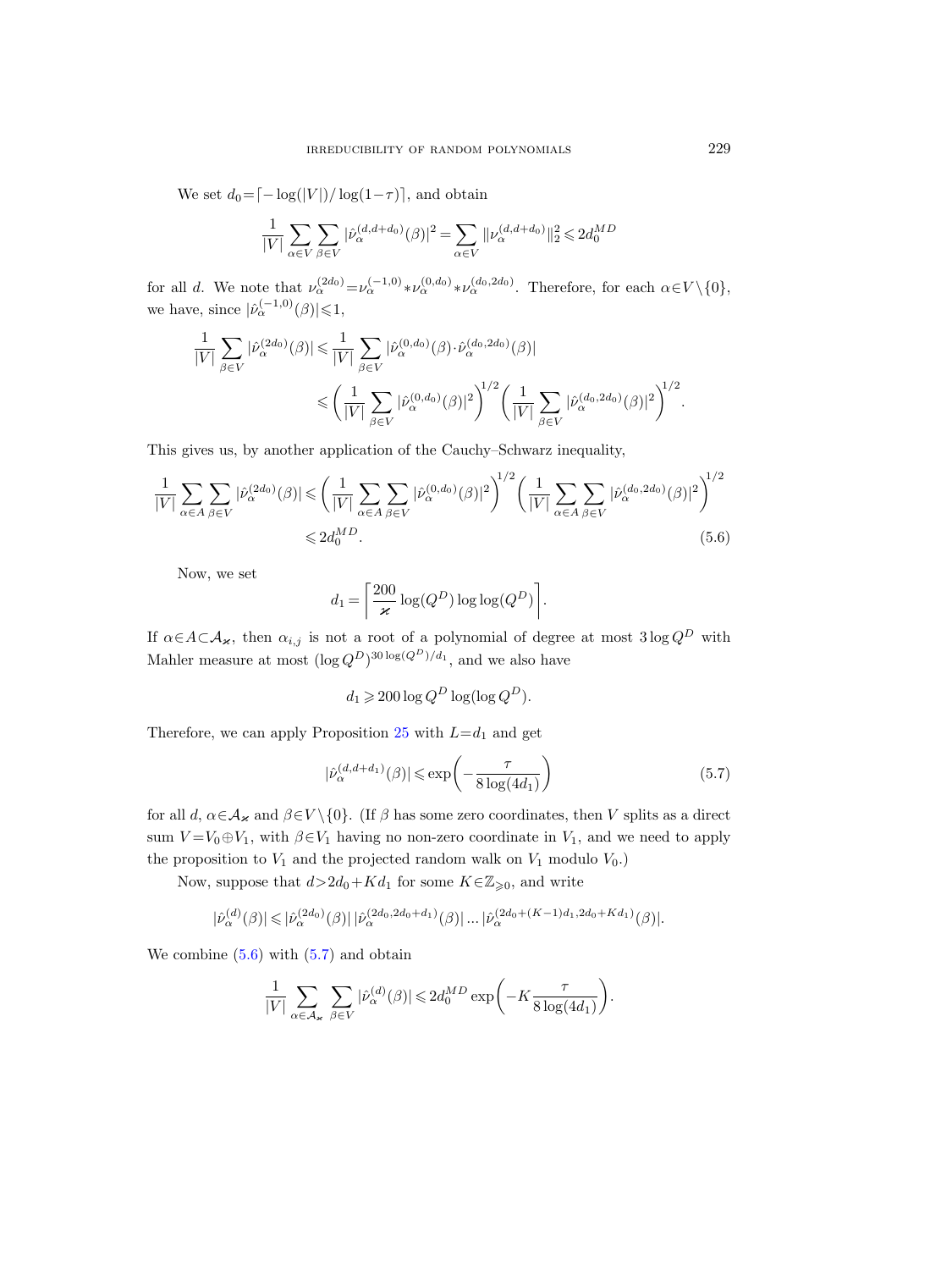By the assumption on d in the proposition, we can take  $K > d/2d_1$ , and a simple calculation yields that

$$
2d_0^{MD} < \exp\biggl(K\frac{\tau}{16\log(4d_1)}\biggr),
$$

and hence we obtain the claim of the proposition. In the interest of these calculations, it is useful to note that the lower bounds on  $\log Q^D$  in terms of  $\varkappa$  and  $\tau$  that we assumed in the proposition implies that

$$
\max(\log d_0, \log d_1) \leqslant C \log \log Q^D.
$$

#### <span id="page-35-0"></span>5.4. The case  $\alpha=2$

In this section, we consider the special case  $V = \mathbb{F}_{p_1} \oplus ... \oplus \mathbb{F}_{p_M}$  and  $\alpha_{i,1}=2$  for all i. We write  $\nu_2^{(d_1,d_2)}$  for the measure  $\nu_\alpha^{(d_1,d_2)}$  with the above choice of V and  $\alpha$ . We will use this case later to estimate the probability that  $P(2)$  is a proper power for a random polynomial, which, in turn, yields an estimate for the probability that  $P$  is a proper power of a polynomial.

Our main result is the following.

<span id="page-35-1"></span>PROPOSITION 32. Let  $\tau > 0$  and assume  $\|\mu\|_2^2 \leq 1 - \tau$ . Suppose further that supp  $\mu \subset$  $\left(-\frac{1}{2}p_i,\frac{1}{2}p_i\right)$  for each  $i=1,\ldots,M$ . Then, there is an absolute constant  $C>0$  such that, for all  $x \in V$  and

$$
d\geqslant \frac{1}{\tau}(C\log(Q))^2,
$$

we have

$$
|\nu_2^{(d)}(x) - Q^{-1}| \leq Q^{-10}.
$$

The study of this case goes back to Chung, Diaconis and Graham [\[12\]](#page-53-7), who obtained very precise estimates for the mixing time, which are much better than the bound  $\log(Q)^2$ implied by the above result. However, our application requires strong bounds for the distance between  $\nu_2^{(d)}$  and the uniform distribution, which was not considered in [\[12\]](#page-53-7). Nevertheless, our proof draws on the ideas of [\[12\]](#page-53-7) heavily.

We begin with a lemma on the Fourier coefficients of  $\nu_2^{(d)}$ . Its proof relies on Lemma [31](#page-32-0) and on the elementary fact that a sequence of the form  $\tilde{\beta}, \tilde{\beta} \cdot 2, ..., [\beta \cdot 2^{\lfloor \log_2 Q \rfloor}]^{\sim}$ cannot stay below  $\frac{1}{4}Q$ .

<span id="page-35-2"></span>LEMMA 33. Let  $q = \lfloor \log_2(Q) \rfloor$ . Then, for any  $l \in [0, d-q)$  and  $\beta \in V \setminus \{0\}$ , we have

$$
|(\hat{\nu}_2)^{(l,l+q)}(\beta)| \leq \exp\left(-\frac{1}{16}(1 - ||\mu||_2^2)\right).
$$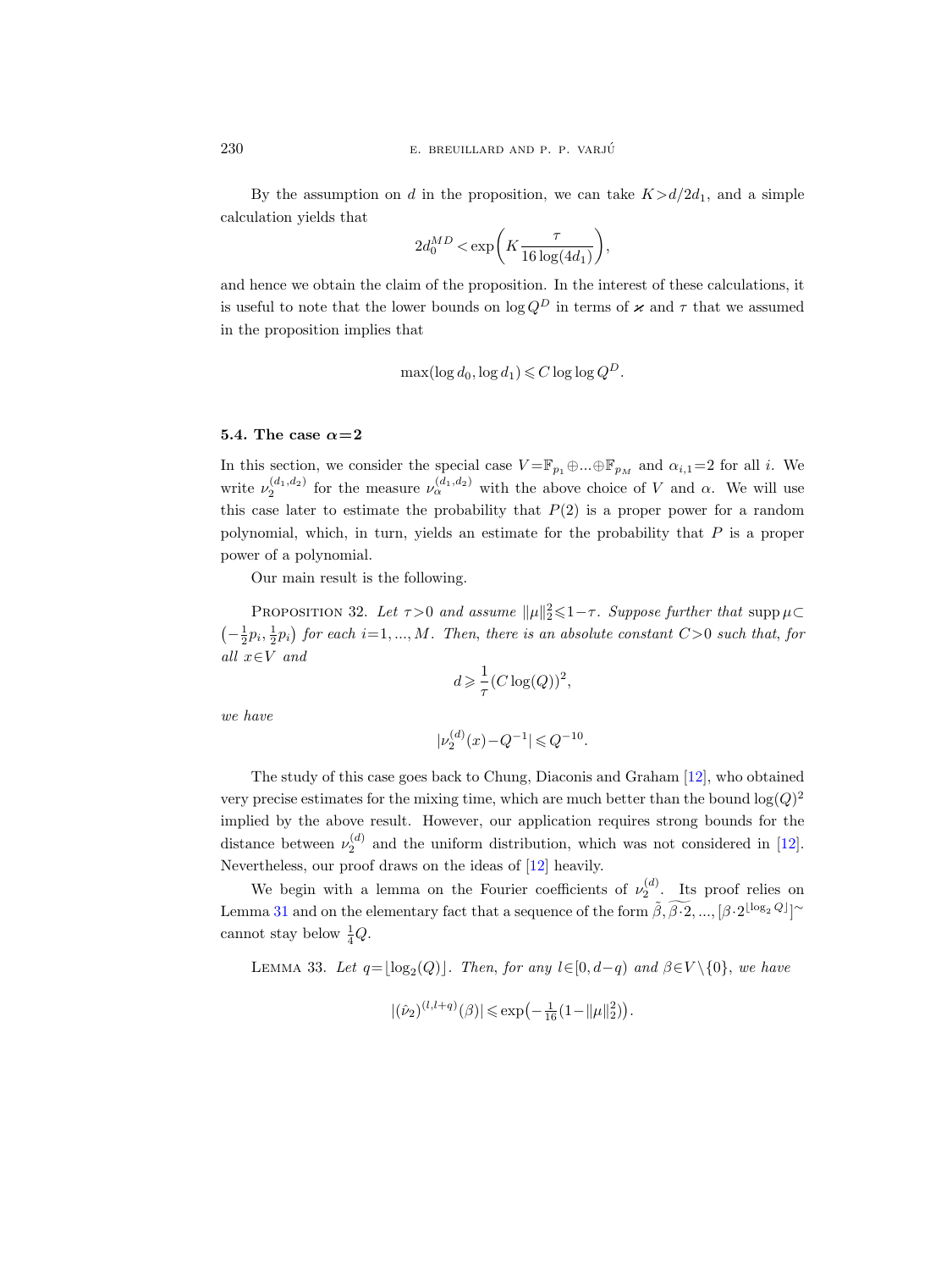Proof. By Lemma [31,](#page-32-0) we have

$$
\begin{aligned} |(\hat{\nu}_2)^{(l,l+q)}(\beta)| &= \prod_{j=1}^q |(\hat{\nu}_2)^{(l+j-1,l+j)}(\beta)| \\ &\leqslant \exp\biggl(-\sum_{n=l+1}^{l+q} \sum_{a_1,a_2 \in \mathbb{Z}} \frac{\mu(a_1)\mu(a_2)R(a_1,a_2,n)^2}{Q^2}\biggr), \end{aligned}
$$

where

 $R(a_1, a_2, n) = [\Psi((a_1 - a_2)2^n \beta)]^{\sim}.$ 

We note that  $R(a_1, a_2, n+1) \equiv 2R(a_1, a_2, n) \mod Q$ . Therefore, if  $|R(a_1, a_2, n)| < \frac{1}{4}Q$ , then  $|R(a_1, a_2, n+1)|=2|R(a_1, a_2, n)|$ . Now, it is easy to see that, for any  $a_1\neq a_2$ , there is  $n \in [l+1, l+q]$  such that  $|R(a_1, a_2, n)| \geq \frac{1}{4}Q$ , and the claim follows.  $\Box$ 

Proof of Proposition [32](#page-35-1). We note that

$$
\nu_2^{(d)}(x) - Q^{-1} = \frac{1}{|Q|} \sum_{\beta \in V \backslash \{0\}} \hat{\nu}_2^{(d)}(\beta) \chi_{\beta}(x),
$$

and hence it is enough to prove that, for all  $\beta \in V \setminus \{0\},$ 

$$
|\hat{\nu}_2^{(d)}(\beta)| < Q^{-10}.
$$

To that end, we choose an integer  $L \le d/q$ , write

$$
\nu_2^{(d)} = \nu_2^{(-1,0)} * \nu_2^{(0,q)} * ... * \nu_2^{((L-1)q,Lq)} * \nu_2^{(Lq,d)}
$$

and note that Lemma [33](#page-35-2) implies

$$
|\hat{\nu}_2^{(d)}(\beta)| < \exp\left(-\frac{1}{16}\tau L\right).
$$

This yields the desired estimate, if we set  $L=[160 \log(Q)/\tau]$ , which is permitted if the constant  $C$  is taken sufficiently large.  $\Box$ 

## 6. Expected number of roots of a random polynomial

<span id="page-36-0"></span>In this section, we use the results of the previous section to calculate the expected number of roots of a typical polynomial in  $\mathbb{F}_p$  for a random prime. In the proofs of our main result, we will compare these with the formulae in §[4.](#page-19-0)

Let  $m, d \geq 1$ ,  $\varkappa \in (0, \frac{1}{100})$  and  $X > 10$ . For a random polynomial  $P \in \mathbb{Z}[x]$  of degree at most d, we will now estimate the number  $B_P(p)$  of admissible roots of P in  $\mathbb{F}_p$  on average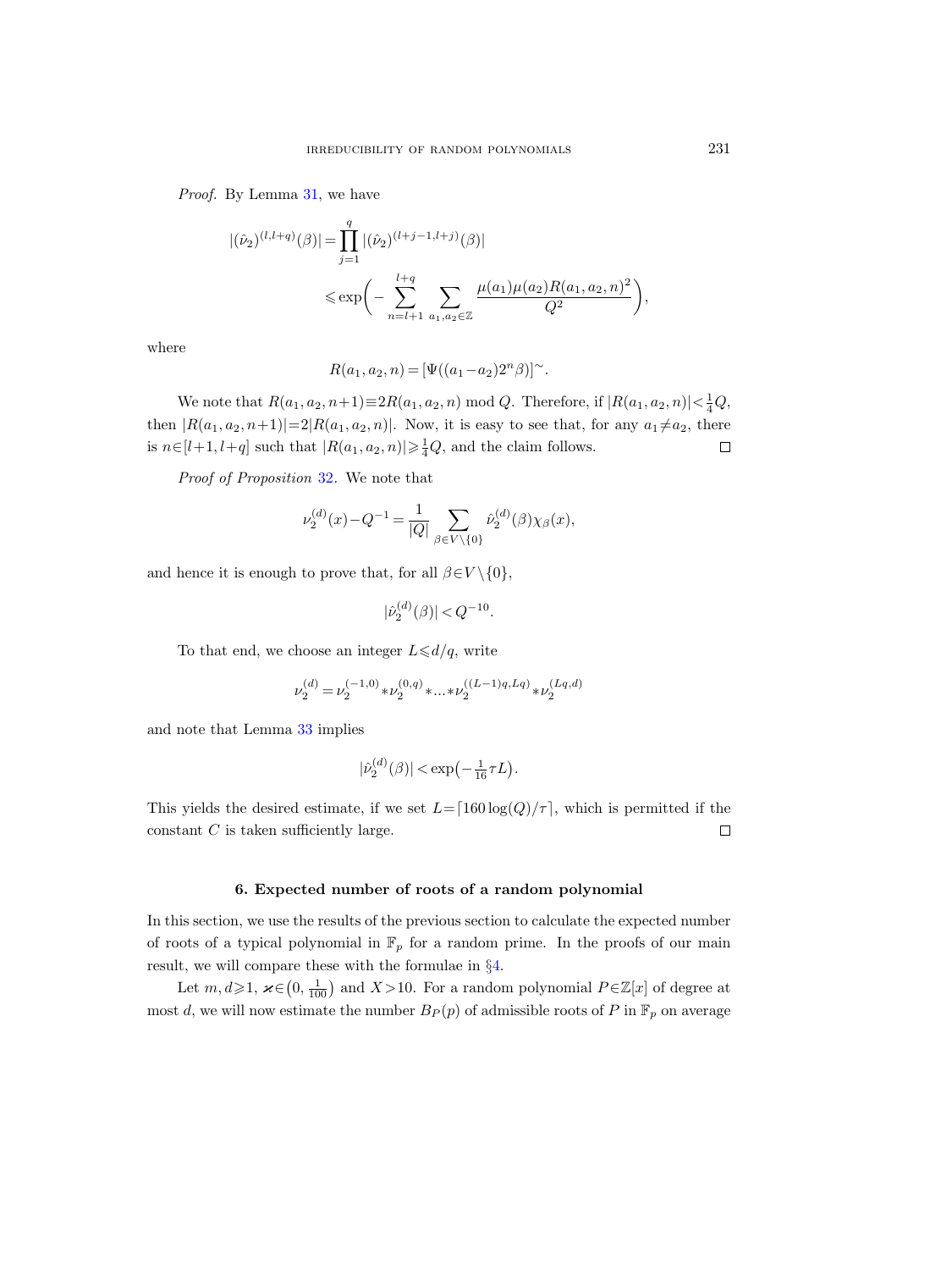over the prime  $p$ . Here and below, a residue modulo  $p$  will be called admissible if it is  $(\varkappa/m, mX)$ -admissible in the notation of Definition [15.](#page-18-2) For the irreducibility results, it will be sufficient to set  $m=1$ , but for information on the Galois groups, we will need to consider larger values of m. Nevertheless, m will not exceed a fixed power of  $log d$ .

We suppose that the coefficients of  $P$ , except for the leading coefficient and the constant term, are identically distributed, and write  $\mu$  for their common law. The notation  $\mathbb{E}_P$  is used to denote expectation with respect to the law of the random polynomial P. Our purpose in this section is the prove the following result.

<span id="page-37-0"></span>PROPOSITION 34. There are absolute constants  $c_0, C_0 > 0$  such that the following holds. Let  $\tau$ ,  $x>0$ ,  $d, m \in \mathbb{Z}_{>0}$  and let  $\mu$  be a probability measure on  $\mathbb Z$  supported on  $[-\exp(d^{1/10}), \exp(d^{1/10})]$ . Assume that  $\|\mu\|_2^2 < 1 - \tau$ . Let X be a number such that

<span id="page-37-2"></span>
$$
100m^{2}\max\{\varkappa^{-1},\tau^{-1},d^{1/10}\}(6.1)
$$

and let  $g: \mathbb{R} \to \mathbb{R}_{\geqslant 0}$  be a function such that  $\text{supp } g \subset \left[\frac{1}{2}X, X\right]$  and  $g(x) \leqslant 2\exp(-x)$  for all x. Then, setting

$$
Z := \sum_{p} B_P(p)^m (\log p) g(\log p) - B_m w,
$$

we have

$$
\mathbb{E}_P(Z^2) \leqslant \frac{1}{4} \bigg( \text{exp} \bigg( - \frac{X}{6} \bigg) + \text{exp} \bigg( - \frac{c_0 \tau \varkappa d}{m X (\log (m d))^2} \bigg) \bigg),
$$

where  $B_m$  stands for the m-th Bell number and  $w = \sum_p (\log p) g(\log p)$ .

Recall that the Bell number  $B_m$  is the number of equivalence classes on a set with m elements.

<span id="page-37-1"></span>Corollary 35. Under the assumption of the previous proposition, with probability at least

$$
1 - \exp\left(-\frac{X}{6}\right) - \exp\left(-\frac{c_0 \tau \varkappa d}{mX(\log(md))^2}\right)
$$

the following holds for P:

$$
\left| \sum_{p} B_{P}(p)^{m} (\log p) g(\log p) - B_{m} w \right| < \frac{1}{2}.
$$

Proof. This is immediate from the last proposition after applying Chebyshev's inequality

$$
\mathbb{P}_P(|Z|\geqslant \frac{1}{2})\leqslant 4\mathbb{E}_P(Z^2).
$$

We now pass to the proof of Proposition [34](#page-37-0) and begin by recording the following consequence of Proposition [23.](#page-25-1)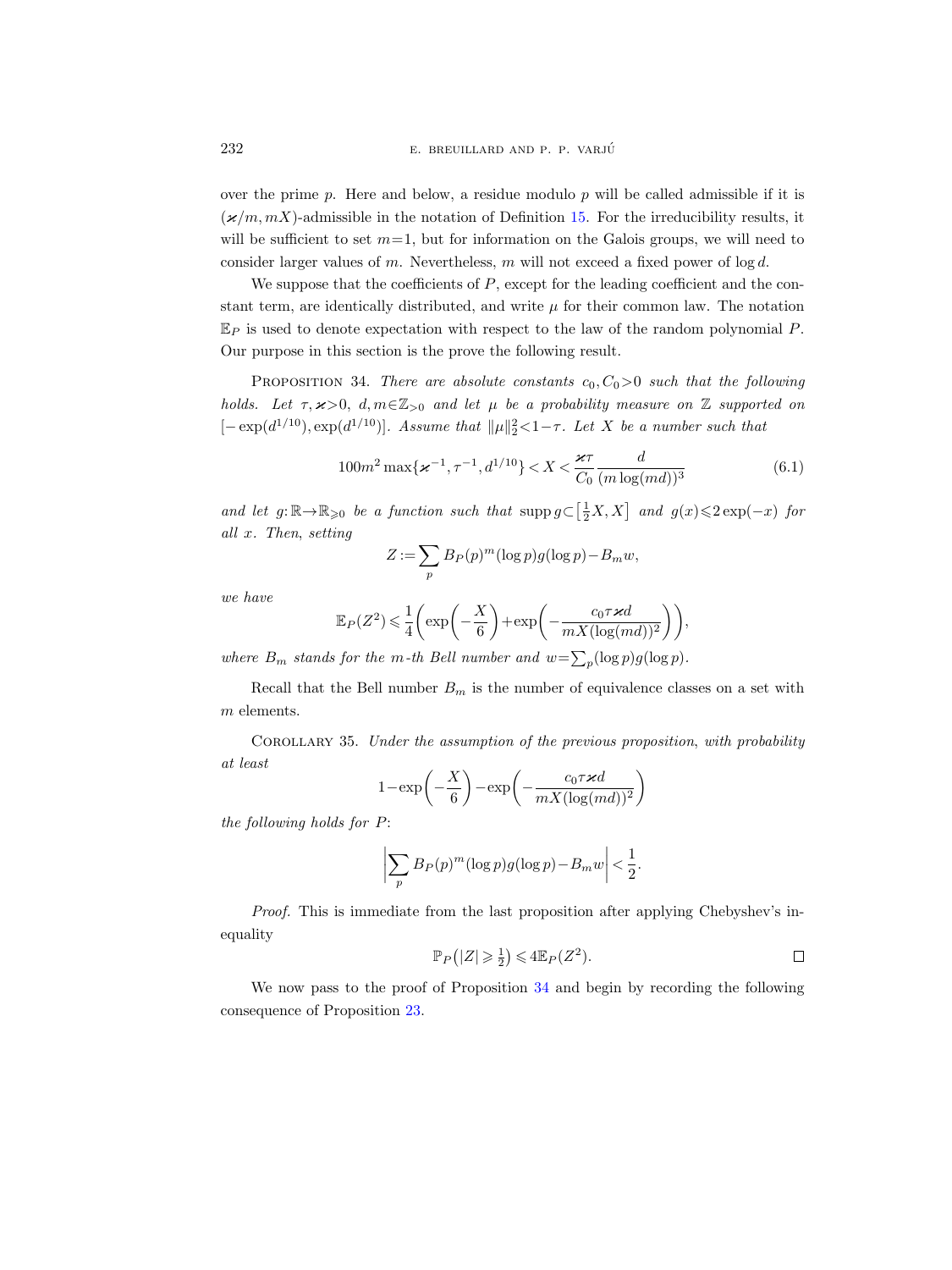<span id="page-38-1"></span>LEMMA 36. There are absolute constants  $c_0, C_0 > 0$  such that the following holds. Let  $\tau$ ,  $x>0$  and  $m, d \in \mathbb{Z}_{>0}$ . Suppose that the probability measure  $\mu$  on  $\mathbb Z$  is supported on  $[- \exp(d^{1/10}), \exp(d^{1/10})]$ , and that  $\|\mu\|_2^2 < 1 - \tau$ . Let X be such that

$$
10\max\{\varkappa^{-1},\tau^{-1},d^{1/10}\} < X < \frac{\varkappa\tau}{C_0} \frac{d}{(m\log(md))^3},
$$

and let  $p, p_1, p_2 \in [\exp(\frac{1}{2}X), \exp(X)],$  with  $p_1 \neq p_2$ , be primes. Then,

$$
|\mathbb{E}_P[B_P(p)^m] - B_m| \leq B_m \cdot \text{Err}(X, d, m),
$$
  

$$
|\mathbb{E}_P[B_P(p_1)^m B_P(p_2)^m] - B_m^2| \leq B_m^2 \cdot \text{Err}(X, d, m),
$$

where

$$
\text{Err}(X, d, m) = 40m^2 \exp\left(-\frac{X}{5}\right) + \exp\left(-\frac{c_0 \tau \varkappa d}{m X (\log(md))^2}\right).
$$

*Proof.* We write  $A_p$  for the set of  $(\varkappa/m, mX)$ -admissible elements of  $\mathbb{F}_p$ . In the notation of §[5,](#page-22-0) we take  $M=1$  and  $V=\mathbb{F}_p^m$ . Then,

$$
\mathbb{E}[B_P(p)^m] = \sum_{\alpha \in (A_p)^m} \nu_{\alpha}^{(d)}(0).
$$

We decompose  $(A_p)^m$  as a disjoint union of subsets  $(A_p)^m(\varepsilon)$  for which Proposi-tion [23](#page-25-1) applies. To this end, we write  $\mathcal{E}_m$  for the set of equivalence relations on the set  $\{1, ..., m\}$ . For each  $\varepsilon \in \mathcal{E}_m$ , we let  $V(\varepsilon)$  be the subgroup of V formed by the equations  $\alpha_i = \alpha_j$  whenever  $(i, j) \in \varepsilon$ , and write  $(A_p)^m(\varepsilon)$  for the subset of  $(A_p)^m \cap V(\varepsilon)$  made of those *m*-tuples  $\alpha$  such that  $\alpha_i = \alpha_j$  if and only if  $(i, j) \in \varepsilon$ .

Given  $\varepsilon \in \mathcal{E}_m$ , we may apply Proposition [23](#page-25-1) to the group  $V(\varepsilon) \simeq \mathbb{F}_p^{m_{\varepsilon}}$ , where  $m_{\varepsilon}$  is the number of equivalence classes in  $\varepsilon$ , and obtain

<span id="page-38-0"></span>
$$
\bigg|\sum_{\alpha\in (A_p)^m(\varepsilon)}\nu_{\alpha}^{(d)}(0) - \frac{|(A_p)^m(\varepsilon)|}{p^{m_{\varepsilon}}}\bigg| < \exp\bigg(-c_0\frac{\tau\varkappa}{mX}\frac{d}{(\log(md))^2}\bigg). \tag{6.2}
$$

As we have already noted, the number of polynomials of degree at most  $10mX$  and Mahler measure at most  $\exp(\varkappa/m)$  is at most  $\exp(\frac{1}{10}X)$  by [\[17,](#page-53-15) Theorem 1]. Therefore,  $|\mathbb{F}_p \setminus A_p| \leqslant 10mX \exp\left(\frac{1}{10}X\right)$  and

$$
0 \leqslant 1-\frac{\vert (A_p)^m(\varepsilon)\vert}{p^{m_\varepsilon}}\leqslant \frac{10m^2X\exp\bigl(\frac{1}{10}X\bigr)}{p}\leqslant 20m^2\exp\biggl(-\frac{X}{5}\biggr).
$$

Now, summing up [\(6.2\)](#page-38-0) for  $\varepsilon \in \mathcal{E}_m$ , we arrive at the first claim.

The proof of the second claim is entirely similar using Proposition [23](#page-25-1) for the random walk on  $V = \mathbb{F}_{p_1}^m \oplus \mathbb{F}_{p_2}^m$ . We leave the details to the reader.  $\Box$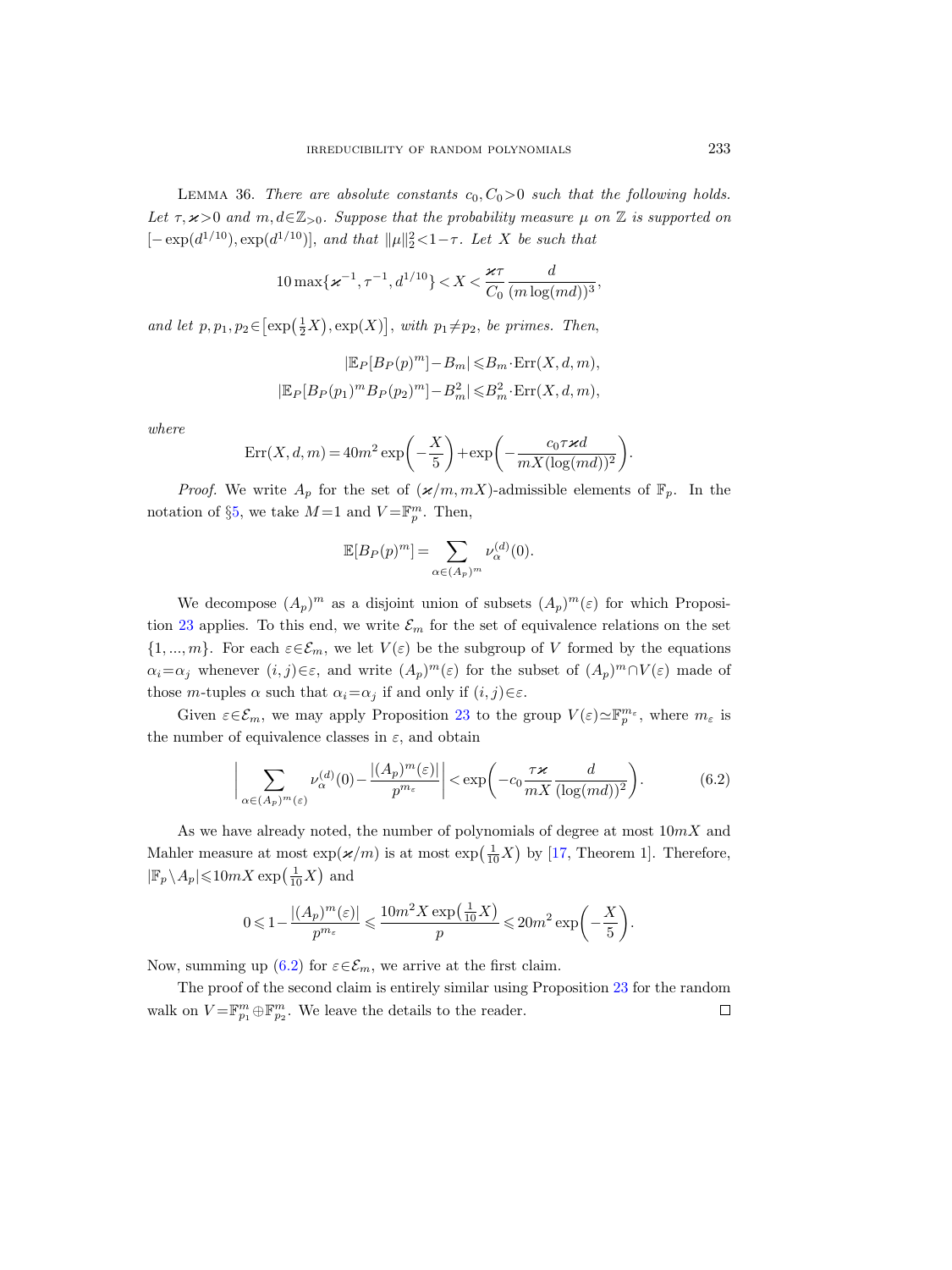<span id="page-39-0"></span>LEMMA 37. Let  $X > 10$  and let  $g: \mathbb{R} \to \mathbb{R}_{\geqslant 0}$  be a function such that  $\text{supp } g \subset \left[\frac{1}{2}X, X\right]$ and  $g(x) \leq 2 \exp(-x)$  for all x. Then,

$$
w_2 := \sum_p ((\log p)g(\log p))^2 \leq 8X^2 \exp\left(-\frac{X}{2}\right),
$$
  

$$
w := \sum_p (\log p)g(\log p) \leq 4X^2.
$$

Proof. A simple calculation yields

$$
\sum_{p} ((\log p)g(\log p))^2 \leq \sum_{\exp(X/2) \leq n \leq \exp(X)} 4 \frac{(\log n)^2}{n^2} \leq 8X^2 \exp\left(-\frac{X}{2}\right),
$$
  

$$
\sum_{p} (\log p)g(\log p) \leq \sum_{\exp(X/2) \leq n \leq \exp(X)} 2 \frac{\log n}{n} \leq 4X^2.
$$

Proof of Proposition [34](#page-37-0). Recall that

$$
Z = \sum_{p} B_P(p)^m \log(p) g(\log p) - B_m w.
$$

Setting  $h(x)=\log(x)g(\log x)$ , we compute

$$
Z^{2} = \sum_{p_{1},p_{2}} (B_{P}(p_{1})^{m} - B_{m})(B_{P}(p_{2})^{m} - B_{m})h(p_{1})h(p_{2}),
$$

so

$$
\mathbb{E}_{P}(Z^{2}) = \sum_{p_{1},p_{2}} \mathbb{E}_{P}((B_{P}(p_{1})^{m} - B_{m})(B_{P}(p_{2})^{m} - B_{m}))h(p_{1})h(p_{2})
$$
\n
$$
= \sum_{p_{1},p_{2}} \mathbb{E}_{P}(B_{P}(p_{1})^{m}B_{P}(p_{2})^{m})h(p_{1})h(p_{2})
$$
\n
$$
-2B_{m} \sum_{p_{1}} h_{p_{1}} \sum_{p_{2}} \mathbb{E}_{P}(B_{P}(p_{2})^{m})h(p_{2}) + B_{m}^{2} \left(\sum_{p} h(p)\right)^{2}
$$
\n
$$
= \sum_{p_{1},p_{2}} \mathbb{E}_{P}(B_{P}(p_{1})^{m}B_{P}(p_{2})^{m} - B_{m}^{2})h(p_{1})h(p_{2})
$$
\n
$$
-2B_{m} \sum_{p_{1}} h(p_{1}) \sum_{p_{2}} \mathbb{E}_{P}(B_{P}(p_{2})^{m} - B_{m})h(p_{2})
$$
\n
$$
= \sum_{p_{1} \neq p_{2}} \mathbb{E}_{P}(B_{P}(p_{1})^{m}B_{P}(p_{2})^{m} - B_{m}^{2})h(p_{1})h(p_{2})
$$
\n
$$
-2B_{m}w \sum_{p} \mathbb{E}_{P}(B_{P}(p)^{m} - B_{m})h(p) + \sum_{p} \mathbb{E}_{P}(B_{P}(p)^{2m} - B_{m}^{2})h(p)^{2}.
$$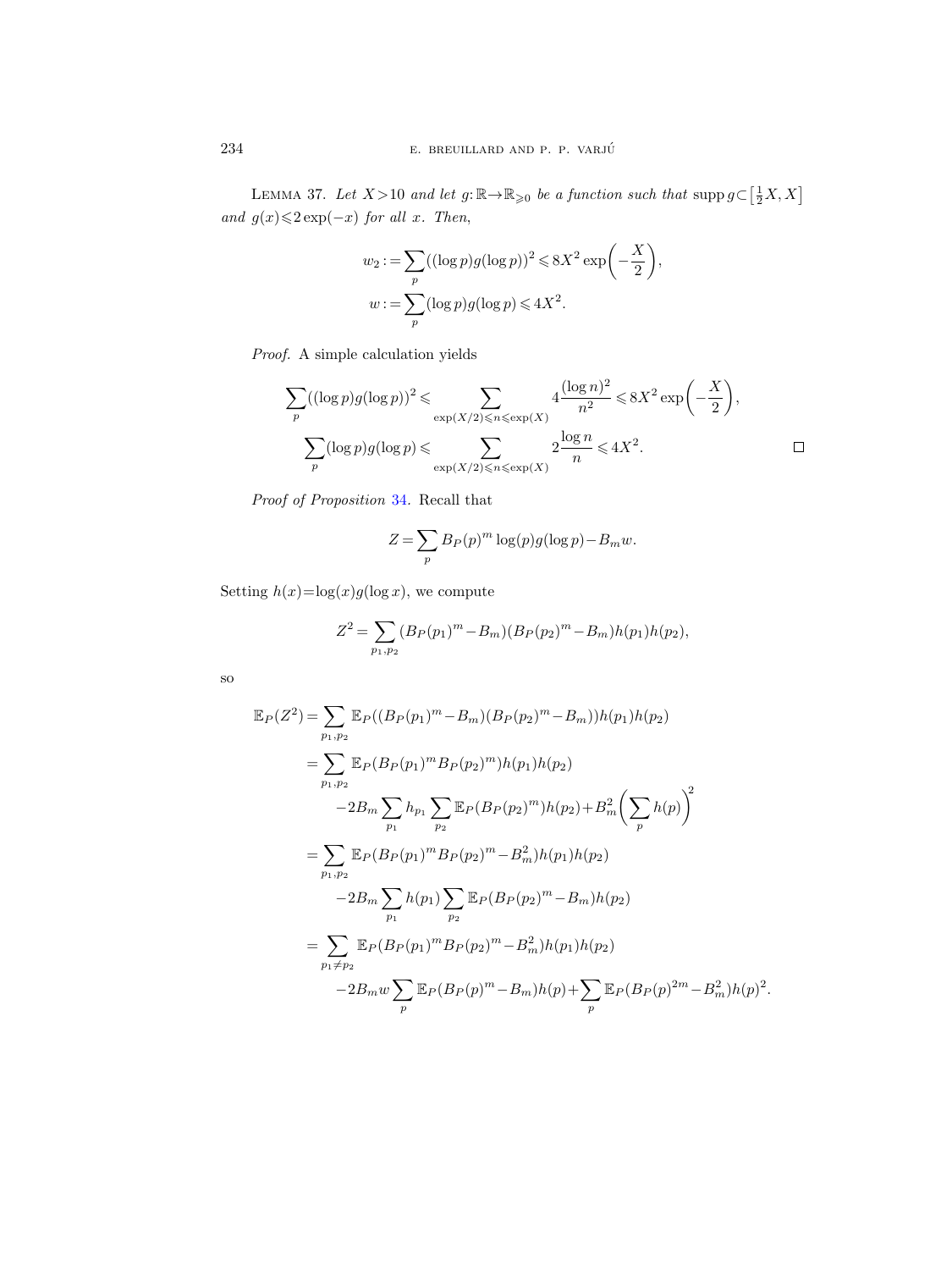We use Lemma [36](#page-38-1) to bound the first two terms and the crude bound  $B_P(p) \le d$  for the third:

$$
\mathbb{E}_P(Z^2) \leqslant 3B_m^2 \operatorname{Err}(X, d, m) w^2 + d^{2m} w_2.
$$

We recall that  $100m^2d^{1/10} < X$ , so that  $d^{2m} \leq e^{X/50}$ . We plug in the bounds for w and  $w_2$  from Lemma [37](#page-39-0) and the definition  $Err(X, d, m)$  from Lemma [36,](#page-38-1) and obtain

$$
\mathbb{E}_P(Z^2) \leqslant 48B_m^2 X^4 \left( 40m^2 \exp\left(-\frac{X}{5}\right) + \exp\left(-\frac{c_0 \tau \varkappa d}{m X (\log(md))^2}\right) \right) + 8X^2 \exp\left(-\frac{X}{2} + \frac{X}{50}\right).
$$

The constraints on  $X$  in the statement of the proposition imply that

$$
\frac{c_0\tau \varkappa d}{mX(\log(md))^2}>Cm\log(md),
$$

where  $C$  is an arbitrarily large number, provided we set  $C_0$  sufficiently large (depending on  $c_0$ ). This means that we can absorb the factor  $48B_m^2X^2$  into the constant  $c_0$ . Similarly, the lower bound on X implies that we can also absorb the factor  $48B_m^2X^4\cdot 40m^2$  at the expense of replacing  $\exp(-\frac{1}{5}X)$  by  $\exp(-\frac{1}{6}X)$ .  $\Box$ 

## 7. Polynomials of small Mahler measure

<span id="page-40-0"></span>In this section, we estimate the probability that the random polynomial  $P$  is divisible by a non-cyclotomic polynomial of small Mahler measure. The following result and the ideas in its proof are inspired by Konyagin's paper [\[26\]](#page-54-1).

<span id="page-40-1"></span>PROPOSITION 38. Let  $P = A_d x^d + ... + A_1 x + A_0 \in \mathbb{Z}[x]$  be a random polynomial with independent coefficients, and write  $\mu_j$  for the law of  $A_j$ . Let  $\tau > 0$  be a number. We assume that

$$
\mathrm{supp}\,\mu_j \subset [-\exp(d^{1/10}), \exp(d^{1/10})]
$$

for all j and  $||\mu_j||_2^2 \leq 1 - \tau$  for all j $\neq 0, d$ .

Then, the probability that there is a non-cyclotomic polynomial Q with

$$
\log M(Q) < \frac{1}{10}\tau
$$

dividing P is at most  $2 \exp(-c\tau d^{4/5})$ , where  $c > 0$  is an absolute constant.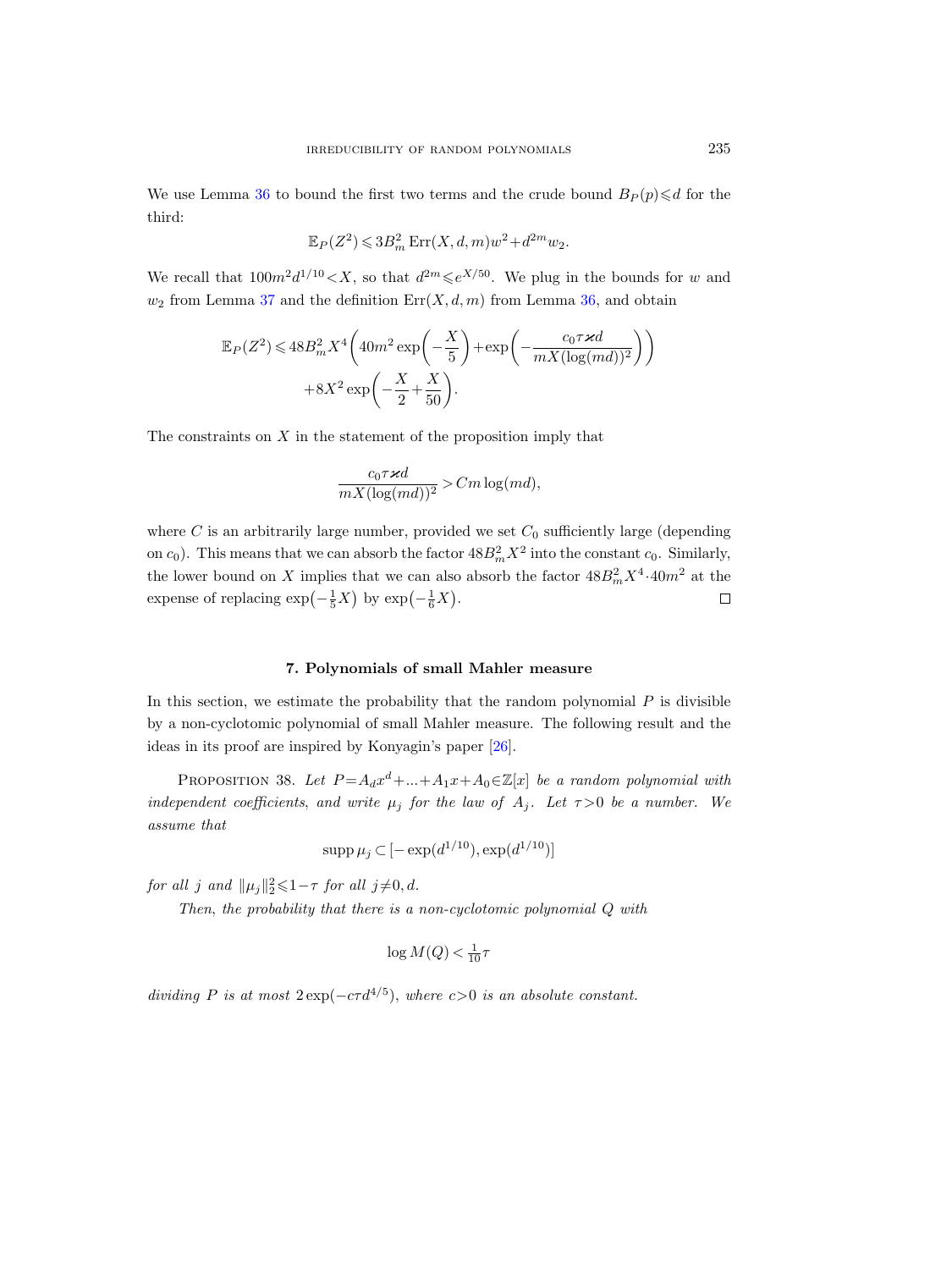236 E. BREUILLARD AND P. P. VARJÚ

The exponent  $\frac{4}{5}$  is not optimal and there is a trade-off between it and the bound imposed on the coefficients of  $P$ . Since any improvement of this bound would have no effect on our theorems, we leave it to the interested reader to find the optimal bound that can be derived from the proof.

We give two simple lemmas that estimate the probability that a fixed single polynomial  $Q$  divides a random polynomial. Both of them are implicitly contained in  $[26]$ . The first one is useful when  $\deg Q$  is large.

<span id="page-41-0"></span>LEMMA 39. Let  $P = A_d x^d + ... + A_1 x + A_0 \in \mathbb{Z}[x]$  be a random polynomial with independent coefficients, and write  $\mu_j$  for the law of  $A_j$ . Let  $Q \in \mathbb{Z}[x]$  be a polynomial of degree  $n \le d$ .

Then,

$$
\mathbb{P}_P(Q \mid P) \leq \|\mu_0\|_{\infty} \dots \|\mu_{n-1}\|_{\infty}.
$$

*Proof.* Write R for the remainder of  $A_d x^d + ... + A_n x^n$  modulo Q in Q[x]. If Q|P, then  $R = -A_{n-1}x^{n-1} - ... - A_0$ . Therefore, the probability of  $Q|P$  conditioned on the value of  $A_d x^d + ... + A_n x^n$  is bounded by the maximal probability of  $A_0, ..., A_{n-1}$  taking any given value, which is precisely the claimed bound.  $\Box$ 

<span id="page-41-1"></span>LEMMA 40. Let  $P = A_d x^d + ... + A_1 x + A_0 \in \mathbb{Z}[x]$  be a random polynomial with independent coefficients, and write  $\mu_j$  for the law of  $a_j$ . Let  $H \in \mathbb{Z}_{>0}$  and  $\tau > 0$  be numbers. We assume supp  $\mu_j \subset [-H, H]$  for all j and  $\|\mu_j\|_2^2 \leq 1 - \tau$  for all  $j \neq 0, d$ . Let  $Q \in \mathbb{Z}[x]$  be a non-cyclotomic irreducible polynomial.

Then, for d larger than some absolute constant,

$$
\mathbb{P}(Q \mid P) \le \exp(-c\tau d(\log H + \log d)^{-1}(\log d)^{-3}),
$$

where  $c>0$  is some absolute constant.

Proof. Let

$$
s = \frac{\log(2H(d+1)^{1/2})}{c(\log\log d)^3/(\log d)^3},
$$

where  $c$  is a sufficiently small constant so that

$$
\log(M(Q)) > \frac{c(\log\log d)^3}{(\log d)^3}.
$$

The existence of such a constant follows by Dobrowolski's bound [\[16\]](#page-53-11).

By Lemma [26,](#page-27-0) there is a prime  $q \in (s, 2s]$  such that the ratio of any two roots of Q is not a root of unity of order q. Let  $P_1, P_2 \in \mathbb{Z}[x]$  be two polynomials with coefficients of absolute value at most  $H$  that differ only in some of the coefficients of monomials of the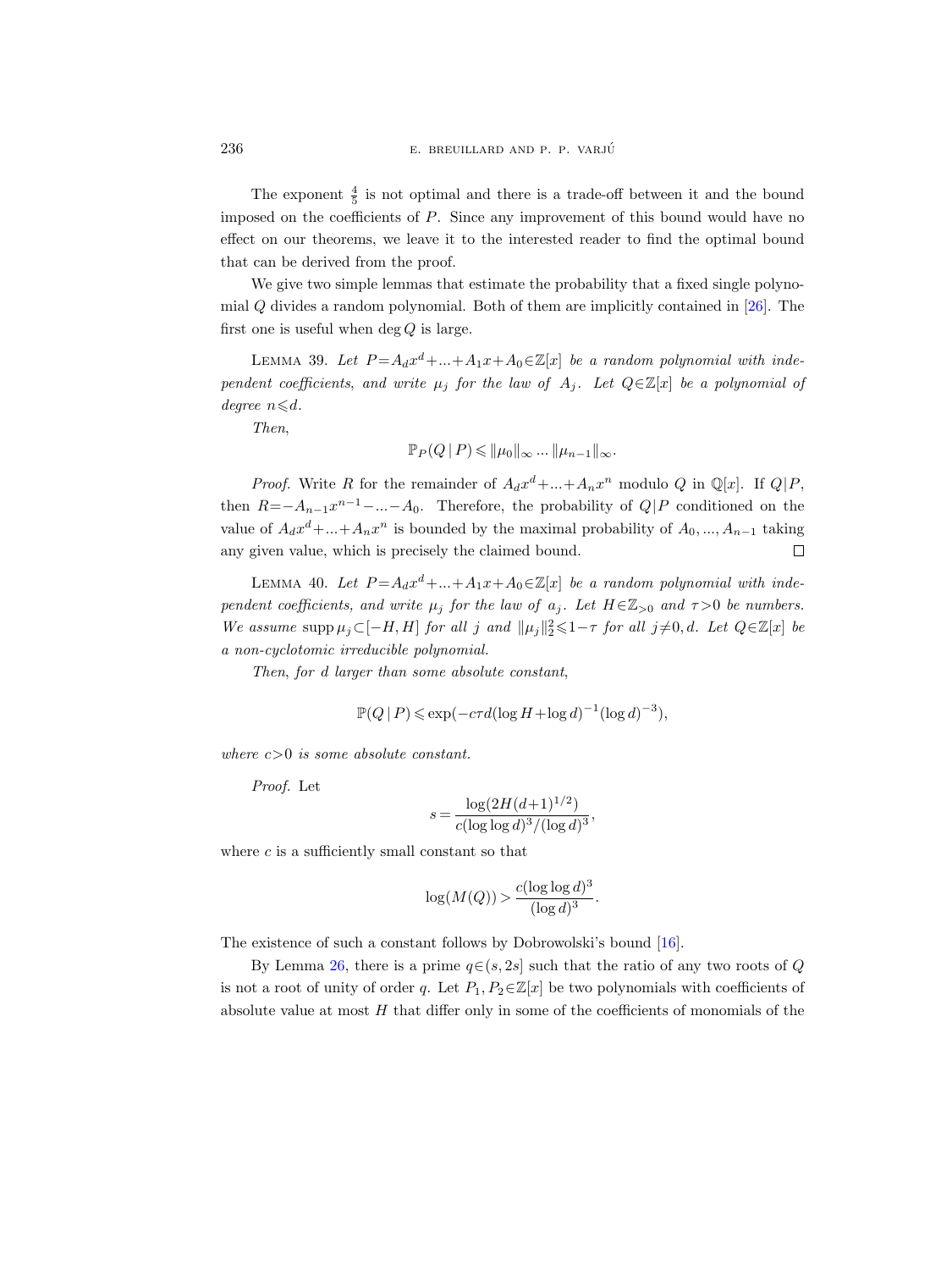form  $x^{qj}$  for  $j \in \mathbb{Z}_{\geqslant 0}$ . If  $Q|(P_1-P_2)$ , then each number  $z\omega$  is a root for  $P_1-P_2$ , where z is a root of Q and  $\omega$  is a qth root of unity. And, by our choice of q, all  $z\omega$  are distinct as z ranges over the roots of  $Q$  and  $\omega$  over the qth roots of unity. This implies that

$$
M(P_1 - P_2) \ge M(Q)^q > 2H(d+1)^{1/2},
$$

which is impossible by [\(1.6\)](#page-9-2). This means that, for any given choice of integers  $b_j \in [-H, H]$ for those  $j \le d$  that are not a multiple of q, in each class of  $\mathbb{Z}[x]$  modulo Q there is at most one polynomial  $P=a_0+...+a_dx^d$  with  $a_j=b_j$  for all such j.

Hence, conditioning on the value of  $a_j$  for all indices j that are not multiples of q, the probability of  $Q|P$  is bounded by the probability that the rest of the coefficients take any particular given value. Therefore,

$$
\mathbb{P}(Q \mid P) \leqslant ||\mu||_{\infty}^{\lfloor d/q \rfloor - 1}.
$$

*Proof of Proposition [38](#page-40-1).* We fix a small number  $\varepsilon > 0$ . Let  $j \geq 0$  be an integer, and write  $Q_i$  for the set of non-cyclotomic irreducible polynomials Q with deg  $Q=j$  and  $\log M(Q) < \frac{1}{10}\tau$ . By the estimate of Dubickas and Konyagin [\[17,](#page-53-15) Theorem 1], we have  $|\mathcal{Q}_j|{\leqslant}\exp\left(\frac{1}{10}\tau j\right)$  if  $j$  is sufficiently large.

Using Lemma [39,](#page-41-0) we then have

$$
\mathbb{P}(\exists Q \in \mathcal{Q}_j : Q \mid P) \leqslant \exp\!\left(\tfrac{1}{10} \tau j\right) \exp\!\left(-\tfrac{1}{2} \tau j\right) \leqslant \exp\!\left(-\tfrac{1}{10} \tau j\right)
$$

for each j. By Lemma [40](#page-41-1) applied with  $H = \exp(d^{1/10})$ ,

$$
\mathbb{P}\bigg(\exists Q\in \bigcup_{j
$$

provided d is sufficiently large depending on an absolute constant.

Summing up the above bounds, we get

$$
\mathbb{P}\bigg(\exists Q\!\in\!\bigcup_j\mathcal{Q}_j:Q\,|\,P\bigg)\!\leqslant\!\exp\bigg(\!-\!\frac{\tau d^{4/5}}{10}\bigg)\!+\!\sum_{j\geqslant d^{4/5}}\exp\bigg(\!-\!\frac{\tau j}{10}\bigg),
$$

which proves the claim.

#### 8. Proper powers

<span id="page-42-0"></span>In this section, we estimate the probability that a random polynomial  $P$  is of the form  $\Phi Q^k$  with  $k>1$ , where  $\Phi$  is the product of cyclotomic factors.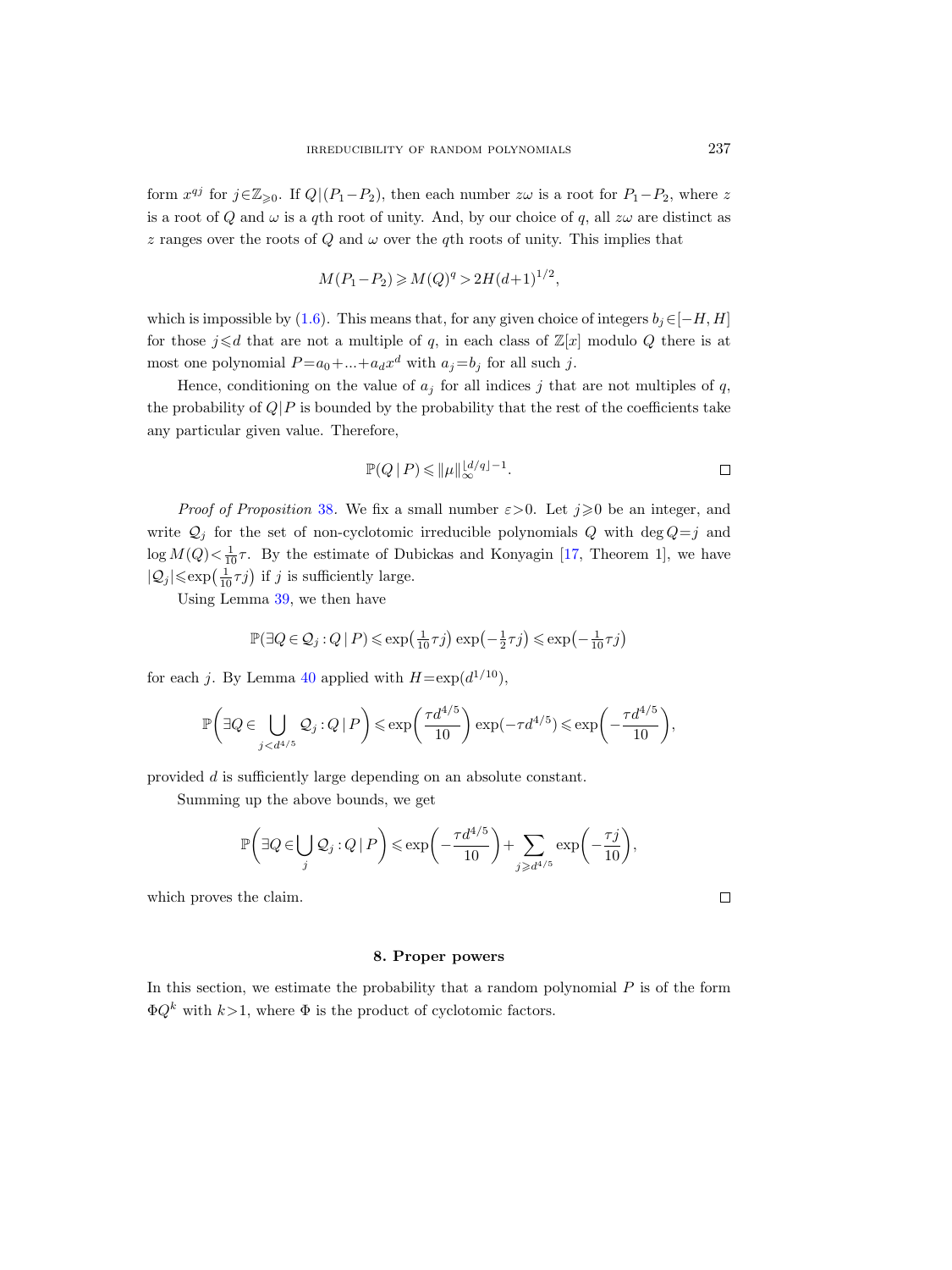<span id="page-43-0"></span>PROPOSITION 41. Let  $P = A_d x^d + ... + A_1 x + A_0 \in \mathbb{Z}[x]$  be a random polynomial with independent coefficients. Assume that  $A_1, ..., A_{d-1}$  are identically distributed with common law  $\mu$ . Assume further that all coefficients are bounded by  $\exp(d^{1/10})$  almost surely. Let  $\tau > 0$  be a number such that  $\|\mu\|_2^2 < 1 - \tau$ .

Then, there are absolute constants c, C > 0 such that the probability that  $P = \Phi Q^k$ , where  $\Phi$  is a product of cyclotomic polynomials,  $Q \in \mathbb{Z}[x]$  and  $k \geq 2$ , is less than

$$
2\exp(-c(\tau d)^{1/2}),
$$

provided d is larger than  $C/\tau^4$ .

In the next two lemmas we keep the assumptions of Proposition [41.](#page-43-0) The first is a reformulation of Proposition [32.](#page-35-1)

<span id="page-43-2"></span>LEMMA 42. There is an absolute constant  $c_0>0$  such that the following holds. Let  $q \leq \exp(c_0(\tau d)^{1/2})$  be a product of distinct primes larger than  $2 \exp(d^{1/10})$ . Then, for every  $a \in \mathbb{Z}$ , we have

$$
|\mathbb{P}_P[P(2) \equiv a \mod q] - q^{-1}| < q^{-10}.
$$

<span id="page-43-1"></span>LEMMA 43. Fix  $R \in \mathbb{Z}[x]$ , and fix an integer  $2 \leq k \leq d^{1/5}$ . Then,

$$
\mathbb{P}_P[P = RQ^k \text{ for some } Q \in \mathbb{Z}[x]] \le \exp(-c(\tau d)^{1/2}),
$$

where  $c>0$  is an absolute constant.

In the proof that follows, we will use the upper bound on  $k$  in only one place, where we apply the prime number theorem in arithmetic progressions. It would be sufficient to impose a significantly milder upper bound on k, but we will see that  $P = RQ^k$  may hold with  $k>d^{1/5}$  only if Q is cyclotomic.

*Proof of Lemma* [43](#page-43-1). If  $R(2)=0$  and R divides P, then  $P(2)=0$ . Picking a prime q in the interval  $\left(\frac{1}{2} \exp(c_0(\tau d)^{1/2}), \exp(c_0(\tau d)^{1/2})\right)$ , Lemma [42](#page-43-2) implies that

$$
\mathbb{P}_P[P(2) \equiv 0 \text{ mod } q] < \frac{2}{q}.
$$

So, we can safely assume in the rest of the proof that  $R(2)\neq0$ . We note also that

$$
|R(2)| \leqslant |P(2)| \leqslant \exp(d^{1/10})2^{d+1}.
$$

We denote by  $P$  the collection of primes

$$
p \in \left[\frac{1}{2} \exp\left(\frac{1}{2} c_0 (\tau d)^{1/2}\right), \exp\left(\frac{1}{2} c_0 (\tau d)^{1/2}\right)\right]
$$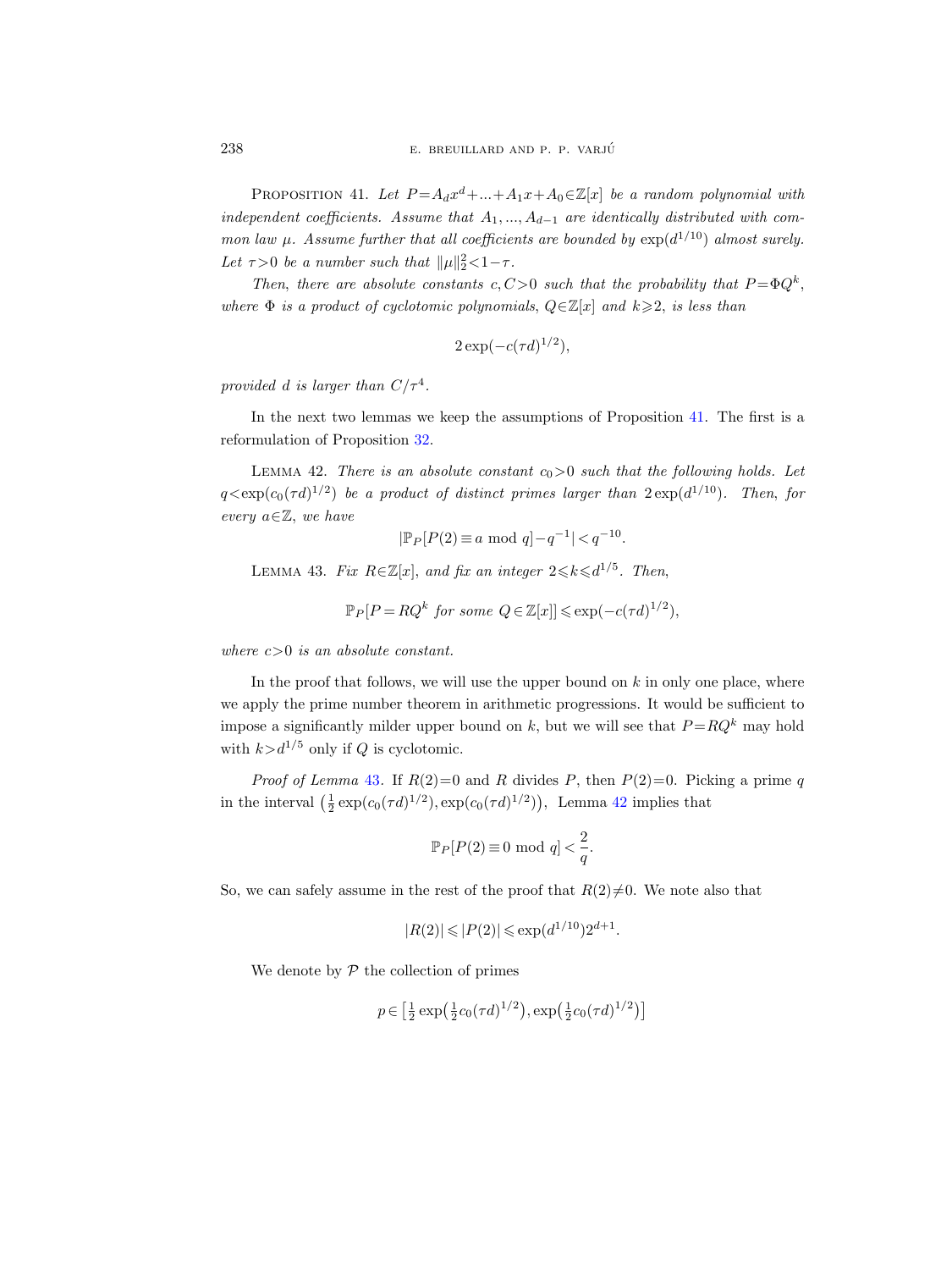such that  $p\nmid R(2)$  and  $k|p-1$ . It follows from the prime number theorem in arithmetic progressions [\[14,](#page-53-18) Chapter 20, (10)] that there are more than

$$
|\mathcal{P}| \geqslant \exp\left(\frac{1}{4}c_0(\tau d)^{1/2}\right)
$$

such primes, if d is sufficiently large (i.e.  $\tau d$  larger than an effective constant: we are counting primes between  $\frac{1}{2}x$  and x that are congruent to 1 modulo k, with k allowed to take any value  $\ll (\log x)^{2/5}$ , say).

For each  $p \in \mathcal{P}$ , we denote by  $X_p$  the random variable that is equal to 1 if

$$
P(2) \equiv R(2)a^k \mod p
$$

for some  $a \in \mathbb{Z}/p\mathbb{Z}$ , and that is equal to 0 otherwise. If  $P = RQ^k$  for some  $Q \in \mathbb{Z}[x]$ , then clearly  $X_p=1$  for all  $p \in \mathcal{P}$ .

It follows from Lemma [42](#page-43-2) applied first to  $q=p_1$  and then to  $q=p_1p_2$  that

$$
\mathbb{E}_{P}[X_{p_1}] = \mathbb{E}_{P}[X_{p_1}^2] = \frac{(p_1 - 1)/k + 1}{p_1} + O\left(\exp\left(-\frac{9c_0(\tau d)^{1/2}}{2}\right)\right)
$$

$$
\mathbb{E}_{P}[X_{p_1}X_{p_2}] = \frac{(p_1 - 1)/k + 1}{p_1} \cdot \frac{(p_2 - 1)/k + 1}{p_2} + O\left(\exp\left(-\frac{9c_0(\tau d)^{1/2}}{2}\right)\right)
$$

for any  $p_1 \neq p_2 \in \mathcal{P}$ . Therefore, writing  $Y = \sum_{p \in \mathcal{P}} X_p$ , since  $k \geqslant 2$ ,

$$
\mathbb{E}_P Y \leqslant \frac{2}{3} |\mathcal{P}|,
$$

and the variance  $\mathbb{V}\text{ar}(Y) = \mathbb{E}_P Y^2 - (\mathbb{E}_P Y)^2$  is bounded by

$$
\begin{aligned} \mathbb{V}\text{ar}(Y) & = \sum_{p\in\mathcal{P}}\biggl(\frac{(p-1)/k+1}{p}-\biggl(\frac{(p-1)/k+1}{p}\biggr)^{\!\!2}\biggr)+O\biggl(|\mathcal{P}|^2\exp\biggl(-\frac{9c_0(\tau d)^{1/2}}{2}\biggr)\biggr)\\ & \leqslant \frac{2}{3}|\mathcal{P}|+1<|\mathcal{P}|, \end{aligned}
$$

provided d is sufficiently large. We conclude from Chebyshev's inequality that

$$
\mathbb{P}_P(Y=|\mathcal{P}|) \le \mathbb{P}_P\left(Y - \mathbb{E}_P Y \ge \frac{1}{3}|\mathcal{P}|\right) \le \mathbb{V}\text{ar}(Y)\left(\frac{3}{|\mathcal{P}|}\right)^2 < \frac{9}{|\mathcal{P}|},
$$

which proves the lemma.

Proof of Proposition [41](#page-43-0). Boyd and Montgomery [\[7\]](#page-53-19) gave an asymptotic formula for the number of polynomials  $\Phi$  in  $\mathbb{Z}[x]$  of degree n that are the product of their cyclotomic factors. In particular, they proved that there are at most  $\exp(C_0 n^{1/2})$  such polynomials, where  $C_0$  is an absolute constant  $(C_0=4$  works for large enough n).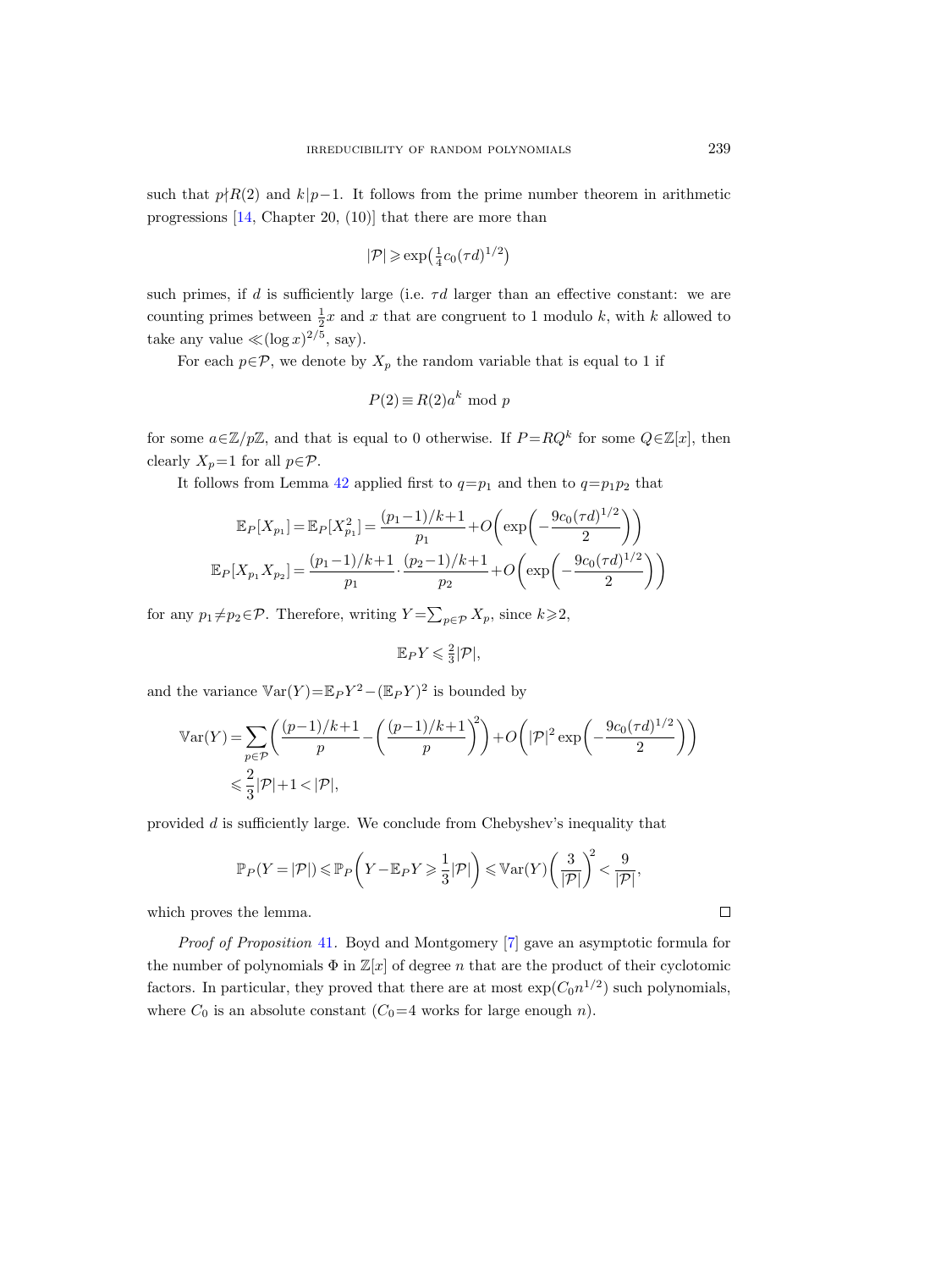For a fixed  $\Phi$ , we may apply Lemma [39](#page-41-0) and conclude that the probability that  $\Phi$ divides P is at most  $\exp(-\frac{1}{2}\tau \deg(\Phi))$ . Therefore, the probability that  $P = \Phi Q^k$  for some Φ with

$$
\deg \Phi\!\geqslant\! 4\frac{C_0}{\tau}d^{1/2}
$$

is at most  $\exp(-C_0 d^{1/2})$ .

We consider now the probability that  $P = \Phi Q^k$ , with  $\Phi$  having smaller degree. We can assume that Q is not a product of cyclotomic factors, otherwise it can be absorbed into  $\Phi$ , and it is covered by the previous case. We note that, if  $P = \Phi Q^k$ , then, by [\(1.6\)](#page-9-2),

$$
M(Q) = M(P)^{1/k} \le \exp\left(\frac{d^{1/10}}{k}\right) (d+1)^{1/2k}.
$$

Since Q is not a product of cyclotomic factors, this implies that  $k \leq d^{1/5}$  (say) by Dobrowolski's bound [\(1.6\)](#page-9-2).

Again, by [\[7\]](#page-53-19), the number of polynomials in the role of  $\Phi$  that are not covered by the previous case is at most

$$
\exp\biggl(2C_0\biggl(\frac{C_0}{\tau}\biggr)^{\!\!1/2}d^{1/4}\biggr).
$$

We can now use Lemma [43](#page-43-1) to estimate the probability of  $P = \Phi Q^k$  for individual choices of  $\Phi$  and k, and conclude the proof.  $\Box$ 

# 9. Proof of the main results

<span id="page-45-0"></span>We first give a simple lemma that allows us to decide when a permutation group is  $m$ transitive. Recall that the Bell number  $B_m$  is the number of equivalence relations on a set with m elements.

<span id="page-45-1"></span>LEMMA 44. Let G be a permutation group acting on a set  $\Omega$  and let  $m \in \mathbb{Z}_{>0}$ . Suppose  $|\Omega| \geqslant m$ . The number  $|\Omega^m/G|$  of orbits of G acting diagonally on  $\Omega^m$  satisfies

$$
|\Omega^m/G| \geqslant B_m,
$$

with equality if and only if the action of G on  $\Omega$  is m-transitive.

*Proof.* If G is m-transitive, then its orbits on  $\Omega^m$  are in one-to-one correspondence with equivalence relations on the set of coordinates. Given an equivalence relation on the m coordinates, the corresponding orbit is the set of tuples in  $\Omega^m$  whose coordinates are equal if and only if they are related by the equivalence relation. Since  $|\Omega| \geq m$ , all equivalence relations can occur. Hence  $|\Omega^m/G| = B_m$ .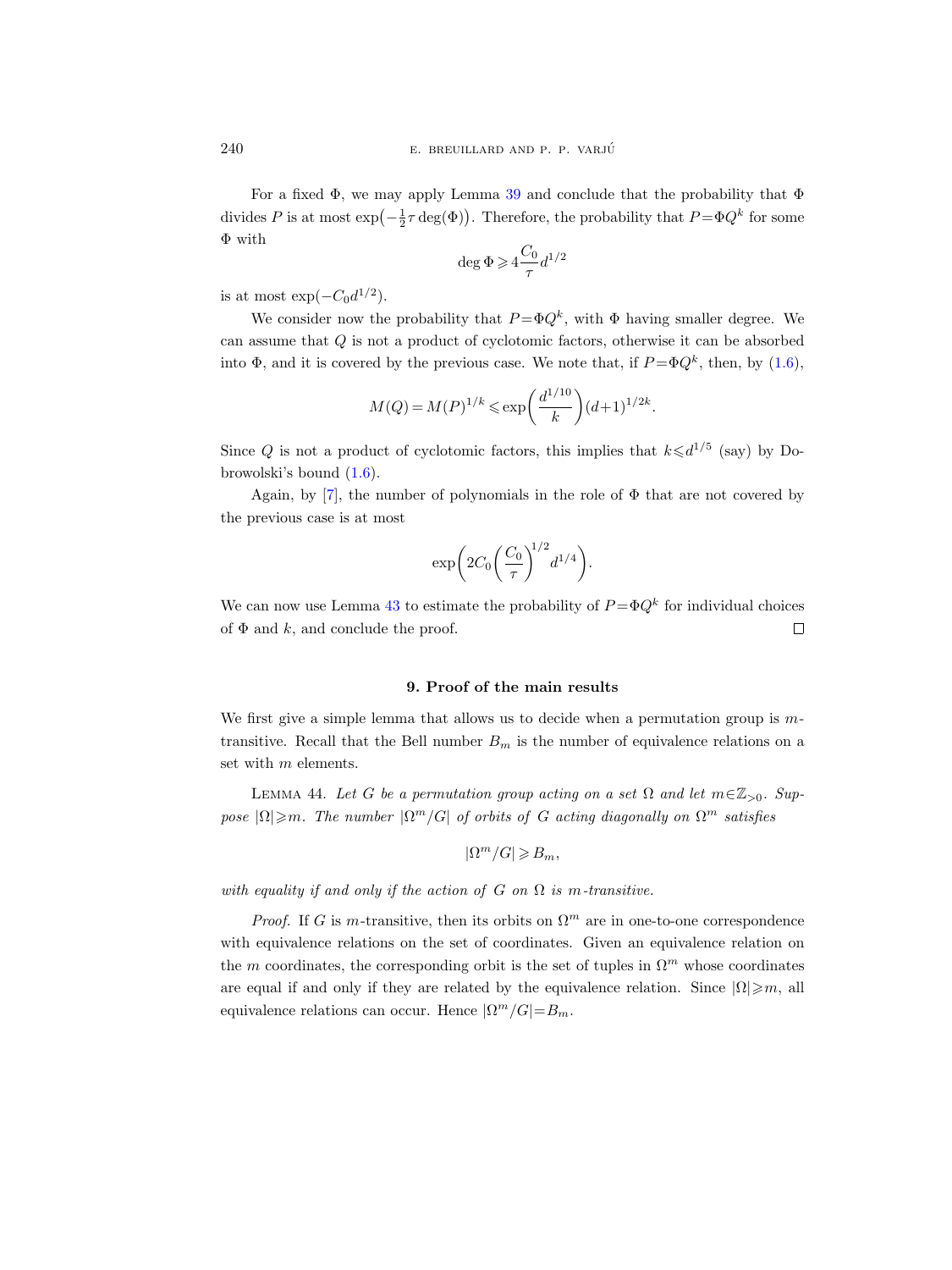Now in the general case  $G \leq \text{Sym}(\Omega)$ , so each orbit of G is contained in an orbit of Sym( $\Omega$ ). Thus  $|\Omega^m/G| \ge |\Omega^m/Sym(\Omega)| = B_m$ .

If G is not m-transitive, then the orbit of the full symmetric group  $Sym(\Omega)$  consisting of tuples with distinct coordinates splits into multiple orbits of  $G$ , and hence

$$
|\Omega^m/G| > B_m.
$$

# <span id="page-46-0"></span>9.1. Proof of Theorem [2](#page-2-1)

We set  $\varkappa = \frac{1}{100}\tau$ ,  $m=1$  and let  $X > 10$ . Recall that we denote by  $\widetilde{P}$  the product of the  $(X, \varkappa)$ -admissible irreducible factors of P and that  $\Omega$  is the set of complex roots of  $\widetilde{P}$ (see Definition [14\)](#page-17-1). We aim to show that the Galois group G of the splitting field of  $\widetilde{P}$ acts transitively on  $\Omega$  with high probability.

Recall that  $h_X$  is the function  $h_X(u)=2e^{-X}1_{(X-\log 2,X]}(u)$ . It follows from the prime number theorem that

$$
w := \sum_{p} \log(p) h_X(\log p) \to 1
$$

as  $X \rightarrow \infty$ . We apply Corollary [35](#page-37-1) for  $g=h_X$  with  $m=1$ . It applies if X is large enough, and we conclude that

<span id="page-46-1"></span>
$$
\left| \sum_{p} B_{P}(p) \log(p) h_{X}(\log p) - 1 \right| \leq \frac{2}{3}
$$
\n(9.1)

holds for any

$$
X \in \left[100d^{1/10}, \frac{\tau^2}{100C_0} (\log d)^{-3} d\right],
$$

with probability at least

$$
1 - \exp\left(-\frac{X}{6}\right) - \exp\left(-\frac{c_0 \tau^2 d}{100 X (\log(d))^2}\right),\,
$$

provided  $d > 100/\tau$  say. Taking  $X = \tau \left(\frac{1}{100}c_0d\right)^{1/2}/\log d$  (which is allowed provided  $d\tau^4$ is sufficiently large) this bound becomes  $\geq 1-2\exp(-\frac{1}{6}X)$ . We now assume that [\(9.1\)](#page-46-1) holds for P, and  $\zeta_K$  satisfies RH for all  $K=\mathbb{Q}(a)$  for any root a of P. By Proposition [19,](#page-19-2) we then have

$$
\sum_{p} B_{P}(p) \log(p) h_{X}(\log p) = |\Omega/G| + O\left(\exp\left(-\frac{X}{10}\right)\right).
$$

If d is sufficiently large, we can conclude that

$$
\left|1 - |\Omega/G|\right| < 1
$$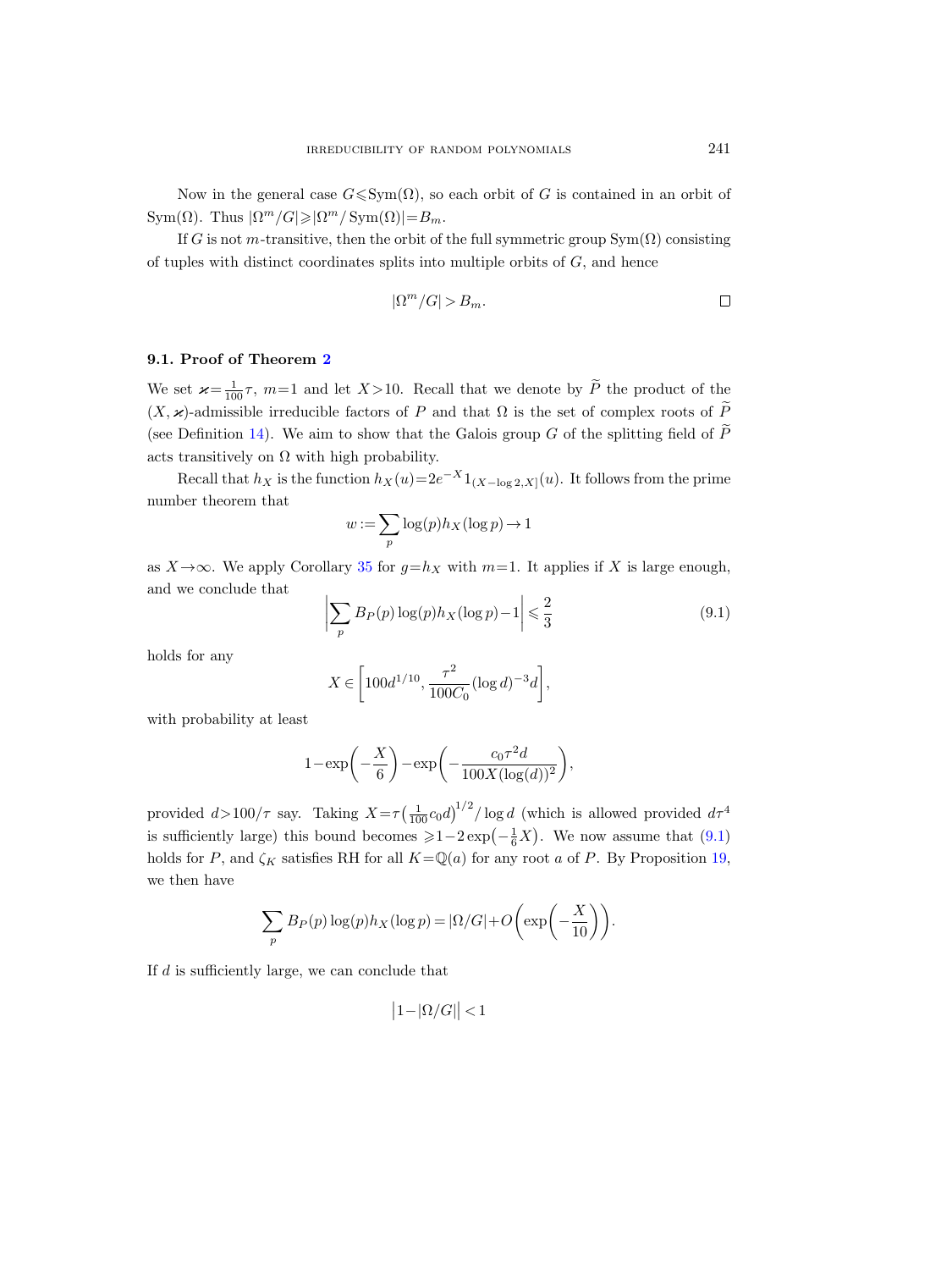under the above assumptions on P. We therefore conclude that  $|\Omega/G|=1$ , and hence G acts transitively on  $\Omega$ , i.e.  $\widetilde{P}$  is irreducible.

By Proposition [38,](#page-40-1) with probability at least  $1-2\exp(-c\tau d^{4/5})$ , any exceptional factor of  $P$  is cyclotomic. If that holds in addition to the hypothesis we have already made, then  $P = \Phi \tilde{P}^k$ , where  $\Phi \in \mathbb{Z}[x]$  is a product of a power of x and cyclotomic polynomials, and  $k \in \mathbb{Z}_{>0}$ .

By Proposition [41,](#page-43-0) we know that  $k=1$  with probability at least  $1-2\exp(-c(\tau d)^{1/2})$ . Furthermore, the probability that

$$
\deg(\Phi)\geqslant \frac{C}{\tau}\sqrt{d}
$$

is at most  $\exp(-\frac{1}{4}Cd^{1/2})$ , because this is true for any given polynomial  $\Phi$  by Lemma [39](#page-41-0) and, as recalled in the proof of Proposition [41,](#page-43-0) there are at most  $\exp(\frac{1}{4}Cd^{1/2})$  such polynomials for some absolute constant  $C>0$ . This establishes part (1) of Theorem [2.](#page-2-1)

The proof of part (2) is similar, but we need to also consider moments of  $B<sub>P</sub>(p)$  of order  $m>1$  in order to show that  $|\Omega^m/G| = B_m$ , and hence conclude, by Lemma [44,](#page-45-1) that G acts m-transitively on  $\Omega$ . An old fact, going back to Bochert and Jordan [\[23\]](#page-53-20) in the 19th century, asserts that every degree-d permutation group that is at least  $(30 \log d)^2$ transitive must contain the alternating group  $\text{Alt}(d)$ . A simple proof of a slightly better bound can be found in [\[1\]](#page-53-21) (see also [\[15,](#page-53-22) Theorem 5.5.B], where Wielandt's stronger bound  $6 \log d$  is proved). Using the classification of finite simple groups, it is now known that there is a bound independent of d, and indeed every 6-transitive group contains  $\text{Alt}(d)$ (see [\[11,](#page-53-23) Corollary 5.4]). But we choose not to rely on the classification, since, at the expense of losing a  $log(d)$  factor in the probability of exceptions, we can avoid it. In fact, if instead we use Wielandt's bound (whose proof is more involved), we can get the slightly better bound  $\exp(-c\tau d^{1/2}/(\log d)^{3/2})$  in (2) of Theorem [2.](#page-2-1)

So, let  $m \geq 1$ ,  $\varkappa = \frac{1}{100}\tau$  and  $X > 10$  and consider the product  $\widetilde{P}$  of the irreducible  $(\varkappa/m, mX)$ -admissible factors of P, and as earlier the number  $B_P(p)$  of  $(\varkappa/m, mX)$ admissible roots of P in  $\mathbb{F}_p$ .

By Corollary [35](#page-37-1) applied to  $g=h_X$ , we get that

<span id="page-47-0"></span>
$$
\left| \sum_{p} B_{P}(p)^{m} \log(p) h_{X}(\log p) - B_{m} w \right| < \frac{1}{2} \tag{9.2}
$$

with probability at least

$$
1-\exp\biggl(-\frac{X}{6}\biggr)-\exp\biggl(-\frac{c_0\tau^2d}{100mX(\log(md))^2}\biggr),
$$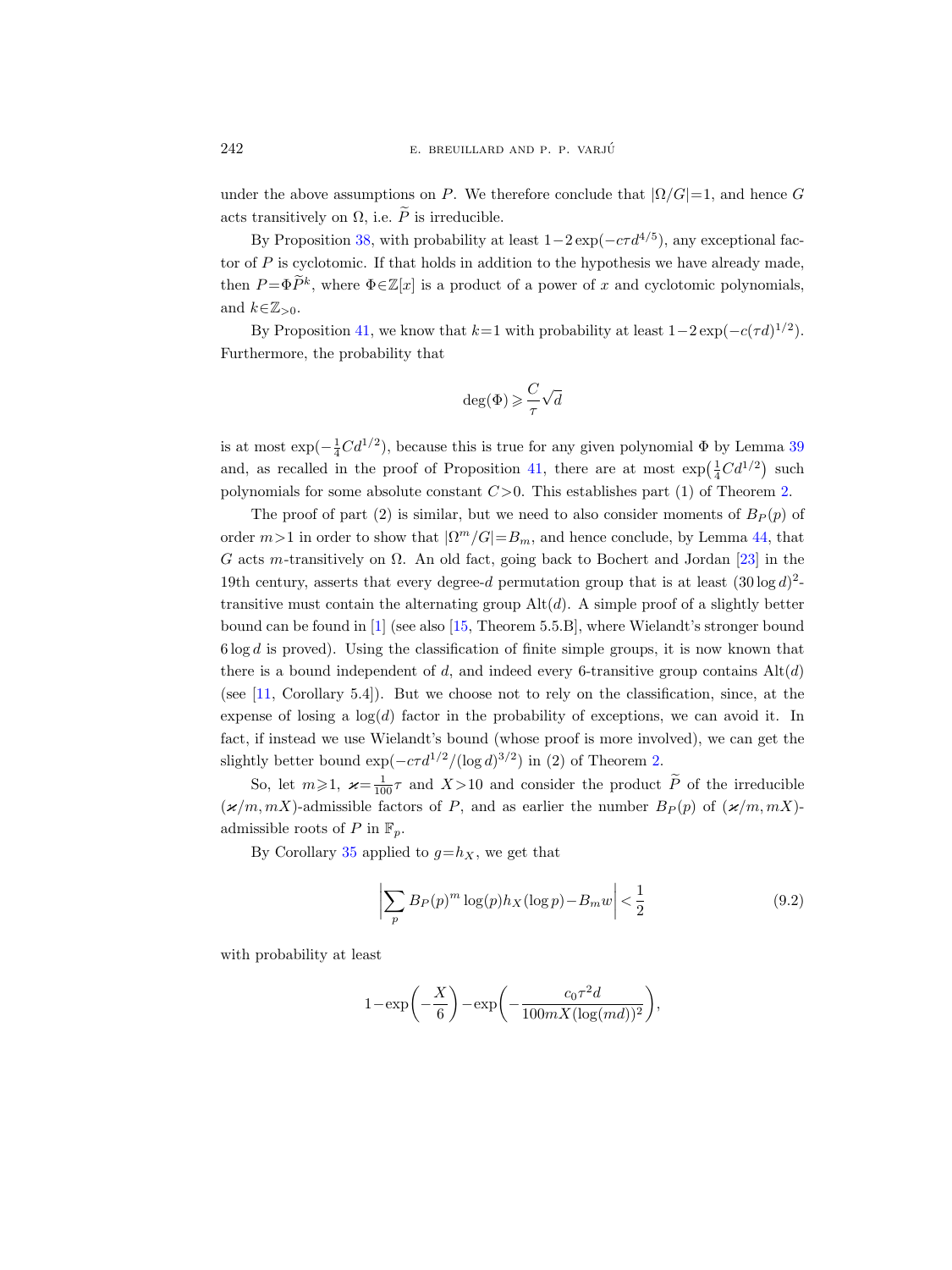provided X is in the interval allowed by [\(6.1\)](#page-37-2). We now set  $m = \lceil 30(\log d)^2 \rceil$  and

$$
X^{2} = \frac{c_{0}\tau^{2}}{100} \frac{d}{m(\log(md))^{2}}.
$$

Note then that when  $\tau^4 d$  is large enough, X is in the allowed interval, and that [\(9.2\)](#page-47-0) holds with probability at least  $1-2\exp(-\frac{1}{6}X)$ . Assume now that [\(9.2\)](#page-47-0) holds for P, and that  $\zeta_K$  satisfies RH for all  $K=\mathbb{Q}(a_1,..., a_m)$  for any choice of m roots of P. By Proposition [19,](#page-19-2) we then get

$$
\sum_{p} B_{P}(p)^{m} \log(p) h_{X}(\log p) = |\Omega^{m}/G| + O\left(\exp\left(-\frac{X}{10}\right)\right).
$$

If d is large enough,  $|w-1| = O(X^2 \exp(-\frac{1}{2}X))$  by Proposition [9](#page-9-1) (assuming RH for  $\zeta_{\mathbb{Q}}$ ). Since  $B_m \leq 2^{m^2} \leq \exp\left(\frac{1}{100}X\right)$ , this implies that

$$
\left|B_m-|\Omega^m/G|\right|\leqslant \tfrac12+B_m|1-w|+O\bigl(\exp\bigl(-\tfrac1{10}X\bigr)\bigr)<1,
$$

as soon as d is large enough, and hence that  $|\Omega^m/G| = B_m$ . So, by Lemma [44,](#page-45-1) G acts m-transitively on  $\Omega$  and, by the 19th century transitivity bound recalled earlier, since deg  $\tilde{P}\leq d$ , G contains the alternating group Alt(deg  $\tilde{P}$ ). Finally, as in part (1), we have, except for a small set of exceptions,  $P = \Phi \tilde{P}$ , and this completes the proof of the theorem.

## 9.2. Proof of Corollaries [3](#page-3-0) and [4](#page-3-1)

The following lemma is implicitly contained in [\[26,](#page-54-1) p. 345]

<span id="page-48-0"></span>LEMMA 45. Let  $\omega_n$  be the n-th cyclotomic polynomial of degree  $\varphi(n)$ . Then, for all n and d,

$$
\mathbb{P}[\omega_n | P_d] \leqslant \left(C(\mu) \frac{n}{d}\right)^{\varphi(n)/2},
$$

where  $C(\mu) > 0$  depends only on  $\mu$ .

Proof. Write

$$
Q_d = \sum_{j=0}^{n-1} B_j x^j,
$$

where

$$
B_j := \sum_{\substack{i=0 \ i \equiv j \bmod n}}^d A_i.
$$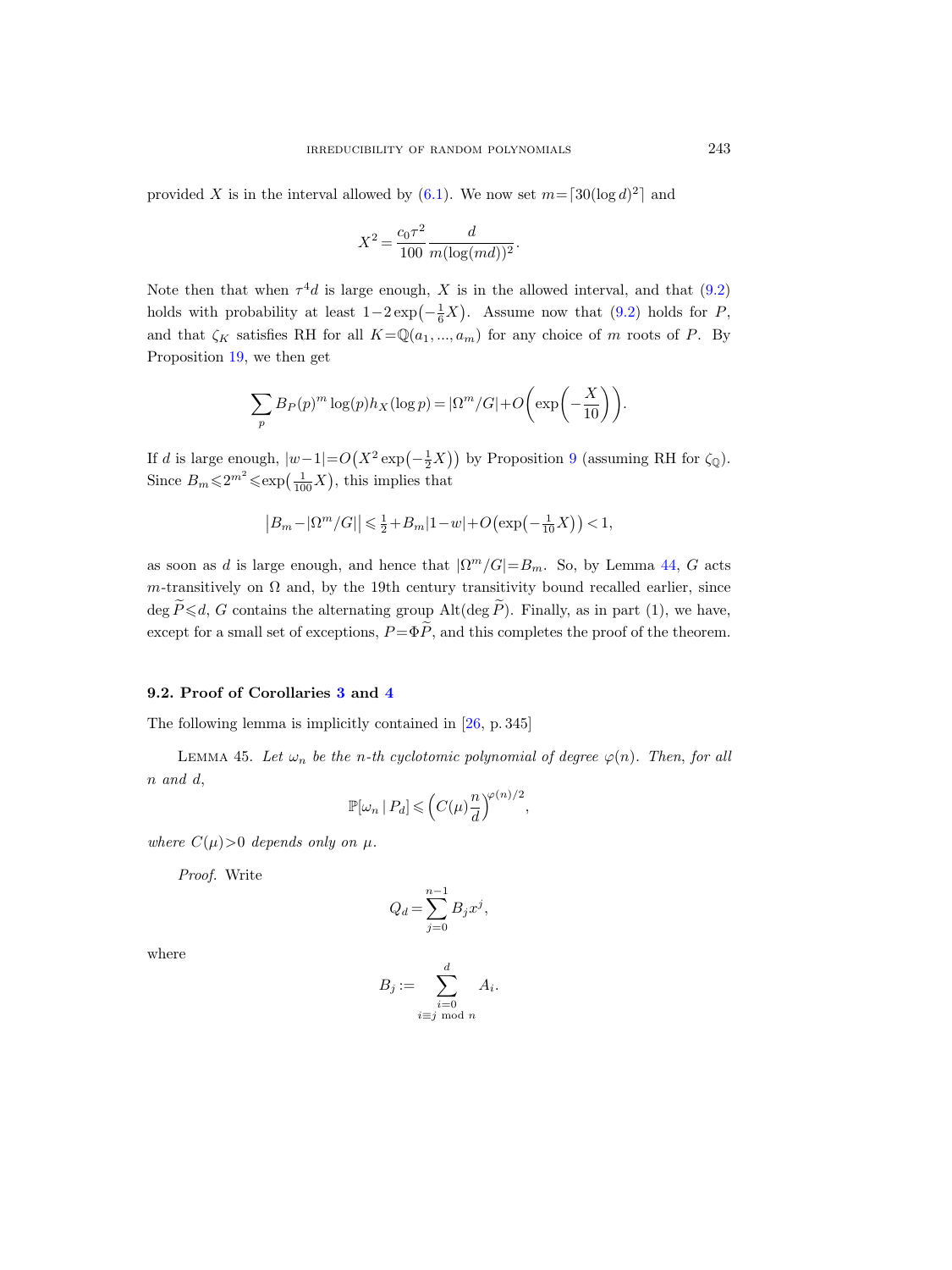Note that, if  $\omega_n | P_d$ , then  $\omega_n | Q_d$ , and hence Lemma [39](#page-41-0) implies that

$$
\mathbb{P}[\omega_n\,|\,P_d]\leqslant \prod_0^{\varphi(n)-1}\|\mu_j\|_\infty,
$$

where  $\mu_j$  is the law of  $B_j$ , which is the sum of roughly  $\vert d/n \vert$  i.i.d. variables with common law  $\mu$ . Since  $\mu$  has a finite second moment, there is a constant  $C(\mu) > 0$  such that we have  $\|\mu_j\|_{\infty} \leqslant (C(\mu)n/d)^{1/2}$ , as follows, say, from the local limit theorem. The claim follows.  $\Box$ 

We apply this lemma for different ranges of n. If  $N \le \varphi(n) \le 100N$ , then n is bounded in terms of  $N$  and

$$
\mathbb{P}[\omega_n | P] \leqslant \left(\frac{C(\mu)n}{d}\right)^{N/2} = O_{N,\mu}(d^{-N/2}).
$$

If  $100N < \varphi(n) \le d^{1/2}$ , then  $n \le C d^{1/2} \log \log d$  for some absolute constant  $c > 0$  and

$$
\mathbb{P}[\omega_n | P] \leqslant \left( \frac{C(\mu) c \log \log d}{d^{1/2}} \right)^{50N}.
$$

If  $d^{1/2} \leq \varphi(n) \leq d$ , then

$$
\mathbb{P}[\omega_n | P] \leqslant ||\mu||_{\infty}^{d^{1/2}/2},
$$

by Lemma  $39$ . Summing over all such n's, we get

 $\mathbb{P}[\omega_n | P$  for some n with  $\varphi(n) \ge N] = O_{\mu,N}(d^{-N/2}).$ 

In order to apply Theorem [2,](#page-2-1) we need to truncate the coefficients. But

$$
\mathbb{P}\Big[\max_{i=0}^d|A_i|>e^{d^{1/10}}\Big]\leqslant (d+1)\mathbb{P}[|A_0|>e^{d^{1/10}}]\leqslant (d+1)e^{-2d^{1/10}}\mathbb{E}[|A_0|^2],
$$

by Chebyshev's inequality. The proof of Corollary [3](#page-3-0) now follows by combining the above inequalities with Theorem [2.](#page-2-1)

To get Corollary [4,](#page-3-1) take  $N=2$  and observe that the law of P in the statement is designed to make sure that  $x \nmid P$  always. Note also that Lemma [45](#page-48-0) still holds, even though  $A_0$  and  $A_d$  are not distributed like the other  $A_i$ 's, so the above estimates continue to hold. Since P has non-negative coefficients and at least two positive ones, we have  $P(1) > 0$ . So, it is only left to estimate  $\mathbb{P}[\omega_2 | P]=\mathbb{P}[P(-1)=0]$ . Looking at  $P(-1)$  yields a random walk on  $\mathbb{Z}$ , and it is therefore a simple matter to verify that

$$
\mathbb{P}[P(-1) = 0] = \sqrt{\frac{2}{\pi d}} + O(d^{-1}),
$$

as desired.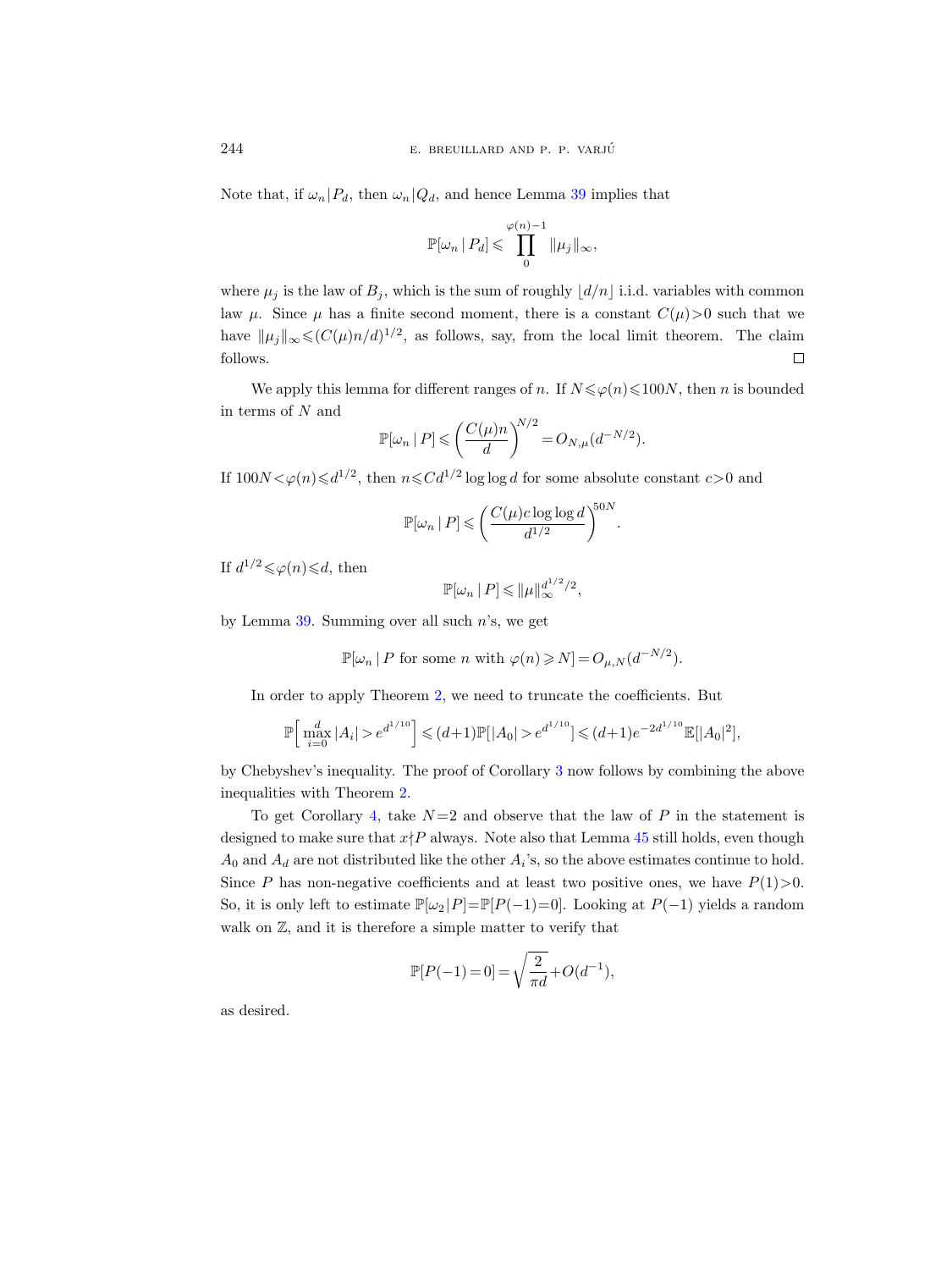#### 9.3. Proof of Theorem [5](#page-4-0)

The proof is identical to that of part (1) of Theorem [2,](#page-2-1) except that we take  $X = d(\log d)^{-\beta}$ and apply Proposition [20](#page-19-3) instead of Proposition [19.](#page-19-2) We note that the exceptional zeros are not present by the assumptions of the theorem, so the right-hand side of the displayed formula in Proposition [20](#page-19-3) becomes

$$
|\Omega/G| + O(\exp(-c(\log d)^{\alpha-\beta})).
$$

# 9.4. Proof of Theorem [6](#page-5-2)

Set  $\beta := \alpha - \gamma$ . As in the proof of Theorem [2,](#page-2-1) we set  $\varkappa = \frac{1}{10}\tau$  for the admissibility parameter (see Definition [14\)](#page-17-1). By Proposition [38,](#page-40-1) with probability at least  $1-2\exp(-c_{\tau}d^{4/5})$ , every non-cyclotomic irreducible factor of P has Mahler measure at least  $\exp(\varkappa)$ . We may thus assume that P has this property, and let  $\widetilde{P}$  be the product of the non-cyclotomic irreducible factors of P. As before,  $\Omega$  is the set of roots of  $\widetilde{P}$ , and G is the Galois group of the splitting field of P.

We use Proposition [34](#page-37-0) with  $m=1$ ,  $X=X_1=2d(\log d)^{-\beta}$  and  $X=X_2=d(\log d)^{-\beta}$  for the functions  $g = g_{X_1,k}$  and  $g = g_{X_2,k}$ , respectively, where  $k = \left\lfloor \frac{1}{10} (\log d)^{\alpha-\beta} \right\rfloor$ . We can conclude that

$$
\mathbb{E}_P(Z_i^2) = O(\exp(-c(\log d)^{\beta - 2}))
$$

holds for each  $i=1, 2$ , where

$$
Z_i := \sum_p B_P^i(p) \log(p) g_{X_i,k}(\log p) - w_i,
$$
  

$$
w_i := \sum_p \log(p) g_{X_i,k}(\log p),
$$

and  $B_P^i(p)$  is the set of  $(X_i, \varkappa)$ -admissible roots of P in  $\mathbb{F}_p$ . Therefore, by Chebychev's inequality

$$
\mathbb{P}_P(|Z_i| > t) \leq t^2 \mathbb{E}_P(Z_i^2),
$$

we obtain that, with probability at least  $1-2\exp(-c(\log d)^{\beta-2}),$ 

<span id="page-50-0"></span>
$$
|Z_i| = O(\exp(-c(\log d)^{\beta - 2}))\tag{9.3}
$$

holds for each  $i=1, 2$ .

We note that

$$
|1 - w_i| < C \exp(-c(\log d)^{\alpha - \beta}),
$$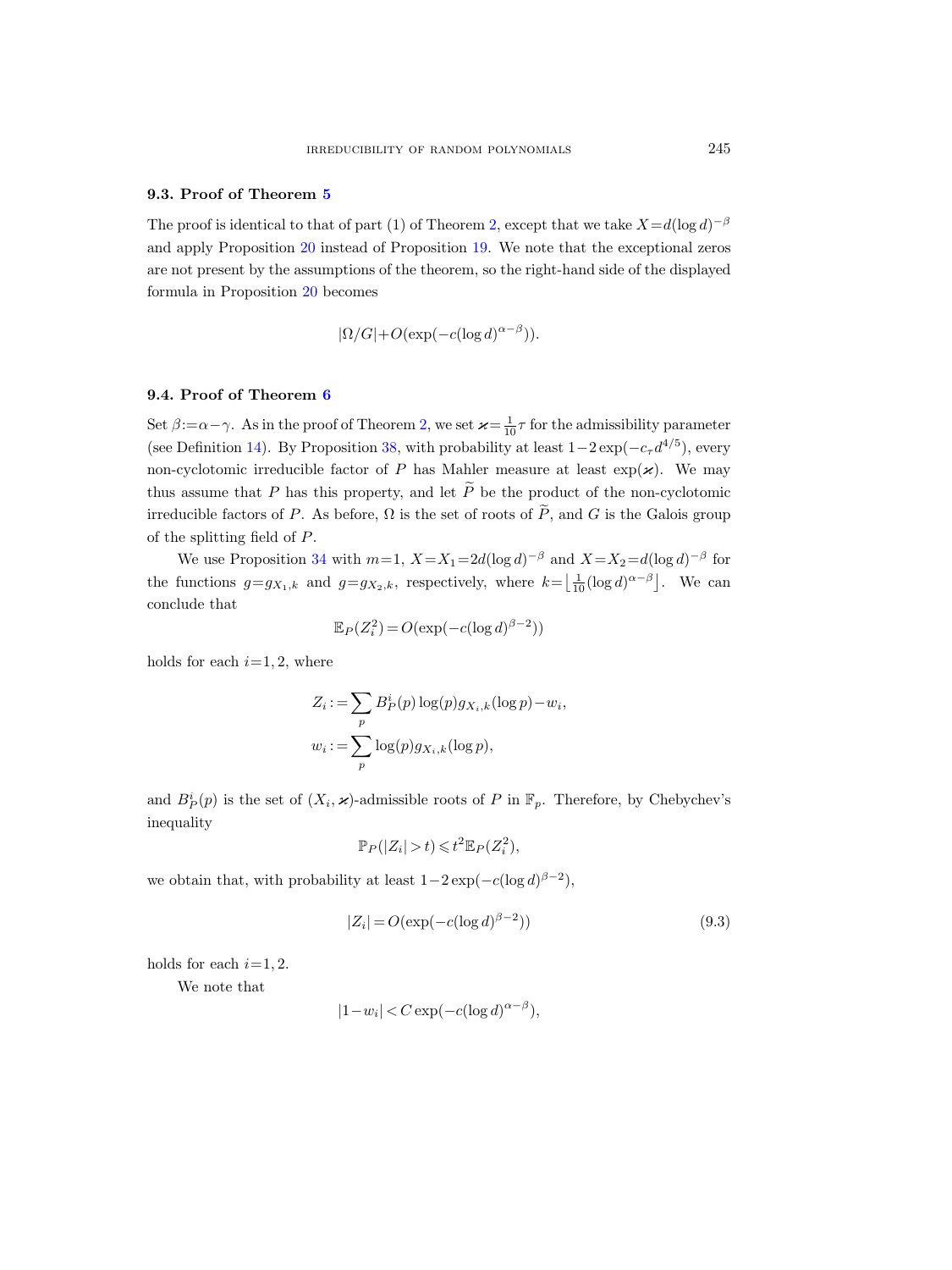as can be seen for example from Proposition [13](#page-15-2) applied for  $K=\mathbb{Q}$ , since the Riemann zeta function  $\zeta_0$  has no zeros in a sufficiently small neighborhood of 1. (Significantly better bounds can be obtained by the proof of Proposition [13,](#page-15-2) but this is not needed.)

We now assume that P satisfies [\(9.3\)](#page-50-0) for both  $i=1, 2$ . We apply Proposition [20](#page-19-3) and obtain, for  $i=1, 2$ ,

<span id="page-51-0"></span>
$$
Z_i + w_i = \sum_{O \in \Omega/G} (1 - G_{X_i,k}(\varrho_{K_O,0})) + O(\exp(-c(\log d)^{\alpha - \beta})).
$$
\n(9.4)

Now, we combine the above estimates and  $|w_1 - w_2| < C \exp(-c(\log d)^{\alpha - \beta})$  to get

$$
\sum_{O \in \Omega/G} (G_{X_2,k}(\varrho_{K_O,0}) - G_{X_1,k}(\varrho_{K_O,0})) \leqslant C(\exp(-c(\log d)^{\alpha-\beta}) + \exp(-c(\log d)^{\beta-2})).
$$

We note that

$$
(G_{X_2,k}(\varrho_{K_O,0}) - G_{X_1,k}(\varrho_{K_O,0})) = \left(1 - \frac{G_{X_1,k}(\varrho_{K_O,0})}{G_{X_2,k}(\varrho_{K_O,0})}\right) G_{X_2,k}(\varrho_{K_O,0})
$$
  
\n
$$
\geq \left(1 - \exp\left(-\frac{(1 - \varrho_{K_O,0})(X_1 - X_2)}{4}\right)\right) G_{X_2,k}(\varrho_{K_O,0})
$$
  
\n
$$
\geq c \exp(-c_0(\log d)^\gamma) d(\log d)^{-\beta} G_{X_2,k}(\varrho_{K_O,0}).
$$

Here, we used the bound on  $G_{X_1,k}/G_{X_2,k}$  from Lemma [11,](#page-12-1) and then the assumption on the exceptional zeros from the theorem, and the constant  $c_0$  is the constant  $c$  in that bound. Therefore, we can conclude that

$$
\sum_{O \in \Omega/G} G_{X_2,k}(\varrho_{K_O,0}) \leqslant C(\exp(-c(\log d)^{\alpha-\beta}) + \exp(-c(\log d)^{\beta-2})),
$$

if we choose  $c_0$  sufficiently small, since  $\alpha - \beta$ ,  $\beta - 2 \ge \gamma$  and  $\gamma > 1$ .

We combine the last estimate with  $(9.3)$  and  $(9.4)$ , and we can write

$$
|\Omega/G| = 1 + O(\exp(-c(\log d)^{\alpha - \beta}) + \exp(-c(\log d)^{\beta - 2})).
$$

It follows that  $|\Omega/G|=1$ , as it is an integer. Therefore,  $\tilde{P}$  is irreducible. Now we can finish the proof by applying Proposition [41.](#page-43-0)

## 9.5. Proof of Theorem [7](#page-5-1)

We pick a number  $\alpha' \in (\beta, \alpha)$ . We use Proposition [34](#page-37-0) with  $m=1, g=g_{X,k}$ , where  $X=$  $d(\log d)^{-\beta}$  and  $k = \left\lfloor \frac{1}{10} (\log d)^{\alpha' - \beta} \right\rfloor$ . After applying Chebychev's inequality as in the proof of Theorem [6,](#page-5-2) we get that

$$
\sum_{p} B_P(p) \log(p) g_{X,k}(\log p) = w + O(\exp(-c(\log d)^{\beta - 2})),
$$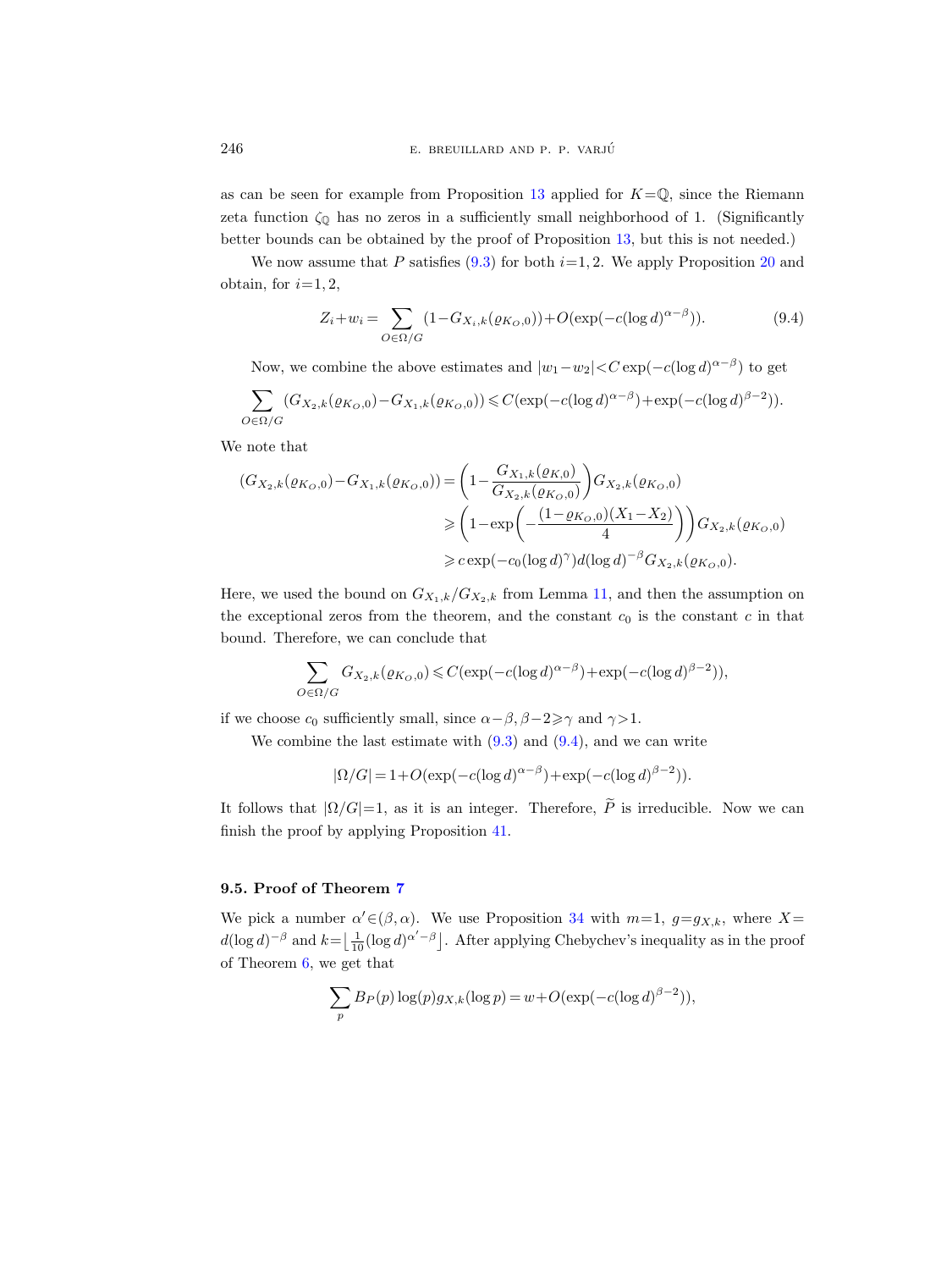holds with probability at least  $1 - C \exp(-c(\log d)^{\beta - 2})$ , where

$$
w = \sum_{p} \log(p) g_{X,k}(\log p).
$$

Moreover, as before, using Proposition [13](#page-15-2) for the field of rational numbers, we see that  $|w-1| = O(\exp(-c(\log d)^{\alpha-\beta}))$ . Hence,

<span id="page-52-0"></span>
$$
\sum_{p} B_{P}(p) \log(p) g_{X,k}(\log p) = 1 + O(\exp(-c(\log d)^{\min\{\beta - 2, \alpha - \beta\}})),
$$
\n(9.5)

with probability at least  $1 - C \exp(-c(\log d)^{\beta - 2})$ .

According to the Deuring–Heilbronn phenomenon, if the Dedekind zeta function  $\zeta_K$ of a number field  $K$  has a real zero very close to 1, then it cannot have other zeros nearby 1. More precisely (see [\[27,](#page-54-11) Theorem 5.1]), there is a positive, absolute, effectively computable constant  $c_0>0$  such that, for every number field K, if  $\zeta_K$  has a real zero  $\varrho_{K,0}$ , then every other zero  $\varrho$  satisfies

$$
|1-\varrho|\geqslant \frac{c_0}{\log(2^d\Delta_K)}\log\bigg(\frac{c_0}{|1-\varrho_{K,0}|\log(2^d\Delta_K)}\bigg).
$$

So assume, by contradiction, that  $\zeta_K$  has a zero  $\rho_{K,0}$  with

$$
|1 - \varrho_{K,0}| < \exp(-(\log d)^{\alpha + 1})
$$

for each  $K=\mathbb{Q}(a)$  and for each non-zero complex root a of P which is not a root of unity (this is void, and hence always holds if  $P$  is a product of cyclotomic polynomials or factors of the type  $x^m$ ). Note then that

$$
|1-\varrho_{K,0}| < \frac{1}{4\log|\Delta_K|}
$$

(because, by Lemma [21,](#page-20-1)  $|\Delta_K| \le d^{(1+\tau^{-1})2d}$ ), and hence, by [\[33,](#page-54-4) Lemma 3],  $\varrho_{K,0}$  must be real and is the unique Siegel zero of  $\zeta_K$ . Thus, every other zero  $\varrho$  satisfies

$$
|1-\varrho| \geqslant \frac{c}{d\log d} \log \left(\frac{c \exp((\log d)^{\alpha+1})}{d\log d} \right) \geqslant \frac{(\log d)^{\alpha'}}{d},
$$

provided d is sufficiently large.

So, we can apply Proposition [20](#page-19-3) and, using Lemma [11,](#page-12-1) write

$$
\sum_{p} B_{P}(p) \log(p) g_{X,k}(\log p) = \sum_{O \in \Omega/G} (1 - G_{X,k}(\varrho_{K_O,0})) + O(\exp(-c(\log d)^{\alpha' - \beta}))
$$
  

$$
\leq |\Omega/G| X \exp(-(\log d)^{\alpha + 1}) + C \exp(-c(\log d)^{\alpha' - \beta})
$$
  

$$
\leq d^2 \exp(-(\log d)^{\alpha + 1}) + C \exp(-c(\log d)^{\alpha' - \beta}).
$$

But this is incompatible with [\(9.5\)](#page-52-0).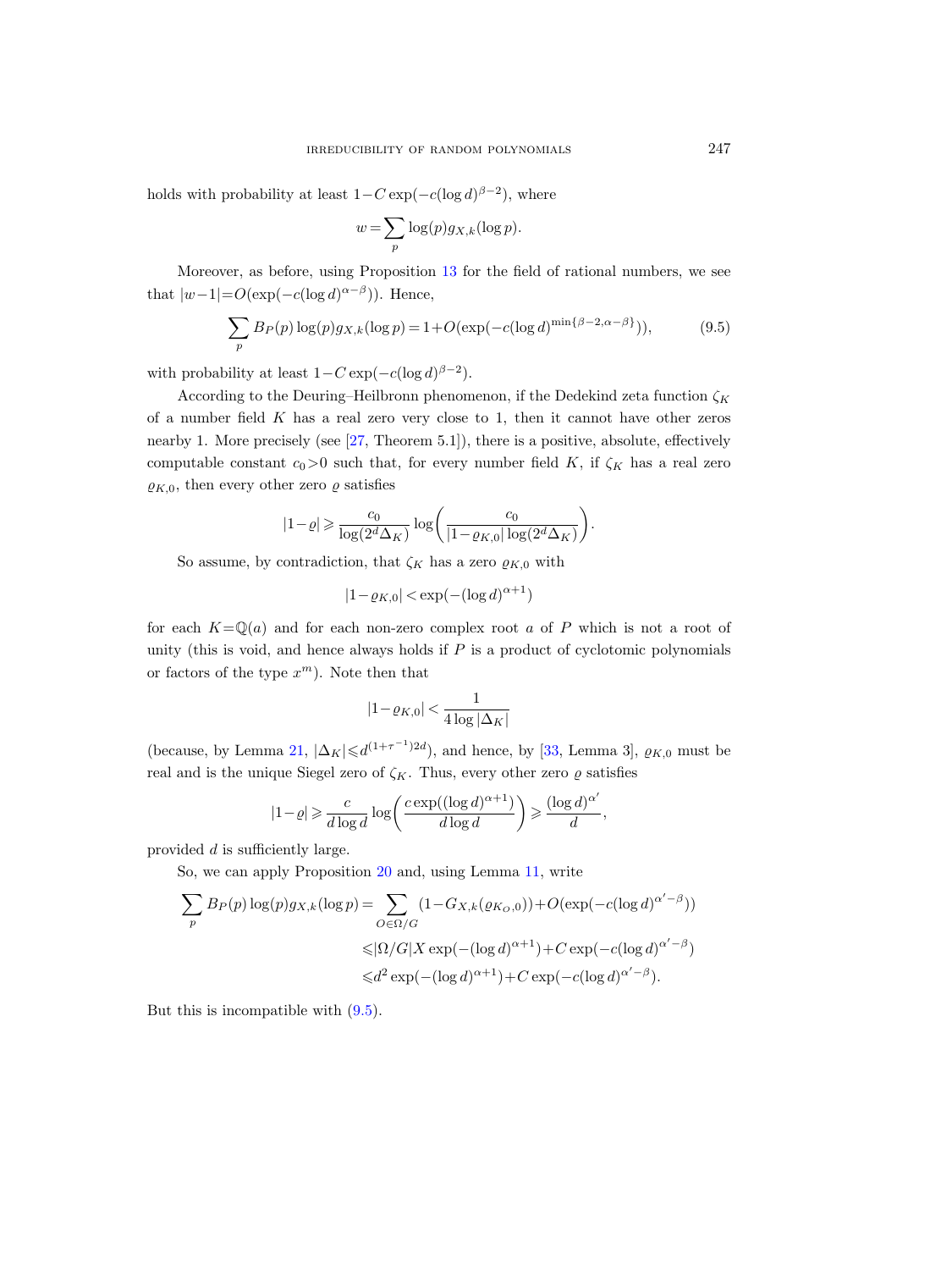#### References

- <span id="page-53-21"></span>[1] Babai, L. & Seress, A., On the degree of transitivity of permutation groups: a short proof. J. Combin. Theory Ser. A, 45 (1987), 310–315.
- <span id="page-53-17"></span>[2] Banaszczyk, W., Balancing vectors and Gaussian measures of n-dimensional convex bodies. Random Structures Algorithms, 12 (1998), 351–360.
- <span id="page-53-0"></span>[3] BARY-SOROKER, L. & KOZMA, G., Irreducible polynomials of bounded height. Preprint, 2017. [arXiv:1710.05165\[math.NT\]](http://arxiv.org/abs/1710.05165).
- <span id="page-53-1"></span> $[4]$  — Is a bivariate polynomial with  $\pm 1$  coefficients irreducible? Very likely! Int. J. Number Theory, 13 (2017), 933–936.
- <span id="page-53-12"></span>[5] Bombieri, E. & Gubler, W., Heights in Diophantine Geometry. New Mathematical Monographs, 4. Cambridge Univ. Press, Cambridge, 2006.
- <span id="page-53-2"></span>[6] Borst, C., Boyd, E., Brekken, C., Solberg, S., Wood, M. M. & Wood, P. M., Irreducibility of random polynomials. Exp. Math., 27 (2018), 498–506.
- <span id="page-53-19"></span>[7] BOYD, D. W. & MONTGOMERY, H. L., Cyclotomic partitions, in Number Theory (Banff, AB, 1988), pp. 7–25. de Gruyter, Berlin, 1990.
- <span id="page-53-4"></span>[8] BREUILLARD, E. & VARJÚ, P.P., On the dimension of Bernoulli convolutions. Ann. Probab., 47 (2019), 2582–2617.
- <span id="page-53-10"></span>[9] — On the Lehmer conjecture and counting in finite fields. Discrete Anal., (2019), Paper No. 5, 8 pp.
- <span id="page-53-3"></span>[10] BREUILLARD, E. & VARJÚ, P.P., Entropy of Bernoulli convolutions and uniform exponential growth for linear groups. To appear in J. Anal. Math.
- <span id="page-53-23"></span>[11] CAMERON, P. J., Finite permutation groups and finite simple groups. Bull. London Math. Soc., 13 (1981), 1–22.
- <span id="page-53-7"></span>[12] Chung, F. R. K., Diaconis, P. & Graham, R. L., Random walks arising in random number generation. Ann. Probab., 15 (1987), 1148–1165.
- <span id="page-53-16"></span>[13] Cohen, H., A Course in Computational Algebraic Number Theory. Graduate Texts in Mathematics, 138. Springer, Heidelberg, 1993.
- <span id="page-53-18"></span>[14] Davenport, H., Multiplicative Number Theory. Graduate Texts in Mathematics, 74. Springer, New York–Heidelberg, 1980.
- <span id="page-53-22"></span>[15] Dixon, J. D. & Mortimer, B., Permutation Groups. Graduate Texts in Mathematics, 163. Springer, New York–Heidelberg, 1996.
- <span id="page-53-11"></span>[16] Dobrowolski, E., On a question of Lehmer and the number of irreducible factors of a polynomial. Acta Arith., 34 (1979), 391–401.
- <span id="page-53-15"></span>[17] Dubickas, A. & Konyagin, S. V., On the number of polynomials of bounded measure. Acta Arith., 86 (1998), 325–342.
- <span id="page-53-5"></span>[18] GNEDENKO, B. V. & KOLMOGOROV, A. N., Limit Distributions for Sums of Independent Random Variables. Addison-Wesley, Reading–London–Don Mills, 1968.
- <span id="page-53-13"></span>[19] GRENIÉ, L. & MOLTENI, G., Explicit versions of the prime ideal theorem for Dedekind zeta functions under GRH. Math. Comp., 85 (2016), 889–906.
- <span id="page-53-9"></span>[20] Helfgott, H. A., Growth in groups: ideas and perspectives. Bull. Amer. Math. Soc., 52 (2015), 357–413.
- <span id="page-53-8"></span>[21] HILDEBRAND, M. V., Rates of Convergence of Some Random Processes on Finite Groups. Ph.D. Thesis, Harvard University, 1990.
- <span id="page-53-14"></span>[22] Ingham, A. E., A Note on Fourier Transforms. J. London Math. Soc., 9 (1934), 29–32.
- <span id="page-53-20"></span>[23] JORDAN, C., Nouvelles recherches sur la limite de transitivité des groupes qui ne contiennent pas le groupe alterné. J. Math. Pures Appl., (1895), 35–60.
- <span id="page-53-6"></span>[24] KADIRI, H., Explicit zero-free regions for Dedekind zeta functions. Int. J. Number Theory, 8 (2012), 125–147.